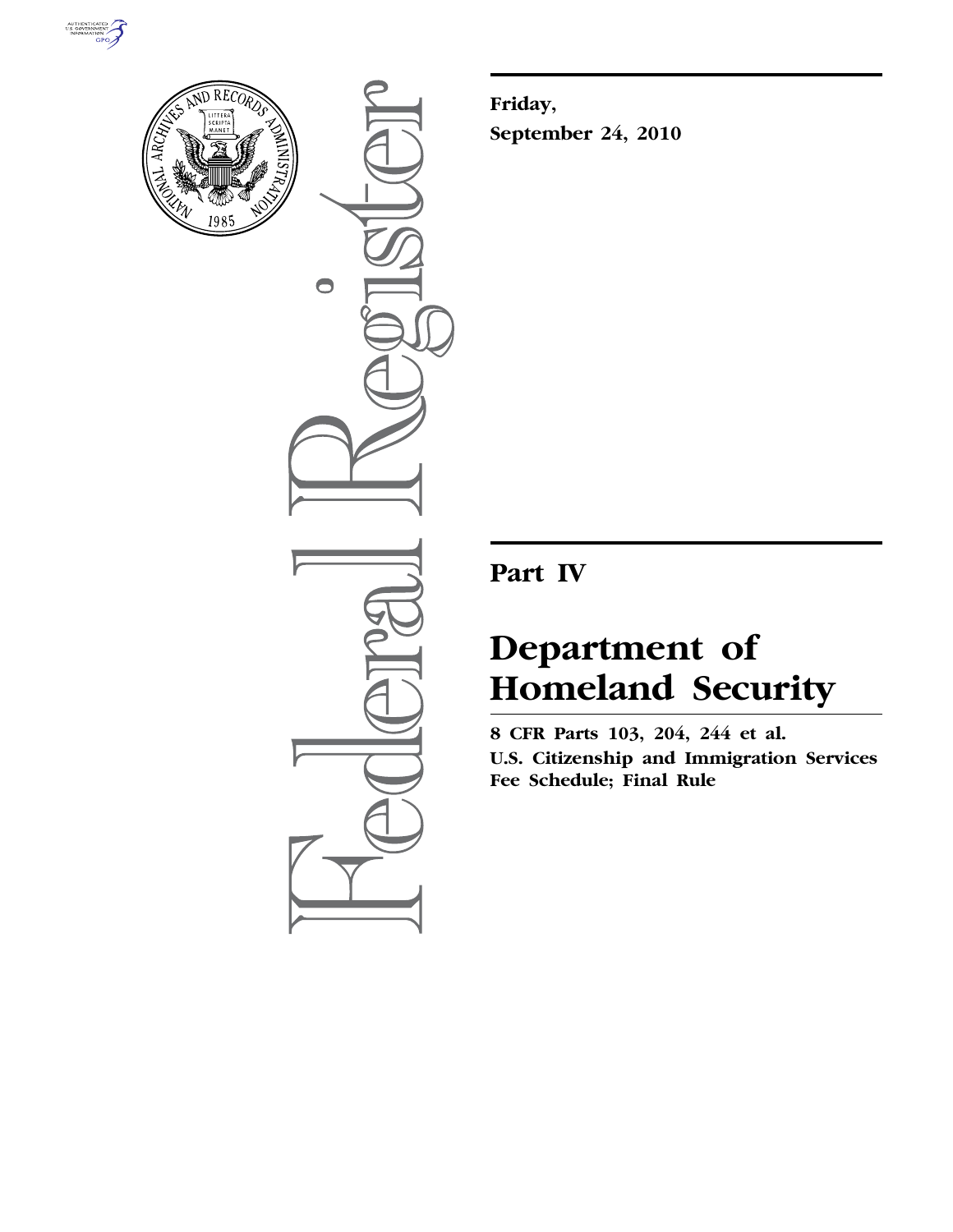# **DEPARTMENT OF HOMELAND SECURITY**

# **8 CFR Parts 103, 204, 244, and 274A**

**[CIS No. 2490–09, DHS Docket No. USCIS– 2009–0033]** 

# **RIN 1615–AB80**

# **U.S. Citizenship and Immigration Services Fee Schedule**

**AGENCY:** U.S. Citizenship and Immigration Services, DHS. **ACTION:** Final rule.

**SUMMARY:** The Department of Homeland Security (DHS) is adjusting the fee schedule for U.S. Citizenship and Immigration Services (USCIS). USCIS conducted a comprehensive fee study, refined its cost accounting process, and determined that current fees do not recover the full costs of services provided. DHS has found that adjustment to the fee schedule is necessary to fully recover costs and maintain adequate service. In response to comments, several adjustments were made to the proposed rule published on June 11, 2010.

In this final rule, DHS: increases the fees by a weighted average of 10 percent; establishes three new fees covering USCIS costs related to processing the Regional Center Designation under the Immigrant Investor Pilot Program, Civil Surgeon Designation, and DHS Processing of Immigrant Visa requests; and adjusts the premium processing service fee by the percentage increase in inflation according to the Consumer Price Index—Urban Consumers (CPI–U) published as of July 2010. This rule also finalizes the interim rule that established the premium processing service and fees.

**DATES:** This rule is effective November 23, 2010. Applications or petitions mailed, postmarked, or otherwise filed on or after November 23, 2010 must include the new fee.

# **FOR FURTHER INFORMATION CONTACT:**

Timothy Rosado, Acting Chief Financial Officer, U.S. Citizenship and Immigration Services, Department of Homeland Security, 20 Massachusetts Avenue, NW., Washington, DC 20529– 2130, telephone (202) 272–1930.

# **SUPPLEMENTARY INFORMATION:**

#### **Table of Contents**

- I. Background.
- II. Final Rule.
	- A. Changes in the Final Rule.
- B. Corrections. C. Summary of Final Fees.
- III. Public Comments on the Proposed Rule.
- A. Authority to Promulgate Fees.
	- 1. Immigration and Nationality Act Section 286(m). 2. Biometrics for Temporary Protected
	- Status.
	- 3. Bundling.
	- 4. Fraud Detection and National Security and other Program Costs.
	- 5. Guidance under Office of Management and Budget Circulars.
	- 6. Accounting Standards.
	- B. Relative Amount of Fees.
	- 1. Recovery of Additional Costs.
	- 2. Proposed Fees are Unreasonably High.
	- a. Barrier to Family Reunification.
	- b. Fee Increases Reduce the Number of Filers.
	- c. Income–Based Fee Structure.
	- d. Supplementary Costs to Applicants and Petitioners.
	- 3. Comments on Specific Fees and Adjustments.
	- a. Student Employment Authorization. b. Entertainers, Athletes, and other
	- Individuals with Extraordinary Talent. c. Adoption.
	- d. Entrepreneurs.
	- e. Refugee Travel Documents.
	-
	- 4. Fee Decreases.
	- C. Fee Waivers and Exemptions. 1. Asylee Benefits and Status Adjustment.
	- 2. Expansion of Fee Waivers and
	- Exemptions.
	- a. Travel and Employment Authorization Documents and Immigrant Visas.
	- b. Waiver Eligibility for Notices of Appeal or Motions.
	- c. Military Naturalizations.
	- d. Arrival–Departure Records.
	- 3. Standardization of the Fee Waiver Process.
	- 4. Commonwealth of the Northern Mariana Islands Transitional Worker.
	- D. Naturalization.
	- E. Improve Service and Reduce Inefficiencies.
	- 1. Service Improvement and Fees.
	- 2. Multiple Biometric Data Requests.
	- 3. Transformation.
	- 4. Increases Relative to Time.
	- 5. Fee Refunds.
	- 6. Customer Service and the Office of Public Engagement.
	- F. Premium Processing.
	- 1. Expansion of Premium Processing Service.
	- 2. Adjustment to the Premium Processing Fee.
	- G. New Fees and Forms.
	- 1. Immigrant Visa DHS Domestic Processing Fee.
	- 2. Civil Surgeon Designation Fee and Form.
	- 3. EB–5 Regional Center Designation Fee
	- and Form.
	- H. Methods Used To Determine Fee Amounts.
	- 1. Reductions to USCIS Costs.
	- 2. Appropriations.
	- I. Other Comments.
	- 1. Visa Allocation and Unused Visa Numbers.
	- 2. Increased Periods of Validity for Travel and Employment Documents.
	- 3. Suggested I–94 Fee.
	- J. Discussion of Comments Received in Response to the June 1, 2001, Interim

Final Rule.

- IV. Statutory and Regulatory Reviews. A. Regulatory Flexibility Act– Final
	- Regulatory Flexibility Analysis. 1. Objectives of, and Legal Basis for, the
	- Final Rule.
	- 2. Significant Issues Raised by Public Comments in Response to the Initial Regulatory Flexibility Analysis.
	- 3. Description and Estimate of the Number of Small Entities to which the Rule will Apply.
	- 4. Reporting, Recordkeeping, and Other Compliance Requirements.
	- 5. Steps Taken to Minimize Significant Adverse Economic Impacts on Small Entities.
	- B. Unfunded Mandates Reform Act.
	- C. Small Business Regulatory Enforcement Fairness Act.
	- D. Executive Order 12866.
	- E. Executive Order 13132.
	- F. Executive Order 12988.
	- G. Paperwork Reduction Act.

#### **List of Acronyms and Abbreviations**

- ABC—Activity–Based Costing.
- CBP—U.S. Customs and Border Protection.
- CFO—Chief Financial Officer.
- CNMI—Commonwealth of the Northern
	- Mariana Islands.
- CNRA—Consolidated Natural Resources Act. CPI–U—Consumer Price Index—Urban
- Consumers.
- DHS—Department of Homeland Security.
- DOS—Department of State.

HSA—Homeland Security Act. IEFA—Immigration Examinations Fee

EAD—Employment Authorization Document. FASAB—Federal Accounting Standards

FRFA—Final Regulatory Flexibility Analysis.

IRFA—Initial Regulatory Flexibility Analysis. NNCP—National Name Check Program. OMB—Office of Management and Budget. OPE—Office of Public Engagement. OPT—Optional Practical Training. PRA—Paperwork Reduction Act.

Advisory Board.

Security.

Account.

Act.

FY—Fiscal Year.

POE—Port of Entry.

Entitlements.

Services.

**I. Background** 

RFA—Regulatory Flexibility Act. RFE—Request for Evidence.

SMI—Secure Mail Initiative.

SAVE—Systematic Alien Verification for

SQA—System Qualified Adjudication. TPS—Temporary Protected Status. UMRA—Unfunded Mandates Reform Act. USCIS—U.S. Citizenship and Immigration

USPS—United States Postal Service. VAWA—Violence Against Women Act.

DHS proposed to adjust the USCIS benefits fee schedule on June 11, 2010. *See* 75 FR 33445. The current USCIS fee schedule does not recoup the full cost of processing immigration benefits. This

FBI—Federal Bureau of Investigation. FDNS—Fraud Detection and National

INA—Immigration and Nationality Act. IOAA—Independent Offices Appropriation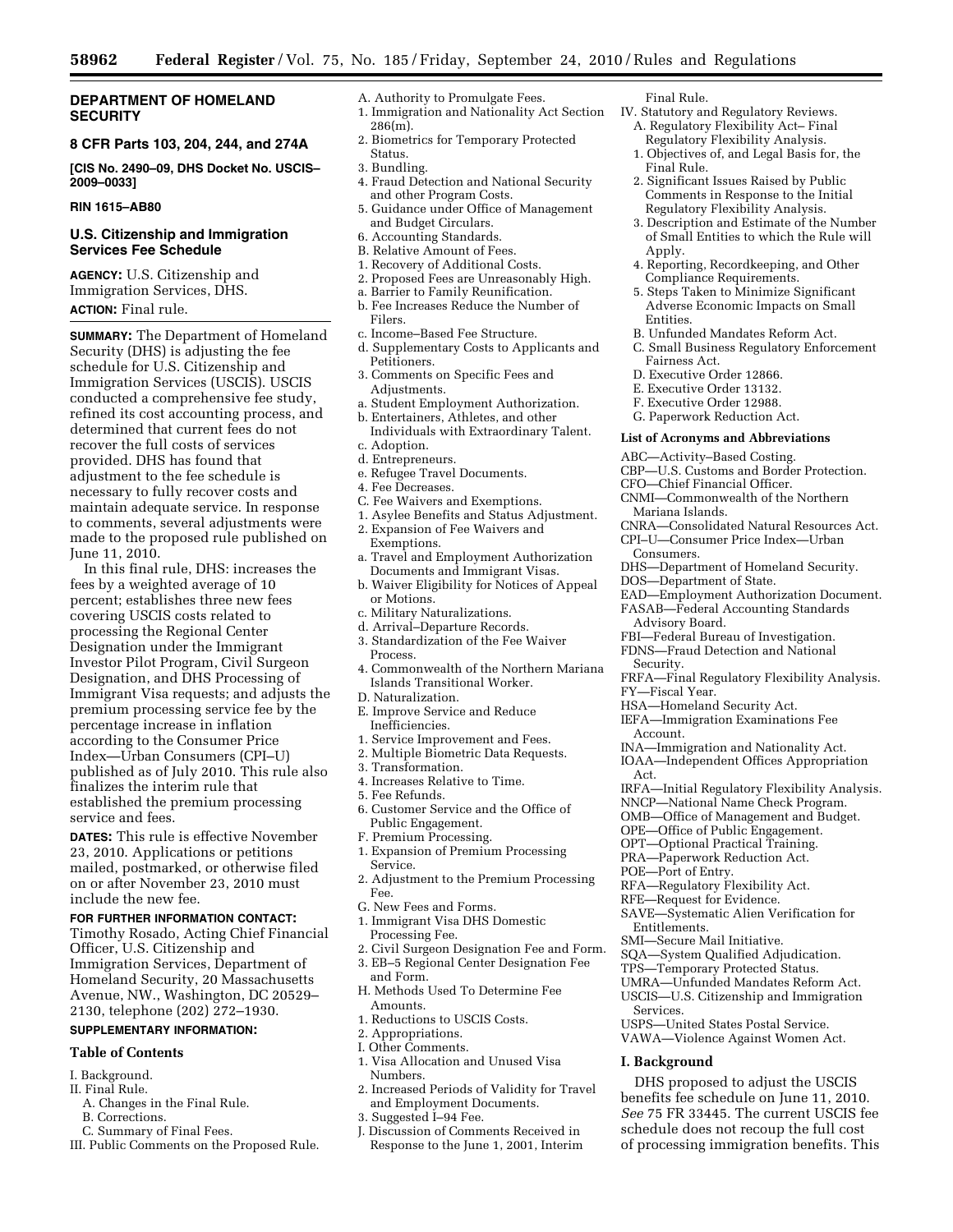final rule builds on the 2008/2009 USCIS fee rule that sought to align fees with the costs of specific application types and make adjustments to some fees based on policy considerations.

This final rule also reflects FY 2010 appropriations to remove asylum, refugee, and military naturalization costs from the fee structure. *See* 75 FR 33445, 33447. Previously, surcharges were added to immigration fees to recover the cost of adjudicating asylum, refugee, and military naturalization requests. Costs for the Systematic Alien Verification for Entitlements (SAVE) program and the Office of Citizenship were also supported by fee revenue. The Administration's fee reform policy, as reflected in the Administration's budget request, moves all of these costs out of the USCIS fee structure to appropriated funds and improves the transparency of USCIS fees.

USCIS entered supporting documentation for this rulemaking and its methodology, including budget methodology and regulatory flexibility analyses, into the public docket. *See <http://www.regulations.gov>*, docket number USCIS–2009–0033.

# **II. Final Rule**

# *A. Changes in the Final Rule*

DHS is adopting the proposed rule with changes, both in response to comments and as a result of new information. The explanations of the changes are discussed in the sections dealing with comments and the subject matter of the change. No modification to the final fees is made as a result of these changes. The changes that DHS is making to the final rule are summarized as follows:

Clarify fee exemptions for requests for Civil Surgeon Designation. DHS will charge no fee for an application from a medical officer in the U.S. Armed Forces or civilian physician employed by the U.S. government who examines members of the U.S. Armed Forces, veterans of the Armed Forces, and their dependents at a U.S. military, Department of Veterans Affairs, or U.S. government facility in the United States. New 8 CFR 103.7(b)(1)(i)(SS).

Reduce the fee for an Application for Travel Document, Form I–131, when it is filed to request a Refugee Travel Document. DHS has reduced the fee for an Application for Travel Document in the final rule to \$135 for a Refugee Travel Document for an adult age 16 or older, and \$105 for a child under the age of 16. DHS has decided also to permit the fee for an Application for Travel Document to be waived based on inability to pay when it is based on a

request for Humanitarian Parole. New 8 CFR 103.7(b)(1)(i)(M).

Provide that the fee for the Notice of Appeal or Motion, Form I–290B, may be waived *in certain cases.* DHS will allow the fee for the Notice of Appeal or Motion to be waived upon a showing of inability to pay in those cases when the appeal or motion is from the denial of an immigration benefit request where the applicant or petitioner was not required to pay a fee or that fee was waived. New 8 CFR 103.7(c)(3)(vi).

Provide for no fee for a Notice of Appeal or Motion for an appeal of a denial of a petition for a special immigrant visa from an Iraqi or Afghan national who worked for or on behalf of the U.S. Government in Iraq or Afghanistan. DHS believes it is keeping with the policy to assist this group of petitioners by allowing them to file a Notice of Appeal or Motion without a fee. New 8  $CFR 103.7(b)(1)(i)(W)$ .

Provide for a free Request for Hearing on a Decision in Naturalization Proceedings, Form N–336, and an Application for Certification of Citizenship, Form N–600, to exempt from fees requests from a member or veteran of the U.S. Armed Forces. New 8 CFR 103.7(b)(1)(i)(W), (AAA). USCIS is precluded by law from collecting a fee from members of the military for an Application for Naturalization under sections 328 and 329 of the Immigration and Nationality Act (INA). INA sections 328(b) & 329(b), 8 U.S.C. 1439(b) & 1440(b). DHS has decided to provide that military members are also exempt from the fee for these requests.

#### *B. Corrections*

DHS makes a number of technical corrections in this final rule. DHS does not make any changes to the final fees as a result of these corrections. In the preamble of the proposed rule, DHS included a table of those benefits requests that also required submission of biometrics and the related biometrics services fee. 75 FR 33445, 33461. USCIS failed to include the Application to Extend/Change Nonimmigrant Status, Form I–539, in the table of fees for immigration benefits that require biometric services in the proposed rule. *Id.* Applicants filing an Application to Extend/Change Nonimmigrant Status to request ''V'' nonimmigrant status are required to submit biometric information and pay the biometric fee. 8 CFR 214.15(f)(1)((ii). A ''V'' visa is available for certain spouses and children of lawful permanent residents who have had a petition for an immigrant visa or application for naturalization pending for 3 years or more. INA section 101(a)(15(V), 8 U.S.C.

 $1101(a)(15)(V)$ . This is the only class of Application to Extend/Change Nonimmigrant Status (Form I–539) applicants that currently require biometric services. The fee for this application in this final rule is \$290. New 8 CFR 103.7(b)(1(i)(X). The biometric fee is \$85. New 8 CFR  $103.7(b)(1)(i)(C)$ . As a result, the inclusive fee for filing an Application to Extend/Change Nonimmigrant Status (Form I–539) for V nonimmigrants is \$375. USCIS also inadvertently did not include the Application for Suspension of Deportation or Special Rule Cancellation of Removal (Pursuant to Section 203 of Public Law 105–110), Form I–881, in the table of fees in the preamble to the proposed rule. This benefit request and its \$285 fee are included in the table in this preamble for illustrative purposes. Finally, USCIS is removing the separate fee for filing an application for issuance or extension of a refugee travel document (Form I–570) because the refugee document process was consolidated into the application for travel documents (Form I–131), and the reference is obsolete.

The William Wilberforce Trafficking Victims Protection Reauthorization Act of 2008 requires DHS to permit aliens to apply for a waiver of any fees associated with filing an application for relief through final adjudication of the adjustment of status for relief by a Violence Against Women Act (VAWA) self-petitioner or under INA sections 101(a)(15)(T) (T visas), 101(a)(15)(U) (U visas), 106 (battered spouses of A, G, E– 3, or H nonimmigrants), 240A(b)(2) (battered spouse or child of a lawful permanent resident or U.S. citizen), and 244(a)(3) (Temporary Protected Status) (as in effect on March 31, 1997). INA section 245(l)(7), 8 U.S.C. 1255(l)(7). Public Law 110–457, section 122 Stat. 5044 (Dec. 23, 2008); 22 U.S.C. 7101 *et seq.* This rule corrects the oversight from the proposed rule and provides that these groups or individuals may request a waiver of any USCIS fee to which they may be otherwise subjected. New 8 CFR 103.7(c)(3)(xvii).

USCIS inadvertently did not include the Petition to Remove the Conditions of Residence, Form I–751, and the Application for Suspension of Deportation or Special Rule Cancellation of Removal (Pursuant to Section 203 of Pub. L. 105–110), Form I–881, in the list of forms currently eligible for fee waivers. Proposed 8 CFR 103.7(c)(3); 75 FR 33445, 33487. These exclusions are corrected in this final rule. USCIS has determined that it will continue its policy of accepting fee waiver requests for Forms I–751 and I–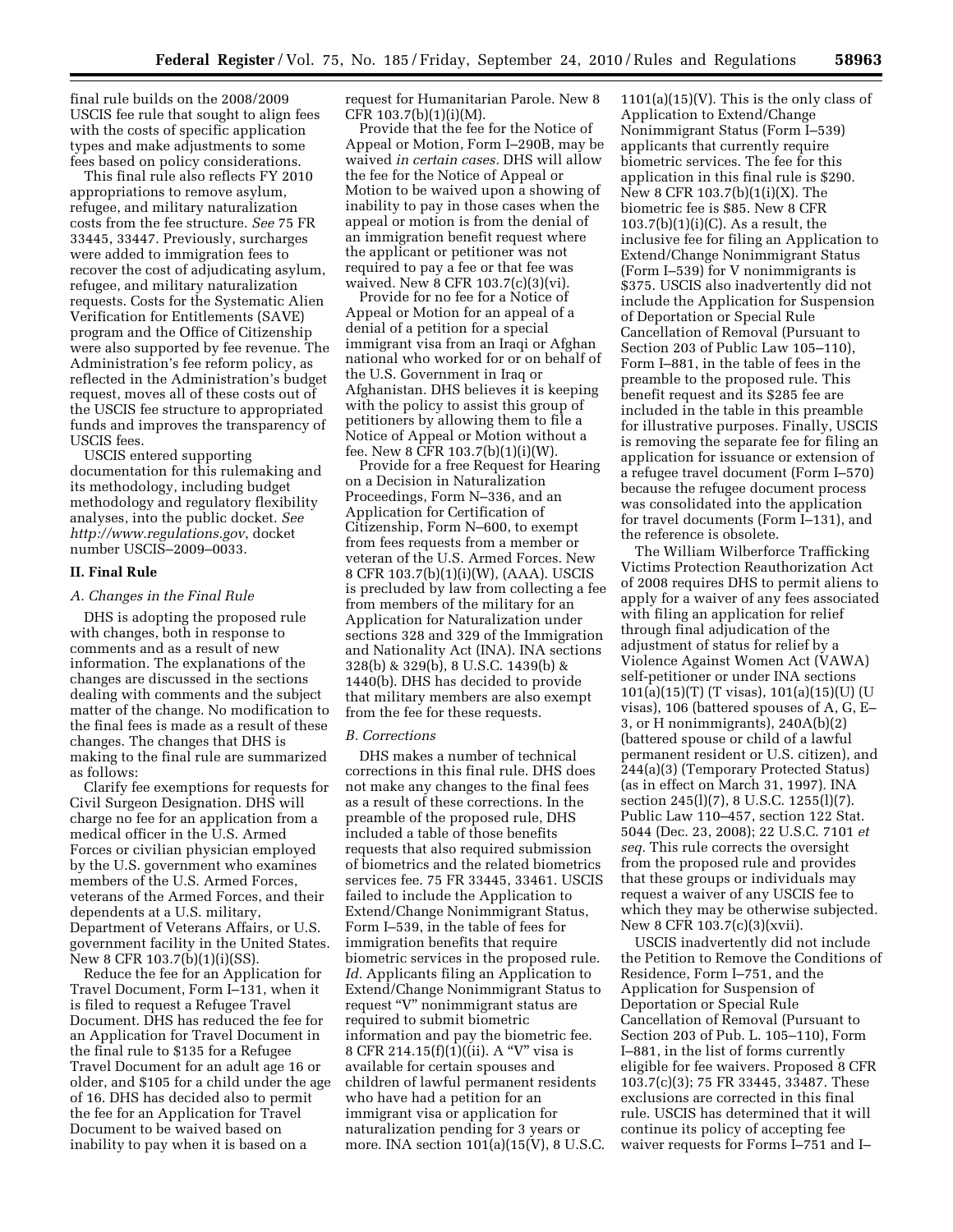881. New 8 CFR 103.7(c)(3)(vii) and (xi); 8 CFR 240.63(a).

In the proposed rule, USCIS unintentionally replaced the word "or" in the fee for an Application to Register Permanent Residence or Adjust Status, Form I–485, with "and" in an attempt to simplify the language in current 8 CFR 103.7(b)(1). Proposed 8 CFR  $103.7(b)(1)(U)(2)$ . A discounted fee has previously been provided for "an applicant under the age of fourteen years when submitted concurrently for adjudication with the Form I–485 of a parent and the applicant is seeking to adjust status as a derivative of the parent, based on a relationship to the

same individual who provides the basis for the parent's adjustment of status, or under the same legal authority as the parent.'' 8 CFR 103.7(b)(1). This proposed change would have eliminated the discount made available to certain children in the 2008/2009 fee rule. USCIS will continue to allow a child filing concurrently with a parent to pay the reduced fee when the child ''is seeking to adjust status as a derivative of the parent, based on a relationship to the same individual who provides the basis for the parent's adjustment of status, or under the same legal authority as the parent'' and has restored that

# language to the regulatory text in this final rule. New 8 CFR 103.7(b)(1)(U)(2)

# *C. Summary of Final Fees*

The current USCIS Immigration Benefit Request Fee Schedule and the fees adopted in this final rule are summarized in Table 1. DHS bases its final fees on the FY 2011 President's Budget Request as outlined in the proposed rule, incorporating appropriated funding for refugee, asylum, and military naturalization processing, as well as the Office of Citizenship and the SAVE program. 75 FR 33456.

# TABLE 1—IMMIGRATION BENEFIT REQUEST FEES

| Form No.    | Title                                                                                                                              | <b>Current fees</b> | Final fees |
|-------------|------------------------------------------------------------------------------------------------------------------------------------|---------------------|------------|
| <b>I-90</b> |                                                                                                                                    | \$290               | \$365      |
| $I - 102$   | Application for Replacement/Initial Nonimmigrant Arrival-Departure Document                                                        | 320                 | 330        |
| I-129/129CW |                                                                                                                                    | 320                 | 325        |
| I-129F      |                                                                                                                                    | 455                 | 340        |
| I-130       |                                                                                                                                    | 355                 | 420        |
| $I = 131$   |                                                                                                                                    | 305                 | 360        |
| I-140       |                                                                                                                                    | 475                 | 580        |
| I-191       |                                                                                                                                    | 545                 | 585        |
| 1-192       |                                                                                                                                    | 545                 | 585        |
| $I - 193$   |                                                                                                                                    | 545                 | 585        |
| $I - 212$   | Application for Permission to Reapply for Admission into the U.S. after Deportation or Removal                                     | 545                 | 585        |
| $I = 290B$  |                                                                                                                                    | 585                 | 630        |
| $I - 360$   |                                                                                                                                    | 375                 | 405        |
| I-485       |                                                                                                                                    | 930                 | 985        |
| $I - 526$   |                                                                                                                                    | 1.435               | 1,500      |
| $I - 539$   |                                                                                                                                    | 300                 | 290        |
| I-600/600A  | Petition to Classify Orphan as an Immediate Relative/Application for Advance Processing of Or-                                     | 670                 | 720        |
| I-800/800A  | phan Petition.                                                                                                                     |                     |            |
| $I = 601$   |                                                                                                                                    | 545                 | 585        |
| I-612       |                                                                                                                                    | 545                 | 585        |
| I-687       | Application for Status as a Temporary Resident under Sections 245A or 210 of the Immigration<br>and Nationality Act.               | 710                 | 1,130      |
| $I - 690$   |                                                                                                                                    | 185                 | 200        |
| $I - 694$   | Notice of Appeal of Decision under Sections 245A or 210 of the Immigration and Nationality Act                                     | 545                 | 755        |
| 1-698       | Application to Adjust Status from Temporary to Permanent Resident (Under Section 245A of<br>Pub. L. 99-603).                       | 1,370               | 1,020      |
| $I - 751$   |                                                                                                                                    | 465                 | 505        |
| I-765       |                                                                                                                                    | 340                 | 380        |
| $I - 817$   |                                                                                                                                    | 440                 | 435        |
| $I - 824$   |                                                                                                                                    | 340                 | 405        |
| I-829       |                                                                                                                                    | 2,850               | 3,750      |
| $I - 881$   | Application for Suspension of Deportation or Special Rule Cancellation of Removal (Pursuant to<br>Section 203 of Pub. L. 105-110). | 285                 | 285        |
| I-907       |                                                                                                                                    | 1,000               | 1,225      |
|             |                                                                                                                                    | 0                   | 615        |
| $I - 924$   | Application for Regional Center under the Immigrant Investor Pilot Program                                                         | 0                   | 6,230      |
| N-300       |                                                                                                                                    | 235                 | 250        |
| N-336       |                                                                                                                                    | 605                 | 650        |
| N-400       |                                                                                                                                    | 595                 | 595        |
| N-470       |                                                                                                                                    | 305                 | 330        |
| N-565       |                                                                                                                                    | 380                 | 345        |
| N-600/      | Application for Certification of Citizenship/Application for Citizenship and Issuance of Certificate                               | 460                 | 600        |
| 600K        | under Section 322.                                                                                                                 |                     |            |
|             |                                                                                                                                    | 0                   | 165        |
| Biometrics  |                                                                                                                                    | 80                  | 85         |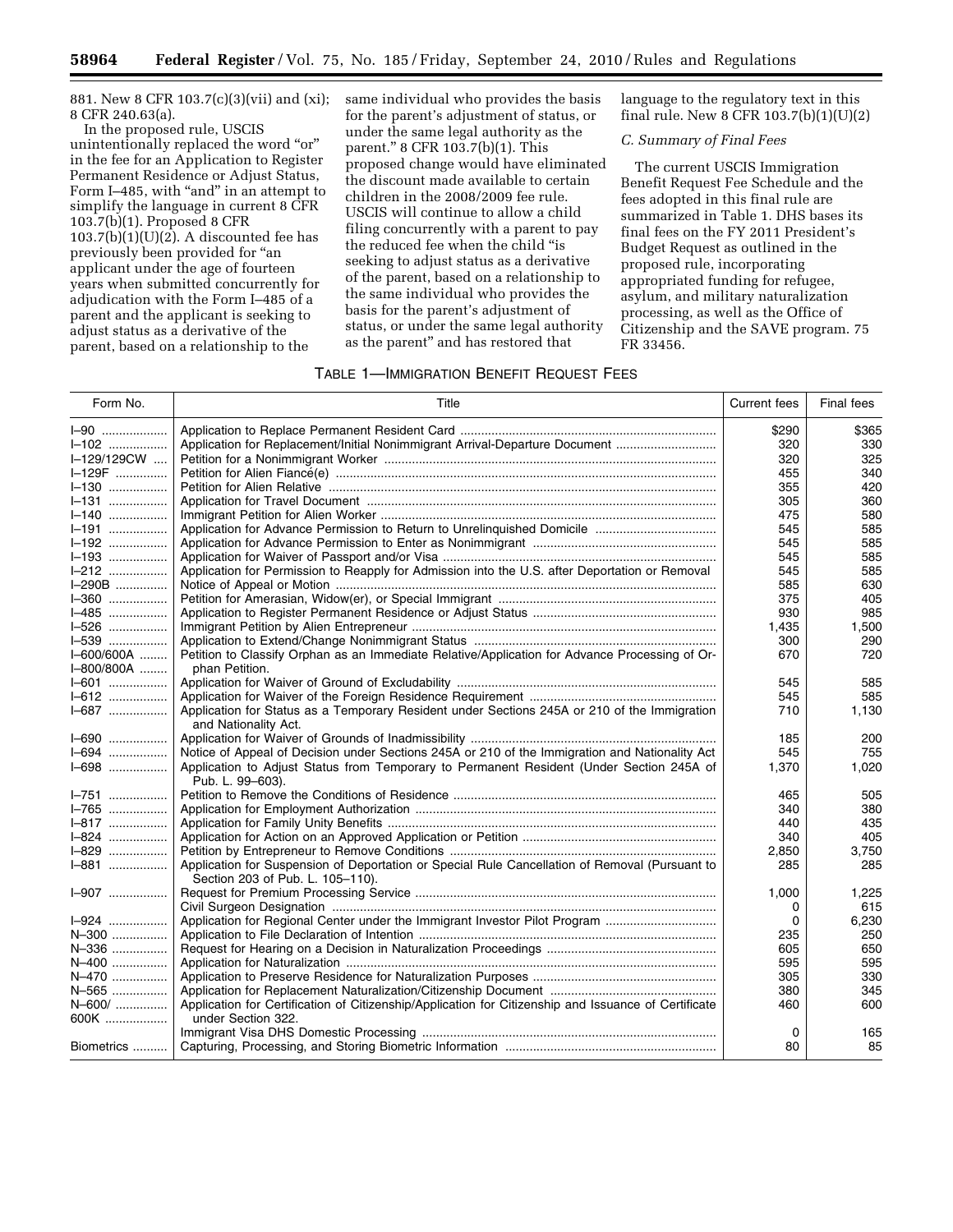# **III. Public Comments on the Proposed Rule**

DHS provided a 45-day comment period following the publication of the proposed rule and received 225 comments. DHS also invited the public to access the commercial software utilized in executing the budget methodology and developing the cost model underlying the proposed rule to facilitate public understanding of the fee modeling process explained in the supporting documentation. *See* 75 FR 33445, 33447. USCIS received no requests for access to the modeling program.

On June 9, 2010, USCIS Director Alejandro Mayorkas hosted a stakeholder engagement that focused exclusively on the proposed rule. During this engagement, Director Mayorkas provided information about the rule and directed the public to the **Federal Register** and *[http://](http://www.regulations.gov) [www.regulations.gov](http://www.regulations.gov)* to submit comments on the proposed rule. Throughout the public comment period, USCIS Senior Leadership met with stakeholders during regularly– scheduled engagements and used these opportunities to provide information and encourage individuals and groups to submit written comments.

DHS received comments from a broad spectrum of individuals and organizations, including refugee and immigrant service and advocacy organizations, public policy and advocacy groups, members of Congress, and private citizens. Many comments addressed multiple issues or provided variations of opinion on the same substantive issues. Comments ranged from strongly supportive of the fee changes to strongly critical. Some comments provided critiques of the methodology and the proposed fee schedule, while others suggested alternative methods and funding sources to finance USCIS operations.

DHS has considered the comments received and all other materials contained in the docket in preparing this final rule. The final rule does not address comments seeking changes in United States statutes; changes in regulations or applications and petitions unrelated to, or not addressed by, the proposed rule; changes in procedures of other components within DHS or other agencies; or the resolution of any other issues not within the scope of the rulemaking or the authority of DHS. All comments may be reviewed at the Federal Docket Management System (FDMS) at *[www.regulations.gov](http://www.regulations.gov)*, docket number USCIS–2009–0033. The public may also review the docket upon

request by contacting USCIS through the contact information listed in this rule.

# *A. Authority to Promulgate Fees*

Several commenters questioned DHS's authority to promulgate the rule. Specific comments challenged DHS's authority to charge specific amounts for specific fees, to cross–subsidize fees, and to make policy decisions that affect the amount of specific fees. These comments asserted both generally, and in regard to specific fees, that DHS's proposed fee schedule was not in conformity with different provisions of law, policy, and guidance. Some commenters suggested that administrative and overhead costs were not related to the provision of services and should be excluded. Other commenters suggested that enforcement costs should be excluded from the fees, while others recommended that all of the enforcement costs of immigration and law enforcement agencies should be recovered by fees. Several commenters asserted that expenses not related to the provision of ''adjudication and naturalization services'' are matters of public benefit and should instead be funded by appropriation. Commenters also suggested that DHS was not authorized to "bundle" fees or to crosssubsidize costs of one service with funding from another fee.

Underlying these comments is the issue of compliance with the authorizing statute and conformance with internal Executive Branch guidance. Although some commenters recognized that DHS is permitted to fund all USCIS operations from fees, they asserted there is no statutory mandate requiring it to do so. These comments raise the issue of the general structure of the Immigration Examinations Fee Account (IEFA), and whether fees can legally recover certain costs.

DHS disagrees. DHS outlined its authority to promulgate the USCIS fee schedule in the proposed rule. 75 FR 33445, 33447–8. DHS carefully reviews its authority to act and provides a more detailed explanation of its legislative authority and management guidance in response to these comments.

# 1. Immigration and Nationality Act Section 286(m)

The Immigration and Nationality Act, as amended, provides for the collection of fees at a level that will ensure recovery of the full costs of providing adjudication and naturalization services, including services provided without charge to asylum applicants and certain other immigrant applicants.

INA section 286(m), 8 U.S.C. 1356(m).1 The INA provides that the fees may recover administrative costs as well. The fee revenue collected under section 286(m) of the INA remains available to DHS to provide immigration and naturalization benefits and ensures the collection, safeguarding, and accounting of fees by USCIS. INA section 286(n), 8 U.S.C. 1356(n).

Congress also has imposed specific fixed fees, such as the \$7 individual immigration inspection fee at ports of entry. INA section 286(d), 8 U.S.C. 1356(d). Additionally, Congress has established certain fixed fees and provided a specific method for adjustment of those fees, such as the premium processing fee. INA section 286(u), 8 U.S.C. 1356(u). DHS considers the structure of all of these provisions and the relationship between fee requirements and appropriated funds in reaching decisions about the USCIS fee schedule.

INA section 286(m), 8 U.S.C. 1356(m), contains both silence and ambiguity under *Chevron USA, Inc.* v. *Natural Resources Defense Council,* 467 U.S. 837 (1984). Congress has not spoken directly, for example, to a number of issues present in this section, including the scope of application of the section or subsidizing operations from other fees.2 Congress has provided that USCIS recover costs ''including the costs of similar services" provided to "asylum applicants and other immigrants.'' Congress has not detailed the determination of what costs are to be included. Moreover, ''other immigrants'' has a broad meaning under the INA because the term "immigrant" is defined by exclusion to mean "every alien

Paragraph (n) provides that deposited funds remain available until expended ''for expenses in providing immigration adjudication and naturalization services and the collection, safeguarding and accounting for fees deposited in and funds reimbursed from the 'Immigration Examinations Fee Account'.''

2Congress's intent in using individual terms, such as "full cost," is clear, although the totality of the section is ambiguous.

<sup>1</sup> INA section 286(m), 8 U.S.C. 1356(m), provides, in pertinent part that notwithstanding any other provisions of law, all adjudication fees as are designated by the [Secretary of Homeland Security] in regulations shall be deposited as offsetting receipts into a separate account entitled ''Immigration Examinations Fee Account'' in the Treasury of the United States, whether collected directly by the [Secretary] or through clerks of courts: *Provided, however, \* \* \*: Provided further,*  That fees for providing adjudication and naturalization services may be set at a level that will ensure recovery of the full costs of providing all such services, including the costs of similar services provided without charge to asylum applicants or other immigrants. Such fees may also be set at a level that will recover any additional costs associated with the administration of the fees collected.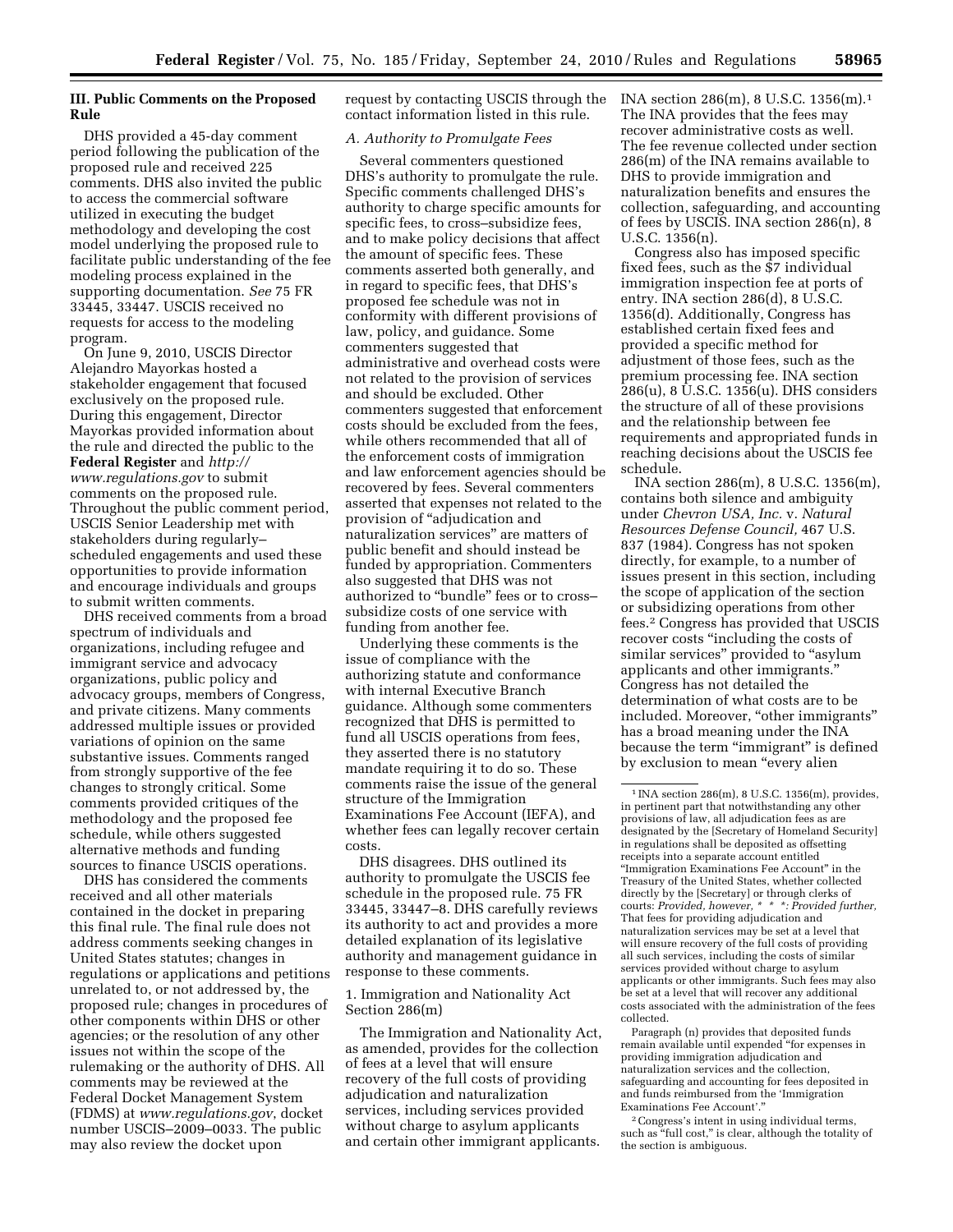except an alien who is within one of the following classes of nonimmigrant aliens.'' INA section 101(a)(15), 8 U.S.C. 1101(a)(15). The extensive listing of exclusions from "immigrant" by the non-immigrant visa classes is replete with ambiguity evidenced by the detailed and complex regulations and judicial interpretations of those provisions.

Congress additionally provides annual appropriations for specific USCIS programs. Appropriated funding for FY 2010 included asylum and refugee operations (4th Quarter contingency funding), and military naturalization surcharge costs (\$55 million); E-Verify (\$137 million); immigrant integration (\$11 million); REAL ID Act implementation (\$10 million); and data center consolidation (\$11 million). Department of Homeland Security Appropriations Act, 2010, Public Law 111–83, title IV, 123 Stat. 2142, 2164–5 (Oct. 28, 2009) (DHS Appropriation Act 2010). Providing these limited funds against the backdrop of the broad immigration examinations fee statute—together forming the totality of funding available for USCIS operations—requires that all other costs relating to USCIS and adjudication operations are funded from fees. In appropriating specific funds, Congress approves of the fee amounts promulgated by DHS for the operation of USCIS by approving the total expenditure level. When no appropriations are received, or fees are statutorily set at a level that does not recover costs, or DHS determines that a type of application should be exempt from payment of fees, USCIS must use funds derived from other fee applications to fund overall requirements and general operations.

Before the IEFA was created in 1988, all activities related to case processing were funded by appropriations. *See*  Public Law 100–459, section 209, 102 Stat. 2186 (Oct. 1, 1988). While fees were charged prior to 1988, those fees were treated as miscellaneous receipts of the United States Treasury and deposited in the General Fund. Those fees were not available to the Immigration and Naturalization Service for expenditure. The IEFA was created to provide an alternative to appropriations. As many of the commenters stated, the law does not preclude the use of appropriations to subsidize fee receipts to fund operations. In the absence of appropriations, however, USCIS's only funding source is fee revenue. Of the \$386,000,000 requested in the FY 2011 Budget, \$259,000,000 will cover the estimated cost of asylum and refugee

surcharges (\$207 million), the SAVE program (\$34 million), and the Office of Citizenship (\$18 million) for FY 2011. The fees in this rule assume that the costs of these activities will not be financed by fee revenue and, instead, paid with appropriated funds.

Commenters suggested that only the activities directly relating to specific adjudications should be charged to those who apply for the benefits. These comments rely on statutory authority separate from the authority for these fees. The general authority for the United States to impose and collect "user" fees stems from the Independent Offices Appropriation Act, 1952 (IOAA), 31 U.S.C. 9701(b). Under the IOAA, a "value" to the recipient is a key threshold factor and the costs of ''public interest'' have been effectively included within the fees. *National Cable Television Ass'n* v. *United States,* 415 U.S. 336 (1974); *FPC* v. *New England Power Co.,* 415 U.S. 345 (1974); *Seafarers Internat'l Union* v. *Coast Guard,* 81 F.3d 179, 183 (DC Cir. 1996). In *New England Power Co.,* the Supreme Court held that the IOAA authorizes ''a reasonable charge" to be made to "each identifiable recipient for a measurable unit or amount of Government service or property from which [the recipient] derives a special benefit.'' *See* 415 U.S. at 349 (quoting Bureau of the Budget Circular No. A–25 (Sept. 23, 1959)). The Court held that such fees may be assessed to an individual even when the benefits from the service provided are not only special to the recipient but widespread to the general public as a whole. *Id. See also National Cable Television Ass'n,* 415 U.S. at 343–44. So long as the service provides a special benefit above and beyond that which accrues to the public at large to a readily-identifiable individual, the fee is permissible. *New England Power,* 415 U.S. at 349–51 & n. 3.

Prior to the enactment of INA section 286(m) 8 U.S.C. 1356(m), fees charged for immigration services were governed by the IOAA and were judicially reviewed under the IOAA. A more elementary cost analysis than that currently used was upheld by the courts. *Ayuda, Inc.* v. *Attorney General,*  661 F. Supp. 33 (D.D.C. 1987), *aff'd,* 848 F.2d 1297 (DC Cir. 1988). As the Court of Appeals in *Ayuda* stressed, the procedures were ''triggered only at the instance of the individual who seeks, obviously, to benefit from them.'' 848 F.2d at 1301.

Congress changed this formulation for immigration fees in the enactment of INA section 286(m) and the creation of the IEFA. DHS's authority under INA section 286(m) is an exception to the

limitations of the IOAA. 31 U.S.C. 9701(c). The relevant, second *proviso*  was added to the INA after the Court of Appeals decided *Ayuda* under the IOAA. *See* Public Law 101–515, section 210(d)(1), (2), 104 Stat. 2120, 2121 (Nov. 5, 1990). The statutory provisions in section 286(m) are broader than the IOAA, authorizing DHS to recover the full cost of providing benefits and ensuring sufficient revenues to invest in improved service and technology. Even though the requirements of the IOAA do not apply in developing these fees, DHS and USCIS are mindful of the need to explain the process to the general public and have done so. *Cf. Engine Manufacturers Assoc.* v. *EPA,* 20 F.3d 1177 (DC Cir. 1994).

Accordingly, DHS disagrees with the commenters' suggestions that it has exceeded its authority to promulgate fees to recover the full cost of operating USCIS. Congress and the Executive Branch have been in agreement that the full cost of operating USCIS should come from the sum of the general IEFA fee account, several other specific feedriven provisions of statute, and annual appropriated funds. The balance of the funding between these accounts is struck by Congress in determining the annual appropriation, and DHS and USCIS negotiate that result with Congress and adjust as practical the total amount charged as fees, which is ultimately approved by Congress as the amount that may be expended.

2. Biometrics for Temporary Protected Status

A commenter expressed specific concern that the proposed charges to the biometric services fee in the proposed fee rule are unlawful in their application to the temporary protected status (TPS) program. TPS is a temporary benefit that eligible aliens in the United States may request if their home countries have been designated for TPS by the Secretary based on temporary and extraordinary conditions that prevent such aliens from being able to return to their countries safely, or in certain circumstances, where their countries are unable to handle their return adequately. *See generally* INA section 244, 8 U.S.C. 1254a.

The commenter suggested that if at least certain TPS re-registrants are not exempt from the biometric services fees, then the proposed changes may run afoul of the statutory constraints on fees charged to TPS registrants because the biometric services fee would: (1) Charge for services that are not provided; (2) charge for services that do not constitute ''biometric services;'' and (3) charge for services that are not necessary. Based on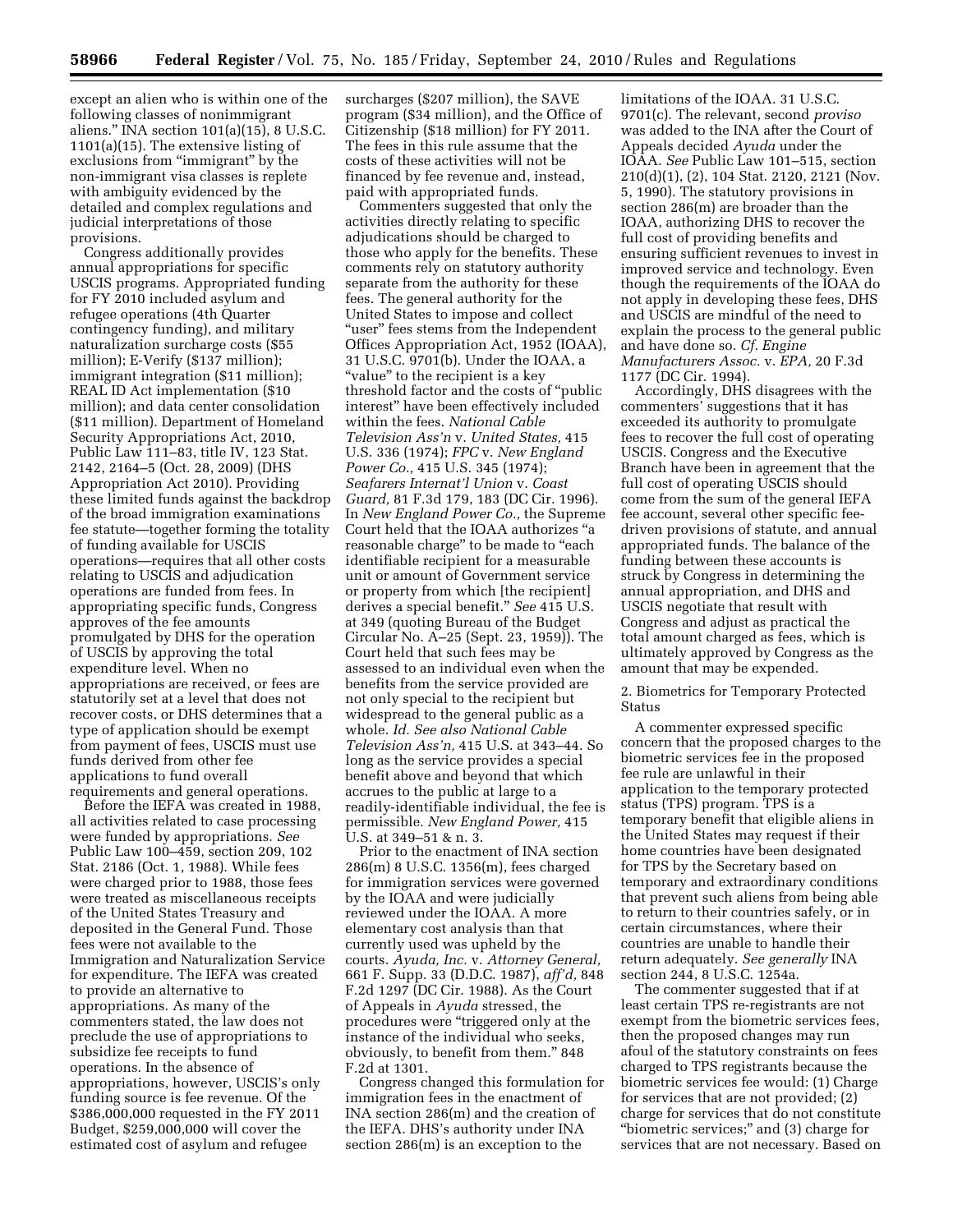the potential problems with requiring all TPS re-registrants to pay the biometric services fee, the commenter respectfully urged USCIS to interpret its fee rule to exempt TPS re-registrants from paying the biometric services fee, or impose a reduced fee for TPS reregistrants whose biometric information does not need to be collected. The commenter additionally suggested that initial TPS registrants should not be charged the costs of background checks that are already subsumed in the \$50 TPS registration fee. INA section 244(c)(1)(B), 8 U.S.C. 1254a(c)(1)(B) (authorizing ''payment of a reasonable fee as a condition of registering [for TPS] . \* \* \* The amount of any such fee *shall not exceed \$50.*'' (emphasis added)); Department of Homeland Security Appropriations Act, 2010, Public Law 111–83, section 549, 123 Stat. 2177 (Oct. 28. 2009); 8 U.S.C. 1254b(a) (authorizing ''fees for fingerprinting services, biometric services, and other necessary services [to] be collected when administering the program described in section 1254a''); 75 FR 33445, 33446–01, 33447. The commenter asserts that because of these limits, a \$50 TPS application fee is imposed only once, upon initial registration.

The commenter noted that it represents a nationwide class of Central American TPS applicants, in the currently pending class action challenging USCIS biometric fee requirements.3 The majority of the comment reiterated the arguments that the plaintiffs made in the litigation. DHS agrees with the reasoning of the District Court in dismissing that case.4

DHS had proposed in that section that no biometric services fee would be charged when ''[t]here is no fee for the associated benefit request that was, or

is, being submitted.'' *See* proposed 8 CFR 103.7(b)(1)(i)(C)(*2*); 75 FR 33445, 33484. DHS proposed this change both as a humanitarian measure and for administrative efficiency for certain immigration benefit requests for which DHS had previously provided an exemption from the initial immigration benefit request fee for the underlying benefit request in the FY 2008/2009 fee rule. The 2008/2009 fee rule promulgated several general exemptions to immigration benefit request fees. For example, the rule provided that there was no fee for a Petition for Amerasian, Widow(er), or Special Immigrant, Form I–360, filed by an individual seeking classification as an Amerasian; a selfpetitioning battered or abused spouse, parent, or child of a United States citizen or lawful permanent resident; or a Special Immigrant Juvenile. *See* 72 FR 29851 (May 30, 2007), 29865, 29873. Fee exemptions were also provided for four small volume programs: victims of human trafficking (T visas), victims of violent crime (U visas), VAWA selfpetitioners, and Special Immigrant Juveniles. The reasons for providing these specific application and petition fee exemptions were fully discussed in the 2008/2009 proposed fee rule. *See* 72 FR 4888, 4903 (Feb. 1, 2007). In that rule, DHS also provided for additional fee waivers, such as the biometric fee, where individuals demonstrate an inability to pay. *See* 72 FR 29851, 29874; 8 CFR 103.7(c)(5).

Although DHS exempted individuals requesting the specific humanitarian benefits noted above from having to pay the immigration benefit request fees in the FY 2008/2009 fee rule, DHS did not specifically exempt them, on a blanket basis, from also paying the associated biometrics fee. At that time, DHS only provided eligibility for an individualized biometrics fee waiver where the applicant or petitioner could show an inability to pay the biometrics fee under 8 CFR 103.7(c). There has been continuing confusion since the FY 2008/2009 fee rule about whether the biometric services fee is required if the immigration benefit request fee is not required. USCIS has accommodated some of the concerns by administratively treating a request for a fee waiver of the underlying benefit fee as also a request for a waiver of the biometrics fee, and not requiring a duplicate, simultaneous or subsequent request to waive that fee. In the proposed rule, DHS proposed an amendment in 8 CFR 103.7(b)(1)(i)(C)(*2*) to simplify the process so that a biometrics fee would also not be required for those particular fee-exempt

immigration benefit requests that DHS considered when deciding to provide fee exemptions. DHS also intended that no biometrics fee would be required in cases where any immigration benefit request fee for the associated benefit was waived, on a case-by-case basis, under 8 CFR 103.7(c).

The proposed revision and the final rule implement Congressional enactment of the Department of Homeland Security Appropriations Act, 2010, specifying that: ''In addition to collection of registration fees described in section  $244(c)(1)(B)$  of the [INA]  $(8$ U.S.C. 1254a(c)(1)(B)), fees for fingerprinting services, biometric services, and other necessary services may be collected when administering the [TPS] program described in section 244 of such Act.'' Public Law 111–83, 123 Stat. 2142 (Oct. 28, 2009).

Through the language that was initially proposed for 8 CFR 103.7(b)(1)(i)(C)(*2*) and consistent with current TPS fee waiver practice, DHS intended that the biometrics fee would not be required from an initial TPS applicant who was granted a waiver of the initial TPS application fee based on inability to pay. However, DHS did not intend that the proposed regulatory language should be construed to exempt from payment of the biometric services fee *all* TPS beneficiaries, aged 14 and older, who apply to re-register for TPS, regardless of inability to pay. Although applicants for TPS re-registration do not currently submit the \$50 for the Application for Temporary Protected Status, Form I–821, after their initial TPS applications, TPS beneficiaries have often held TPS status for several years, and they have been eligible for employment authorization at least since obtaining TPS, and earlier if they were found eligible for TPS temporary treatment benefits. *See* 8 CFR 244.5 and 244.12. Most TPS beneficiaries, in fact, have employment authorization documents.

Unlike many of the initial applicants for the fee-exempt humanitarian benefits, such as T and U visas, special immigrant juveniles, and certain selfpetitioning battered aliens, TPS beneficiaries seeking re-registration have work authorization and thus, generally have less need for a blanket exemption from the biometric services fee. If all such re-registering TPS beneficiaries were exempt from the biometrics fee, the cost of providing them with biometric services would need to be borne by other applicants and petitioners for immigration benefits. DHS does not perceive a need to shift the biometrics costs for re-registering TPS beneficiaries onto other individuals

<sup>3</sup>*Bautista-Perez* v. *Holder,* No. 3:07–cv–04192– TEH (N.D. Cal.). *See* 2009 WL 2031759 (N.D. Cal. July 9, 2009) (order denying plaintiff's motion for partial summary judgment and granting in part and denying in part defendants' cross-motion for summary judgment).

<sup>4</sup>*Bautista-Perez* v. *Holder,* No. 3:07–cv–04192– TEH (N.D. Cal. Sept. 15, 2010), Dk. No. 153 (order granting defendant's motion to dismiss with leave to amend complaint). ''The strict accounting that Plaintiffs demand for the biometric services fee is unwarranted by the statute. [Pub. L. 111–83, section 549, 123 Stat. 2142 (Oct. 28, 2009)] does not purport to dictate how USCIS calculates the fee for this service; it merely authorizes the charging of fees for "necessary services \* \* \* when administering" the TPS program. USCIS does not defy that authority by charging a standard fee even though some applicants require more services than others. \* Plaintiffs argue, in essence, that section 549 requires every component of the fee to be directly tied to the fee-payer's TPS application. The Court does not see how section 549 gives it the authority to scrutinize the calculation of USCIS's biometric services fee in such painstaking detail.'' Dk. No. 154, slip. op. at 15.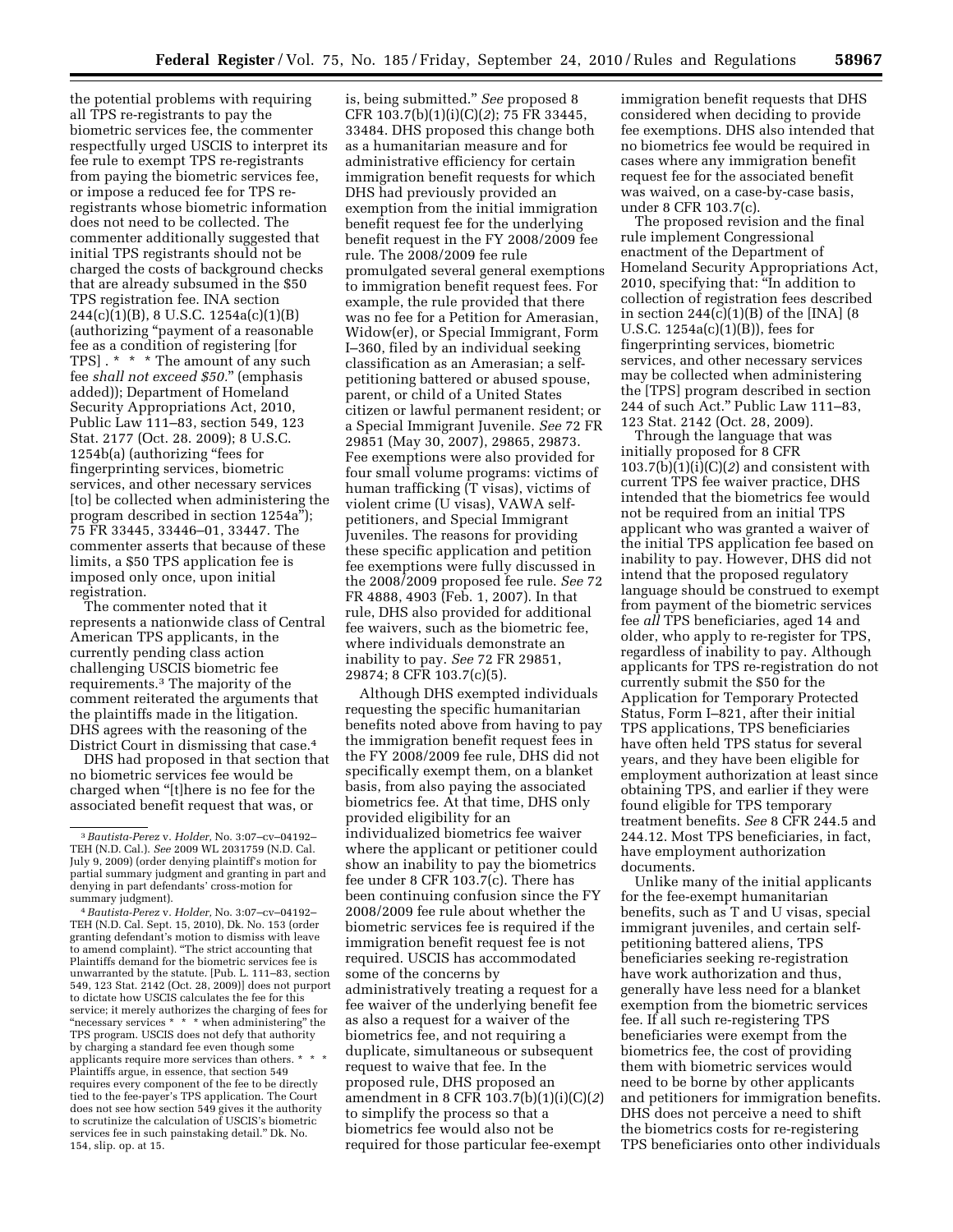through a blanket biometrics fee exemption. However, DHS will continue to provide, on an individual basis, a fee waiver of the biometrics fee when a reregistering TPS beneficiary does demonstrate an inability to pay the \$85 biometric fee. DHS has revised the language of this provision to ensure clarity and to alleviate potential confusion. New 8 CFR  $103.7(b)(1)(i)(C)$ .

#### 3. Bundling

One commenter specifically argued that defects in the current regulation persist in the proposed fee rule in that both the current regulations and the proposed rule exceed the authority granted under INA section 286(m), 8 U.S.C. 1356(m), by ''bundling'' certain benefits and associated fees. Specifically, the commenter argued that DHS erred in the 2008/2009 fee rule by: (1) Impermissibly ''bundling'' the fee for applications to adjust status with the fees for interim benefits, requiring applicants to pay for services that they do not want or need, cannot use, and/ or do not actually receive and (2) improperly including in application and petition fees the costs of agency activities that are distantly related, if at all, to the provision of immigration services to fee-paying applicants.<sup>5</sup>

DHS disagrees with the commenter's belief that the law requires that IEFA fees be tied to the actual services provided. As explained above, the costto-services linkage under the IOAA is not applicable to fees under the IEFA, which is an exception to the IOAA. The IEFA is administered using the cost modeling similar to that used in IOAA fees, but necessarily includes administrative decisions to assign overhead costs that cannot be readily associated with specific activities. Similarly, administrative discretion must be applied when a substantial cost would be generated in attempting to drive costs to highly individualized objects, such as individual applicants. In effect, the Administration bundles certain costs to fees because it may be more efficient to do so and can create a total lower cost of operation. DHS determined to bundle the fees as a resolution to simplify interim benefits and reduce interim benefit applications. The costs of administering individualized fee determinations exceed the benefits to the totality of applicants and petitioners, and the government. 72 FR 29851, 29861 (providing multiple fee options based on who typically requests interim

benefits, when records indicate that the vast majority of applicants do request interim benefits, would be too complicated and costly for USCIS to administer). USCIS may reconsider this evaluation during a fee review cycle after the implementation of electronic records. DHS and USCIS may be able to provide this type of customized fee structure in the future, but cannot effectively do so at this time.

The commenter's concern reflects a limited view of the decision-making process. Policy decisions inherently made by regulations directly affect the fee structure. For example, the policy decision to exempt aliens who are victims of a severe form of trafficking in persons and who assist law enforcement in the investigation or prosecution of the acts of trafficking (T Visa), and aliens who are victims of certain crimes and are being helpful to the investigation or prosecution of those crimes (U Visa), from visa fees, the cost of processing those fee-exempt visas must be recovered by fees charged against other applications. INA sections 101(a)(15)(T), (U), 214(o), (p), 8 U.S.C. 1101(a)(15)(T), (U), and 1184(o), (p); 8 CFR 214.11, 214.14, 103.7(c)(5)(iii); *Adjustment of Status to Lawful Permanent Resident for Aliens in T or U Nonimmigrant Status,* 73 FR 75540 (Dec. 12, 2008). Each such decision affects the totality of the fee-paying applicants and petitioners and removes some source of revenue. Inherently, and consistent with INA section 286(m), 8 U.S.C. 1356(m), that revenue is recovered from other fee-paying applicants and petitioners.

The commenter's suggestion that DHS lacks authority to make policy decisions adjusting the amount of fees also overlooks the reality of the two contiguous and complete sources of funding for USCIS. The totality of funding for USCIS from two sources effectively means that if one source is insufficient, the other source must make up the difference, or workload will not be performed at the prescribed level, itself a policy choice.

Policy decisions made regarding the implementation of the Immigration and Nationality Act and other immigration laws inherently and directly affect USCIS budget requirements. Both INA section 286(m) and Congress, in annual appropriations and expenditure level approvals, recognize this point. The Administration has taken steps within the enacted FY 2010 appropriations for USCIS to move away from fee-generated revenue to support asylum, refugee, and military naturalization costs. The Administration seeks to improve the linkage between fees paid by USCIS

applicants and petitioners and the cost of programs and activities to provide immigration benefits as a matter of policy, not a matter of law.

4. Fraud Detection and National Security (FDNS) and Other Program Costs

Several commenters suggested that the proposed rule should have excluded any law enforcement or national security functions, such as the Fraud Detection and National Security (FDNS) operations. DHS disagrees with these suggested restrictions and continues to believe that it may fund, as a matter of discretion, all of USCIS operations, or more, from fees.

Other commenters suggested that additional costs should be recovered through the IEFA account. Implicitly, these comments suggest an understanding that the authority of DHS under the INA is broader than DHS is, in fact, currently exercising.

The realignment of functions within USCIS to create the FDNS was a consolidation of specific previous functions from benefit programs to streamline operations. In a sense, FDNS was created to consolidate the anti-fraud efforts within USCIS that have traditionally been funded from fees. These anti-fraud efforts are not impermissible under INA section 286(m), 8 U.S.C. 1356(m). DHS does not opine on whether the anti-fraud efforts of FDNS would be permissible under the IOAA, but only that INA section 286(m) is an exception to the IOAA and the Administration is permitted to decide, as a matter of policy, to include these charges within the IEFA. 31 U.S.C. 9701(c).

As for anti-fraud, law enforcement, and national security efforts, DHS believes that the commenters misunderstand the nature of these efforts. These efforts are integral to determining an applicant's eligibility for a benefit, and to maintain the integrity of the immigration system. Background check information helps benefit public safety and security by identifying persons who may be ineligible for a benefit due to a criminal background. Further, recent fraud detection efforts have resulted in changes to several USCIS programs, such as the final rule, Special Immigrant and Nonimmigrant Religious Workers, published specifically to address concerns about the integrity of the religious worker program that were uncovered by USCIS fraud detection experts. *See* 73 FR 72276 (Nov. 26, 2008). The filing of an immigration benefit request is why security checks, fraud reviews, and investigations of possible violations are

<sup>5</sup>The commenter makes the same arguments that it made in *Barahona* v. *Napolitano,* No. 1:10–cv– 1574–SAS (S.D.N.Y.).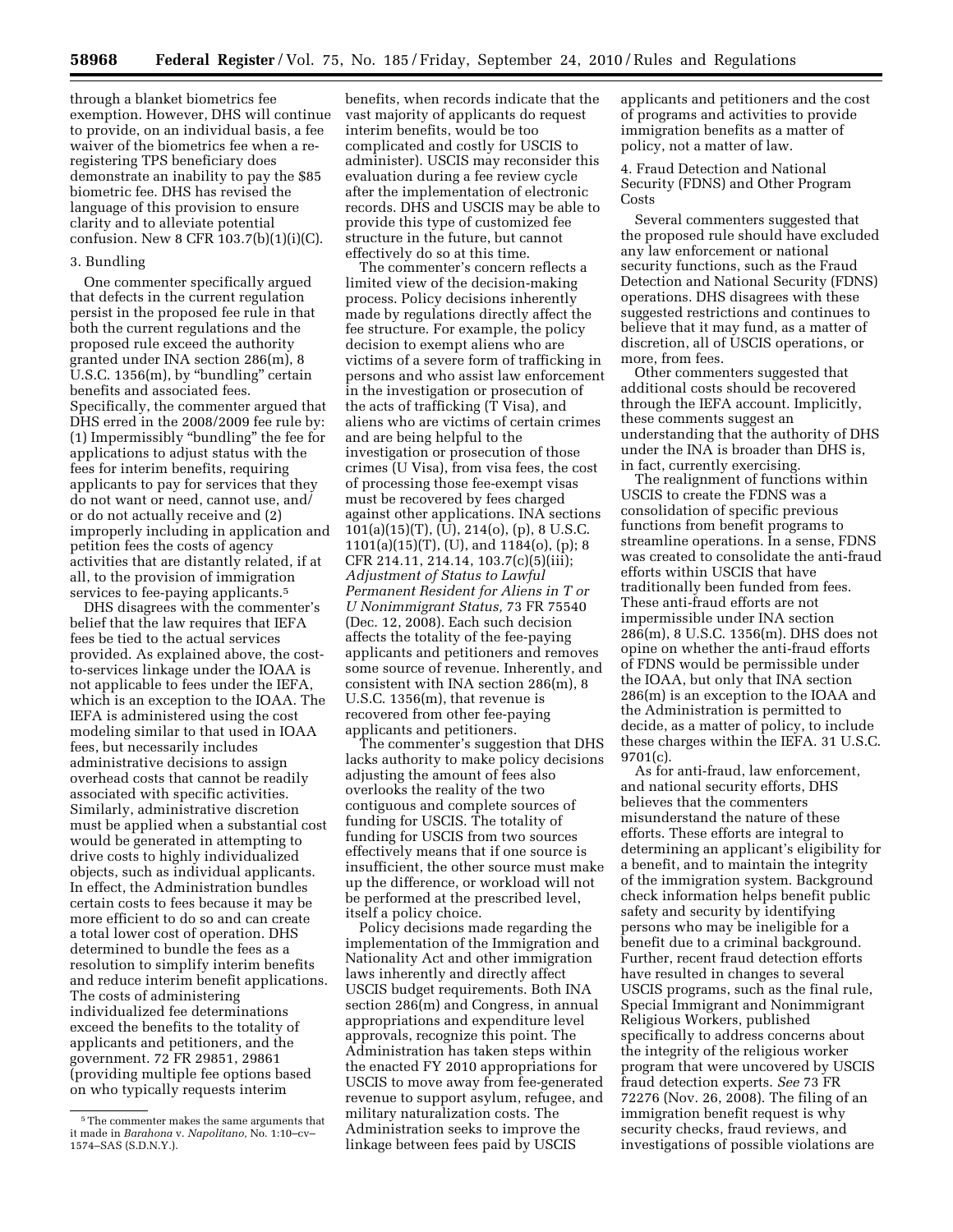needed. Thus it is appropriate for the full costs of these efforts to be funded by fees paid by those who file such requests.

Accordingly, DHS disagrees that the inclusion of FDNS in the fee calculation is inappropriate and will continue to fund that function through fees. This final rule establishes a level of fees sufficient to recover the full cost of operating USCIS, including the antifraud functions of FDNS. The rule has not been amended to include other costs that could legally be charged or to exclude any costs of operating USCIS.

5. Office of Management and Budget Circulars

Several commenters also suggested that DHS's authority to promulgate fees is limited by Office of Management and Budget (OMB) Circular No. A–25, which ''establishes Federal policy regarding fees assessed for Government services'' and defines the term "full cost." OMB Circular A–25, *User Charges,* 58 FR 38142 (July 15, 1993), available at *[http://www.whitehouse.gov/omb/](http://www.whitehouse.gov/omb/circulars_a025) [circulars](http://www.whitehouse.gov/omb/circulars_a025)*\_*a025. See FPC* v. *New England Power Co.,* 415 U.S. at 349–51. DHS agrees that OMB Circular A–25 sets federal policy and provides guidance for user fees under the IOAA, 31 U.S.C. 9701, discussed above, but disagrees that Circular A–25 applies under INA section 286(m), 8 U.S.C. 1356(m). The guidance of OMB Circular A–25 is internal Executive Branch policy guidance, direction from the Office of Management and Budget to the agencies on the subject of user fees under the IOAA.

As the Circular explains, OMB issued it pursuant to ''Title V of the Independent Offices Appropriations Act of 1952 (31 U.S.C. 9701)'' (IOAA). *See*  Circular A–25, section 3 (''Authority''). The Circular goes on to explain the relationship between the Circular's provisions and the IOAA, and between the Circular's provisions and other fee statutes: ''The provisions of the Circular shall be applied by agencies in their assessment of user charges under the IOAA. In addition, this Circular provides guidance to agencies regarding their assessment of user charges under other statutes.'' *See id.,* section 4b.

Thus, as the Circular explains, its provisions are ''guidance to agencies regarding their assessment of user charges under other statutes.'' One of these "other statutes" is INA section 286(m), 8 U.S.C. 1356(m). Accordingly, with respect to the implementation of INA section 286(m), Circular A–25 has the status of internal Executive Branch policy guidance. *See HHS* v. *FLRA,* 844 F.2d 1087, 1095–96 (4th Cir. 1988) (en

banc) (OMB Circular A–76 is internal Executive Branch guidance). As Circular A–25 is internal Executive Branch guidance with respect to the establishment of fees under INA section 286(m), the Circular does not impose legally-binding (i.e., judicially enforceable) limits on DHS' authority to promulgate fees under section 286(m). *See HHS* v. *FLRA, id.* (as internal Executive Branch guidance, Circular A–76 is not judicially enforceable).

One commenter stated that OMB Circular A–25 requires USCIS to identify the costs for each service and directly match those costs to the fee charged. The commenter suggested that the expenses for operating USCIS included in the calculation of costs that must be covered from the collection of fees exceeded what was appropriate. The commenter suggested that USCIS expenses recovered and fees paid must relate to the specific service, and that DHS is not authorized to include costs that are unrelated or only tangentially related to the cost of providing the services. For example, the commenter suggested that DHS is not authorized to recover with fees the costs of the SAVE and E-Verify programs, or expenses related to anti-fraud, law enforcement, and national security efforts.

As clearly stated in the proposed rule, DHS begins its fee process, consistent with OMB Circular A–25, by engaging in activity-based costing (ABC). *See* 75 FR 33445, 33448. USCIS adds to the ABC model result the necessary amount for overhead and other costs not driven by the cost of services. *See id.* This is consistent with full cost recovery. The term "full cost" used in INA section 286(m), 8 U.S.C. 1356(m), means the costs of operating USCIS, less any appropriated funding. DHS makes adjustments based on Administration policy within its discretion under the INA. *See* 75 FR 33445, 33448. Thus, the fees established in this rule are necessary, rational, and reasonable, and comply with the INA and applicable guidance. The decision to structure USCIS fees as proposed and in this final rule is the culmination of an administrative process that conforms with Administration policy. As stated in the proposed rule, USCIS has historically been funded almost exclusively by fees. *See* 75 FR 33445, 33447. Also, the INA provides authority to charge fees that are broader than the IOAA and Circular A–25.

DHS understands the desire of the commenters. DHS's interpretation of INA section 286(m) should not be construed to mean that the Administration believes there is no merit in relating fees to specific services rendered. The President has proposed to remove \$259 million from the USCIS fee base through appropriations for FY2011. Congressional support for the first stage of this process is evidenced by the FY2010 appropriation. The process by which increased linkage can be made depends upon the Congress. While DHS agrees with the commenter that certain costs ''should'' be borne by appropriation, until Congress provides that appropriation, these costs must be borne by the fee structure under INA section 286(m), 8 U.S.C. 1356(m). DHS has already begun preparing for its next biennial immigration fee review. The next fee review will consider further refinements to how immigration fees are determined, including the level by which fees match assignable, associated, and indirect costs.

#### 6. Accounting Standards

Commenters implicitly questioned whether DHS and USCIS complied with appropriate accounting standards in the proposed fee rule. The proposed fee rule and this final fee rule reflect DHS conformity with the requirements of the Chief Financial Officers Act of 1990 (CFO Act), 31 U.S.C. 901–03, that each agency's Chief Financial Officer (CFO) ''review, on a biennial basis, the fees, royalties, rents, and other charges imposed by the agency for services and things of value it provides, and make recommendations on revising those charges to reflect costs incurred by it in providing those services and things of value.'' *Id.* at 902(a)(8).

Like OMB Circular A–25, the cost accounting concepts and standards developed by the Federal Accounting Standards Advisory Board (FASAB) define "full cost" to include: "(1) The costs of resources consumed by the segment that directly or indirectly contribute to the output, and (2) the costs of identifiable supporting services provided by other responsibility segments within the reporting entity, and by other reporting entities.'' Federal Accounting Standards Advisory Board, Statements of Financial Accounting Concepts and Standards: Pronouncements as Amended 437 (June 2009). To determine the full cost of a service or services, FASAB identifies various classifications of costs to be included and recommends various methods of cost assignment. As generally accepted accounting principles, FASAB's standards are conventions of federal financial accounting, not statutory or regulatory requirements. As the Supreme Court pointed out in *Shalala* v. *Guernsey Memorial Hospital,* "Financial accounting is not a science. It addresses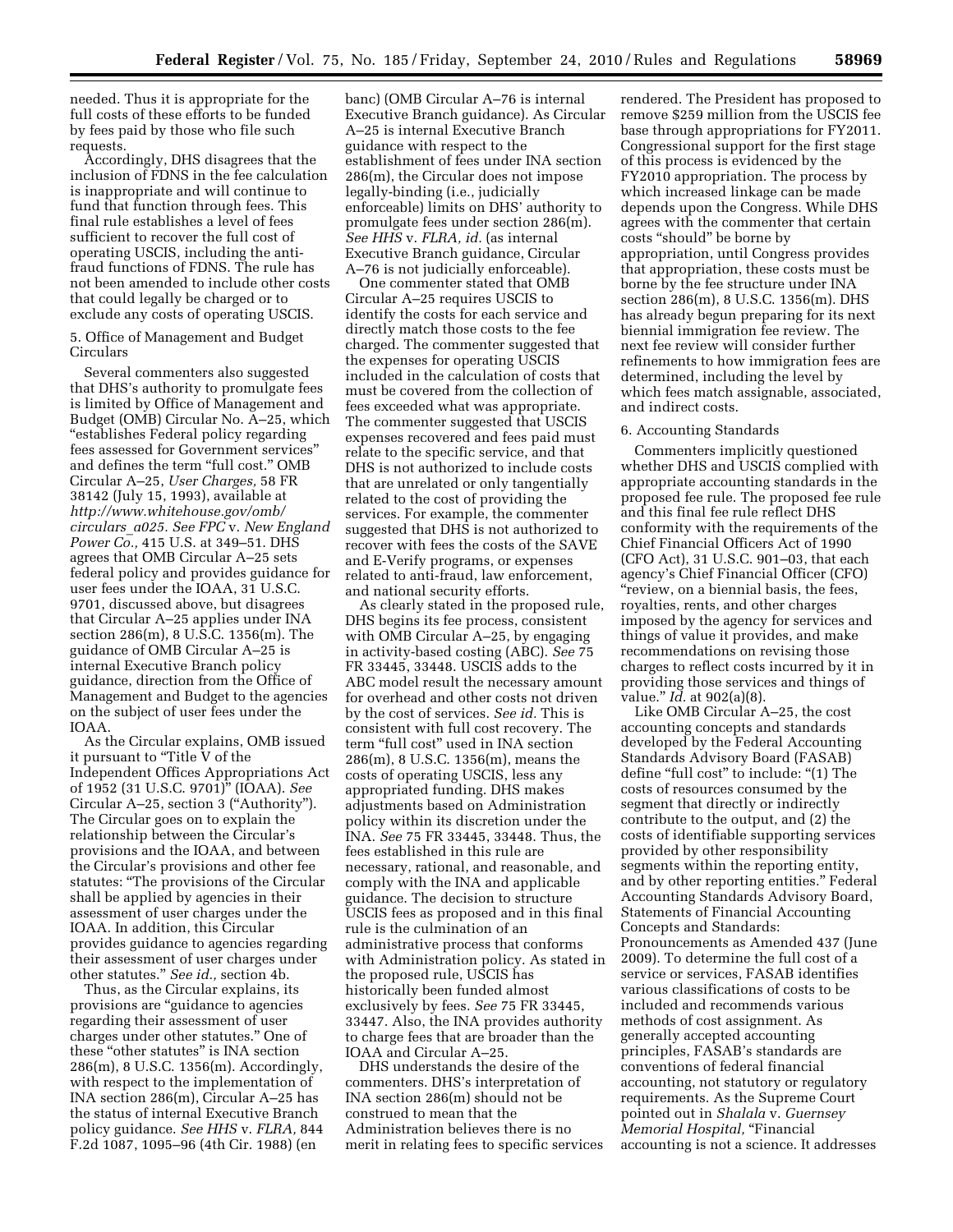many questions as to which the answers are uncertain and is a 'process [that] involves continuous judgments and estimates.'" 514 U.S. 87, 100 (1995) (citing, R. Kay & D. Searfoss, Handbook of Accounting and Auditing, ch. 5, p. 7– 8 (2d ed. 1989)).

As explained above, DHS applies the discretion provided in INA section 286(m), 8 U.S.C. 1356(m), in a manner consistent with its responsibilities for operation of government and the goals of providing immigration services and transparent accounting. DHS applies that judgment to: (1) Develop activitybased costing to establish basic fee setting parameters, (2) apply administrative judgment to allocate overhead and other indirect costs, and (3) apply policy judgments to effectuate the overall Administration policy. The ''full'' cost to the Government of operating USCIS, less any appropriated funding, has been the historical total basis for establishing the cost basis for the fees, and Congress has consistently recognized this concept in its annual appropriations. This final rule, therefore, reflects the authority granted to DHS by INA section 286(m) and other statutes.

In sum, DHS disagrees with the commenters' assertions that DHS has exceeded its authority. DHS has implemented the requirements of INA section 286(m) appropriately and has made no changes in the final rule in light of these comments.

#### *B. Relative Amount of Fees*

A number of commenters argued that the proposed fees were too low, while others thought the fees were too high. Some expressed general concerns about immigration levels and stated that a fee increase would reduce the number of people seeking immigration benefits. Others argued that the fees were too high, especially when filing for families, and were a barrier to family unification. Many commenters cited the general state of the economy as a reason to delay fee increases.

#### 1. Recovery of Additional Costs

Some of the commenters who agreed with fee increases asserted that fees should be high enough to cover all USCIS costs related to the processing of immigration benefits so that taxpayers are not asked to pay for someone entering, residing, or seeking immigration services in the United States. Some commenters favored increasing fees for immigration benefit requests filed by businesses. Other commenters supported a fee increase specifically for the purpose of improving customer service. Several

commenters suggested that fees should not be based on USCIS costs, but on the value of the benefit received by the applicant (*e.g.,* United States citizenship). These commenters expressed the view that immigration benefits are highly valuable and worthy of special consideration. Other commenters suggested that increasing specific fees, such as for an Application to Extend/Change Nonimmigrant Status, Form I–539, instead of implementing their proposed fee reduction, would mitigate other fee increases.

Filing fees established under this rule are higher than the current fees but are based only on the estimated relative costs associated with processing immigration benefit requests and other costs of operating USCIS. Although a number of commenters suggested that USCIS increase fees further, USCIS fees are based on the relative identifiable costs associated with providing each particular benefit or service in adherence with government-wide fee setting guidelines in OMB Circular A– 25, the CFO Act, and FASAB guidance. Filing fees do not function as tariffs, generate general revenue to support broader policy decisions, or like fines to deter unwanted behavior. DHS has maintained the Application for Naturalization, N–400, fee at its current level to avoid any possibility of providing a disincentive for people to apply for naturalization. In addition, DHS has provided fee exemptions of certain fee based on humanitarian grounds and the ability to request a waiver of certain fees based on financial considerations, so that certain populations do not choose to not request benefits to which they may be entitled because of the fee. Besides those policies, filing fees are not used to favor businesses, families, geographical areas, influence larger public policy in favor of or in opposition to immigration, limit immigration, support broader infrastructure, or impact costs beyond USCIS.

DHS designed this rule to establish fees sufficient to reimburse the costs of processing immigration benefit requests and the related operating costs of USCIS. While USCIS has authority to collect fees for broader governmentwide costs of administering the United States immigration system, DHS has chosen to structure the fees to recover only the projected full operational cost. USCIS believes that this decision is consistent with broader Administration policy on user fees and the intent of Congress in the enactment of, and amendments to, INA section 286(m), 8 U.S.C. 1356(m). Accordingly, DHS has

not changed its proposed fees based on these comments.

2. Proposed Fees Are Unreasonably High

A number of comments opposed the proposed fee increases in general terms or highlighted particular immigration benefit requests and argued that the proposed fee increases would effectively exclude aliens generally, or groups of aliens, from immigration benefits and services. Some suggested that fee increases send the wrong message to people who are attempting to comply with the immigration benefit process and United States immigration laws, and that higher fees may discourage legal immigration while encouraging aliens to attempt to enter the United States and work illegally. Other commenters questioned how DHS could raise fees again in light of the 2007 fee increase.

a. Barrier to Family Reunification.

Some commenters asserted that the fees caused an undue burden on families seeking to be reunited or maintain legal status. Commenters mentioned the burden caused when multiple applications or petitions must be filed for family members.

USCIS understands the concerns of these commenters and their desire for families to remain intact while benefiting from the advantages of U.S. lawful residence and citizenship. United States immigration laws and policy generally favor immigration of families by giving preference to certain immigrants who are related to an immigrant or United States citizen. USCIS understands that family-based applications and petitions could involve multiple requests and thus multiple fees, depending on the relationships and family size. USCIS filing fees are usually a relatively small portion of the overall cost of travel, legal expenses, relocation, and other expenses incurred in immigrating to the United States. In addition, since fees provide the capacity necessary for USCIS to do the work associated with the filing, when fees do not fully recover costs USCIS is unable to maintain sufficient capacity to process the work. This diminished capacity could significantly delay immigration, an impact which can be far more of a burden on a family than the proposed change in filing fee. In any event, USCIS does not believe that the increases made in this rule will significantly influence a decision of a family member to petition for a family member to join him or her in the United States. As a result, no changes are made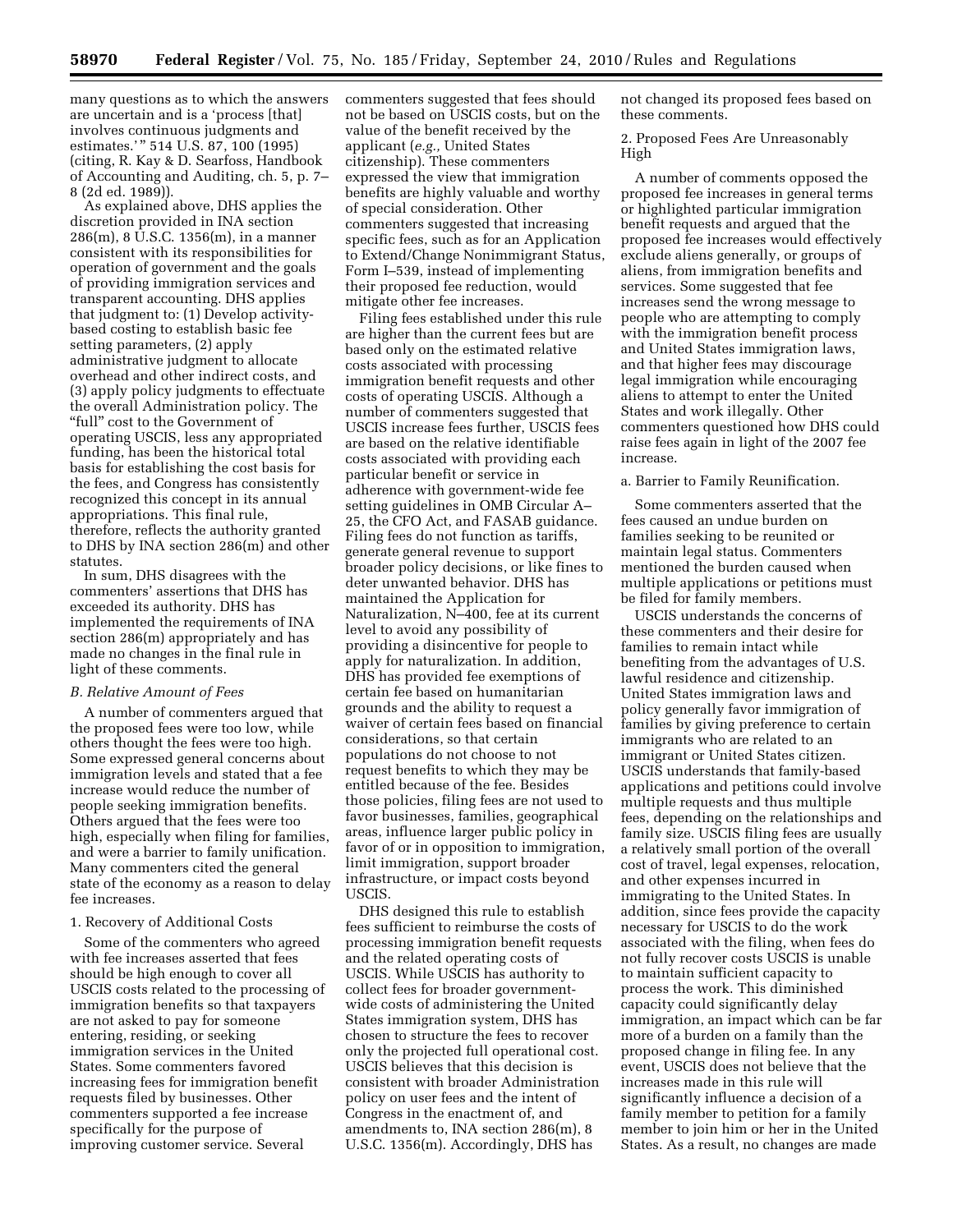in the final rule as a result of these comments.

b. Fee Increases Reduce the Number of Filers.

Many commenters stated that fee increases would reduce the number of filers and curb immigration to the United States. There are many complex variables that influence the demand for immigration benefits including: the economy, Congressional policy debates, state legislative actions, business cycles, and benefit fees. Obviously, benefit fees only represents one of these determinants. The commenters did not provide reference data or specifically articulate how benefit fees might impact filing volume. Further, DHS did not study the ramifications of raising this fee, as the purpose of this rulemaking is to set fees to recover costs.

Commenters also touched on the larger issues of immigration policy that aliens should be encouraged to immigrate to the United States. As noted above in relation to the opposite position, the purpose of the fee schedule is not to establish broad immigration policy or induce individuals to immigrate to the United States, but to recover the costs necessary to operate USCIS. Accordingly, DHS did not adjust the fee schedule in response to these comments in this final rule.

#### c. Income-Based Fee Structure.

A number of commenters suggested that USCIS should base fee levels on the applicant's or petitioner's ability to pay or status as an employer. Under a system of full cost recovery through fees, this approach would mean lower fees for some based on income but higher fees for other applicants irrespective of how much it actually costs USCIS to adjudicate their application.

Adjusting fee levels based on income would be administratively complex and would require higher costs to administer. A tiered fee system would require staff dedicated to income verification and necessitate significant information system changes to accommodate multiple fee scenarios. The costs and administrative burden associated with implementing such a system would be unreasonable and would cause additional fee increases. USCIS therefore does not support such a system at this time. DHS has not changed the rule in response to these comments.

d. Supplementary Costs to Applicants and Petitioners.

Many commenters suggested that increasing fees would adversely impact

the applicants' and petitioners' ability to pay for additional services, such as legal fees or notaries, and, therefore, DHS should reduce fees. These comments included specific comments that an increase in fees would reduce the ability of applicants and petitioners to pay fees charged by non-profit organizations representing the applicants and petitioners before USCIS and other immigration components of DHS, and before immigration judges and the Board of Immigration Appeals within the Department of Justice.

DHS understands the comments, but has made no change to the rule as a result of them. Other regulations address the nominal costs that nonprofit accredited organizations may charge. *See* 8 CFR 292.2(a)(1). If those or other costs adversely impact the private organizations, it is not a function of DHS to ensure that the organizations have sufficient funds.

# 3. Comments on Specific Fees and Adjustments

While many commenters opposed the fee increase in general, some commenters took issue with increases to specific fees and fees for certain categories of applicants and petitioners. Commenters also suggested that some fees be increased in order to reduce increases to other fees or to reduce other fees.

#### a. Student Employment Authorization.

Some commenters requested that fees for certain classes of non-immigrants, such as students, be reduced. Specifically, commenters noted that the filing fee for an Application for Employment Authorization, Form I– 765, or employment authorization document (EAD) is particularly burdensome to students who may only have seasonal employment. These commenters expressed significant concerns about the fee's effect on the limited financial capability of most international students in F–1 visa status and their ability to apply for work authorization when they choose to participate in the Optional Practical Training (OPT) program.

For international students, F–1 status allows a student to remain in the United States as long as he or she is a properly registered full-time student. *See* INA section 101(a)(15)(F)(i), 8 U.S.C. 1101(a)(15)(F)(i); 8 CFR 214.2(f)(5). Under F–1 status and subject to certain conditions and restrictions, a student may work part-time in an on-campus job and in a ''practical training'' job directly related to the student's field of study for 12 months during or after the completion of studies. *Id.* The OPT

program provides F–1 students with an opportunity to apply knowledge gained in the classroom to a practical work experience off campus. The maximum period of OPT is 29 months for an F– 1 student who has completed all course requirements for a degree in a science, technology, engineering, or mathematics field and has accepted employment with an employer enrolled in the DHS E-Verify employment verification program and 12 months for all other F– 1 students who have completed all course requirements for a degree. *See* 8 CFR 214.2(f)(10)(ii).

The United States places a very high value on attracting international students and scholars to this country. The contributions to the academic experience for all students provided by the existence of a diverse international student body are invaluable. The resources devoted to delivering immigration benefits to deserving students show the importance of this goal to USCIS. Nonetheless, substantial resources are expended by USCIS for adjudication of the student's eligibility for employment documents and the fee for an EAD was established based on those needs. While USCIS acknowledges that the income provided by OPT is helpful to the students, the emphasis of OPT is on training students in their fields of study, not as a source of income. Moreover, EAD applicants may request an individual fee waiver based on inability to pay. Fee waivers should be rare for students because the cost of applying for such a work authorization is a small fraction of the total costs of a student living in the United States, including tuition, room, and board, and international travel to and from his or her country of origin.

USCIS will continue to charge the full fee based on the effort and resources expended to process this benefit for EAD applications not granted a fee waiver. No changes to the regulation have been made as a result of these comments.

# b. Entertainers, Athletes, and Other Individuals With Extraordinary Talent.

Numerous commenters objected to the fee increase for nonimmigrant petitions for admission of entertainers, athletes, and other individuals with extraordinary talent to work in the United States on a temporary basis (O and P visas). Some commenters cited issues with booking performances utilizing these performers and noted the inability of USCIS to process the visa requests within the 14 days allotted by statute for petitions not needing additional supporting documentation. *See* INA section 214(c)(6)(D), 8 U.S.C.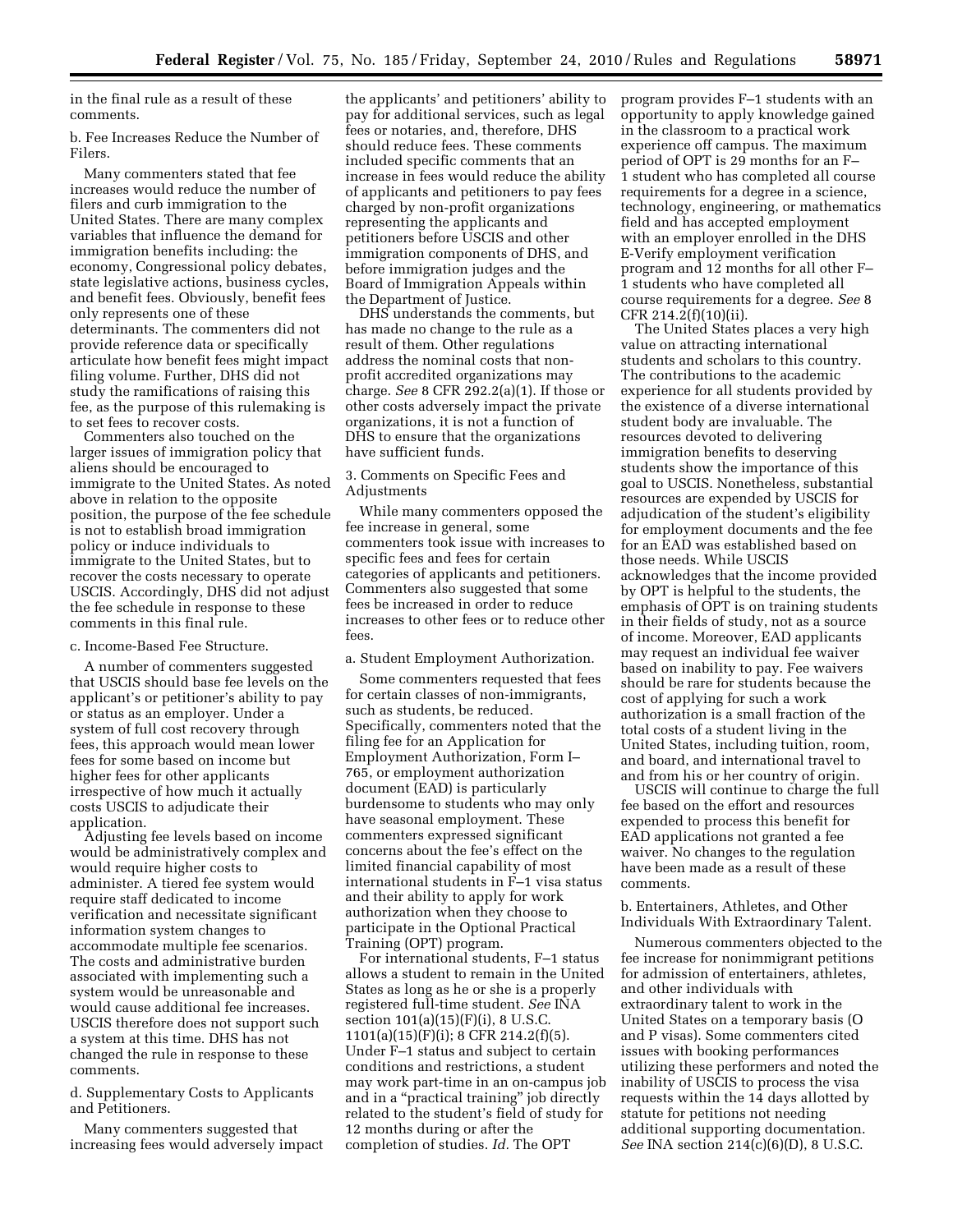1184(c)(6)(D). Commenters opined that they faced the burden of utilizing premium processing to ensure artist availability. Many commenters strongly opposed the increase of the fee and the premium processing fee if improvements in the quality of the visa process were not made, to include meeting the 14-day processing time requirement. Some commenters requested that USCIS treat non-profit performing arts organizations differently than for-profits, suggesting lower fees for non-profits in consideration of their resource means relative to those of forprofit entities. USCIS understands the concerns of commenters and has made reaching the 14-day adjudication process time a goal for O and P visa petitions. USCIS is currently meeting that goal at both service centers that process O and P petitions.

Many commenters noted difficulty managing and responding to USCIS requests for evidence (RFEs). A commenter suggested that USCIS develop a pre-certification process for employers filing multiple petitions to prevent them from having to address the same RFE on multiple occasions. USCIS appreciates these recommendations. USCIS is exploring a registration process for employment-based visa petitioners and is developing policies and training to address these concerns, but these matters are outside of the context of this fee rule.

DHS will not, at this time, implement changes to the USCIS fee system that attempt to account for different levels of income or, in this case, organizational resources. Such a change would require additional administrative complexity, higher costs and, consequently, higher fees for some benefits.

#### c. Adoption.

One commenter requested that USCIS reduce fees related to overseas adoption. USCIS acknowledges the sensitive nature of these petitions. USCIS proposed using its fee setting discretion to adjust certain ''low volume'' application and petition fees based on such equitable considerations and capped the fee for a Petition to Classify Orphan as an Immediate Relative, Form I–600; the Application for Advance Processing of Orphan Petition, Form I– 600A; the Petition to Classify Convention Adoptee as an Immediate Relative, Form I–800; and the Application for Determination of Suitability to Adopt a Child from a Convention Country, Form I–800A. 75 FR 33445, 33461. Under the fee rule methodology, the calculated fee for these forms would have been as much as \$1,455—an increase of more than

\$785 or 100%. This fee level is due to the complexity of orphan petition adjudications, which often require several background checks and home visits, knowledge of adoption laws in multiple jurisdictions and foreign countries, and a thorough review of supporting documentation and evidence. However, USCIS believes that it would be contrary to public interest to impose a \$785 fee increase on potential adoptive parents. To reduce this burden on adoptive parents, DHS lowered the fee increase to \$50, or a little more than 7%. Any further reductions would shift an inordinate amount of these costs to other immigration benefit request applicants and petitioners. No changes to the rule have been made as a result of this comment.

#### d. Entrepreneurs.

A few commenters claimed that the fee for the Immigrant Petition by Alien Entrepreneur, Form I–526, is excessively high. A commenter stated that USCIS has not shown why the percentage increase for the Immigrant Petition by Alien Entrepreneur (for EB– 5 status) filing fees should be higher than others, especially when compared to the Petition by Entrepreneur to Remove Conditions, Form I–829. Another commenter added that petitions to remove conditions generally should take less time to adjudicate than the original entrepreneur petition, which has a lower proposed fee.

One commenter incorrectly calculated the fee increase for the Form I–526 as 14%. The actual percent increase for the Form I–526, from \$1,435 to \$1,500, is only 4.5%, well below the weighted average increase of 10%. Contrary to the commenter's statement, the percent increase for the I–526 is not higher than other benefit fee increases. The Immigrant Petition by Alien Entrepreneur and Petition by Entrepreneur to Remove Conditions are two of the more labor intensive petitions that USCIS processes, as evidenced by the high completion rates (i.e., rate of work time) in the proposed rule. 75 FR 33445, 33471. As stated in the proposed rule, the more complex an immigration or naturalization benefit application or petition is to adjudicate, the higher the unit costs assigned to that task by the activity-based cost model. 75 FR 33445, 33459, 33470. Although the completion rates for the entrepreneur petition and the petition to remove conditions are approximately the same, the fees are substantially different because the costs are being spread across a smaller number of petitions, resulting in a higher unit cost for the petition to

remove conditions. 75 FR 33445, 33467. USCIS explained this reasoning in the proposed rule and has not modified the rule in response to the comments.

#### e. Refugee Travel Documents.

One commenter asserted that both the current fee and the proposed fee increase for the refugee travel document conflicts with United States obligations under Article 28 of the 1951 U.N. Convention Relating to the Status of Refugees. The United States is a signatory to the 1967 U.N. Protocol Relating to the Status of Refugees (''the Refugee Protocol''), which, by reference, adopts articles 2 through 34 of the 1951 Convention. *See* United Nations Protocol Relating to the Status of Refugees, Jan. 13, 1967, 19 U.S.T. 6223, 606 U.N.T.S. 267. Article 28 of the 1951 Convention provides that state parties are obligated to issue documents for international travel to refugees lawfully staying in their territory and that ''the provisions of the Schedule to this Convention shall apply with respect to such documents.'' The referenced Schedule provides at paragraph 3 that ''[t]he fees charged for issue of the document shall not exceed the lowest scale of charges for national passports.'' *Id.* 

After carefully considering this comment, DHS has determined that the fee for the Refugee Travel Document should be lowered to match the fee charged for the issuance of passports. The Department of State passport fee for an adult over the age of 16 is \$110 plus a \$25 execution fee. For an applicant under the age of 16, the fee is \$80 plus a \$25 execution fee. Accordingly, this final rule reduces the fee for the filing of a Form I–131 for a Refugee Travel Document to \$135 for an adult age 16 or older, and \$105 for a child under the age of 16. USCIS will continue to charge the \$85 biometrics fee since that fee is intended to cover the costs of a service that is separate from the issuance of the refugee travel document. The fee for other applications for advance parole and travel documents will be \$360 as calculated in the model. *See* 8 CFR  $103.7(b)(1)(i)(M)$ .

#### 4. Fee Decreases

A number of commenters questioned the rationale of implementing fee decreases. Some commenters suggested that fees that are set to decrease should instead be increased in order to mitigate the impact of other fee increases. A few commenters opined that only immigration benefit requests filed by employers should increase, while those filed by individuals should not, reasoning that employers can better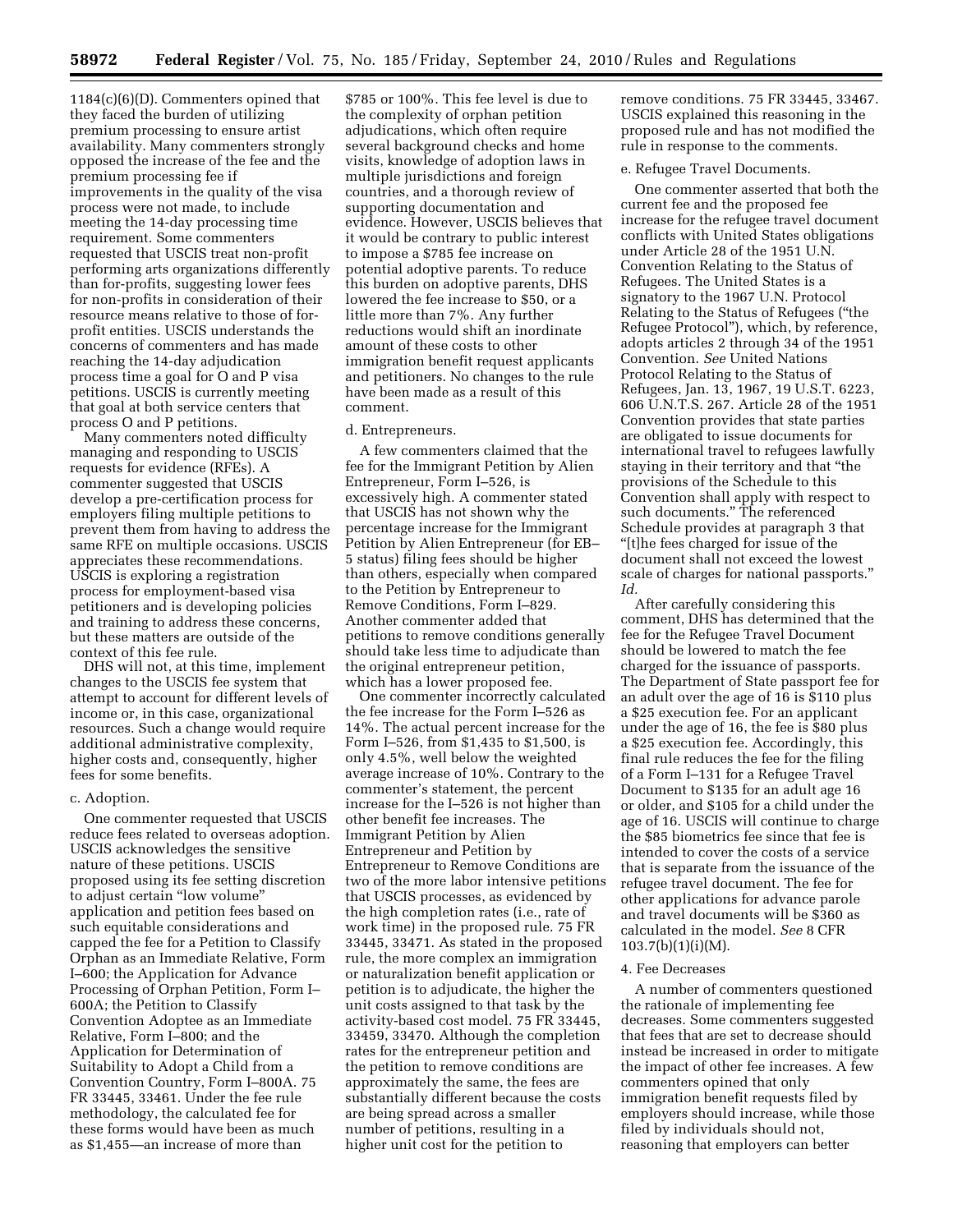afford fee increases. On the other hand, many commenters argued against increasing fees for petitions filed by employers, stating that increasing the fees for those petitions may increase reluctance by employers to hire non-U.S. citizens. Also, a number of commenters expressed appreciation for the fee decreases.

USCIS believes that it is important that fees be based as much as possible on the relative identifiable costs associated with providing each particular benefit or service to follow the spirit of government-wide fee setting guidelines in OMB Circular A–25, the CFO Act, and FASAB guidance. USCIS uses an activity-based cost model to determine the appropriate fee for each immigration benefit request. This model considers a variety of factors such as budgetary costs, the number of anticipated requests, the time necessary to adjudicate the request, the locations that receipt and complete the request and their associated resources, and the number of fee waivers or exemptions that may be granted for each form type. Over time, these factors may change resulting in a lower calculated fee for certain requests. Additionally, to improve transparency and account for the impact of investments in technology, USCIS will consider incorporating a productivity measure into the next fee rule that will capture the outcomes of these investments on USCIS operations. Greater efficiency in processing, resulting in reduced adjudication times or fewer resource requirements, may also lead to fee reductions.

USCIS must ultimately implement a fee change that is based primarily on cost. In instances where costs are shifted, USCIS must ensure that the logic supporting these shifts is applied in a fair and consistent manner. It would not be fair for USCIS to prevent an immigration benefit request from realizing a legitimate fee decrease in order to reduce costs to other applicants and petitioners. Shifting an inordinate amount of costs to petitions filed by employers would also be unfair. USCIS will continue to realize fee decreases as they occur.

#### *C. Fee Waivers and Exemptions*

Statutes and policy exempt certain classes of applicants and petitioners from paying fees, and waive some fees for individuals who demonstrate an inability to pay. USCIS received many comments concerning the fee exemption and waiver process. Most commenters thought that expansion of the immigration benefit requests available for fee waivers would promote legal

immigration. Some commenters noted that the fee waiver process lacked standardization and that individuals faced challenges when applying for fee waivers. Other commenters suggested that USCIS offer fee waivers for immigration benefit requests that are not currently waivable, or exempt additional classes of applicants and petitioners from certain fees. Others suggested that fees be raised to shift costs to particular kinds of applicants to reduce increases or reduce current fees for certain other applicants.

Under the new fee structure, USCIS anticipated waiving fees for a certain percentage of applicants. USCIS also provides for a number of exemptions, where fees are not charged because a large percentage of applicants would clearly be unable to pay. These exemptions include a range of humanitarian and protective services, such as refugee and asylum processing, and other related services. USCIS also anticipates that it may allow a type of case to request a per case waiver of the fees based on economic necessity, such as in the case of an earthquake, hurricane, or other natural disaster affecting a localized population of people who may file requests, although all others who file the same kind of application must pay the fee.

To the extent not supported by appropriations, the cost of providing free or reduced services must be transferred to all other fee-paying applicants. That is one reason why USCIS is relatively conservative with respect to intentionally transferring costs from one applicant to others through fee waivers. However, various comments to the proposed fee rule suggested expanding the range of applications and petitions for which we would consider a fee waiver.

# 1. Asylee Benefits and Status Adjustment

USCIS received some comments requesting exemption from adjustment of status fees based on having previously been granted asylum, citing the general inability to pay of this population. USCIS currently allows asylees to apply for a fee waiver when applying for adjustment of status. 8 CFR 103.7(c)(5)(ii). *See also* new 8 CFR 103.7(c)(4)(iii). Asylees are not required to pay filing fees for employment authorization documents, providing them with a means to become gainfully employed and earn wages to cover the cost of adjustment. 8 CFR 103.7(c). Granting an exemption to adjustment of status fees for this class of immigrant will increase the fees paid by other applicants. USCIS will continue to offer

fee waivers to eligible asylee adjustment of status applicants. USCIS will undertake a comprehensive review of policies related to refugees and asylees; however, DHS is providing no fee exemption in the final rule.

#### 2. Expansion of Fee Waivers and Exemptions

A number of commenters requested that more immigration benefit requests be available for fee waivers or be exempt from filing a fee. Commenters suggested that a fee waiver be generally available for travel documents, employment authorization documents, and the immigrant visa, among other suggested forms.

# a. Travel and Employment Authorization Documents and Immigrant Visas

The Immigration and Nationality Act, as amended, prohibits DHS, the Department of State (DOS), and immigration judges from admitting or granting adjustment of status to permanent resident to any alien who is likely to become a public charge at any time. *See* INA section 212(a)(4), 8 U.S.C. 1182(a)(4). In addition, applicants and petitioners are required to complete affidavits of support declaring that the recipients of certain benefits will be self-supported (or supported by the petitioner) and will not require public funding for support. This need to prove a certain level of financial wherewithal in order to qualify for a certain benefit would be incongruous with the ability to extend fee waiver authority to those benefit requests. A fee waiver could conflict with the requirement that an applicant or beneficiary be eligible for the service requested.

DHS has expanded fee waivers and exemptions to additional immigration benefit requests and classes of applicant over the last few years. *See, for example,*  Adjustment of Status to Lawful Permanent Resident for Aliens in T or U Nonimmigrant Status, 73 FR 75540 (Dec. 12, 2008) (allowing a fee waiver for Form I–485 and requests for waivers of inadmissibility). In this final rule, DHS has authorized the USCIS Director to approve and revoke exemptions from fees, or provide that the fee may be waived for a case or class of cases that is not otherwise provided in 8 CFR 103.7(c). New 8 CFR 103.7(d). USCIS believes that these adjustments will ensure that fee waivers are applied in a fair and consistent manner, that aliens who are admitted into the United States will not become public charges, and that USCIS will not shift an unreasonable amount of costs to other fee-paying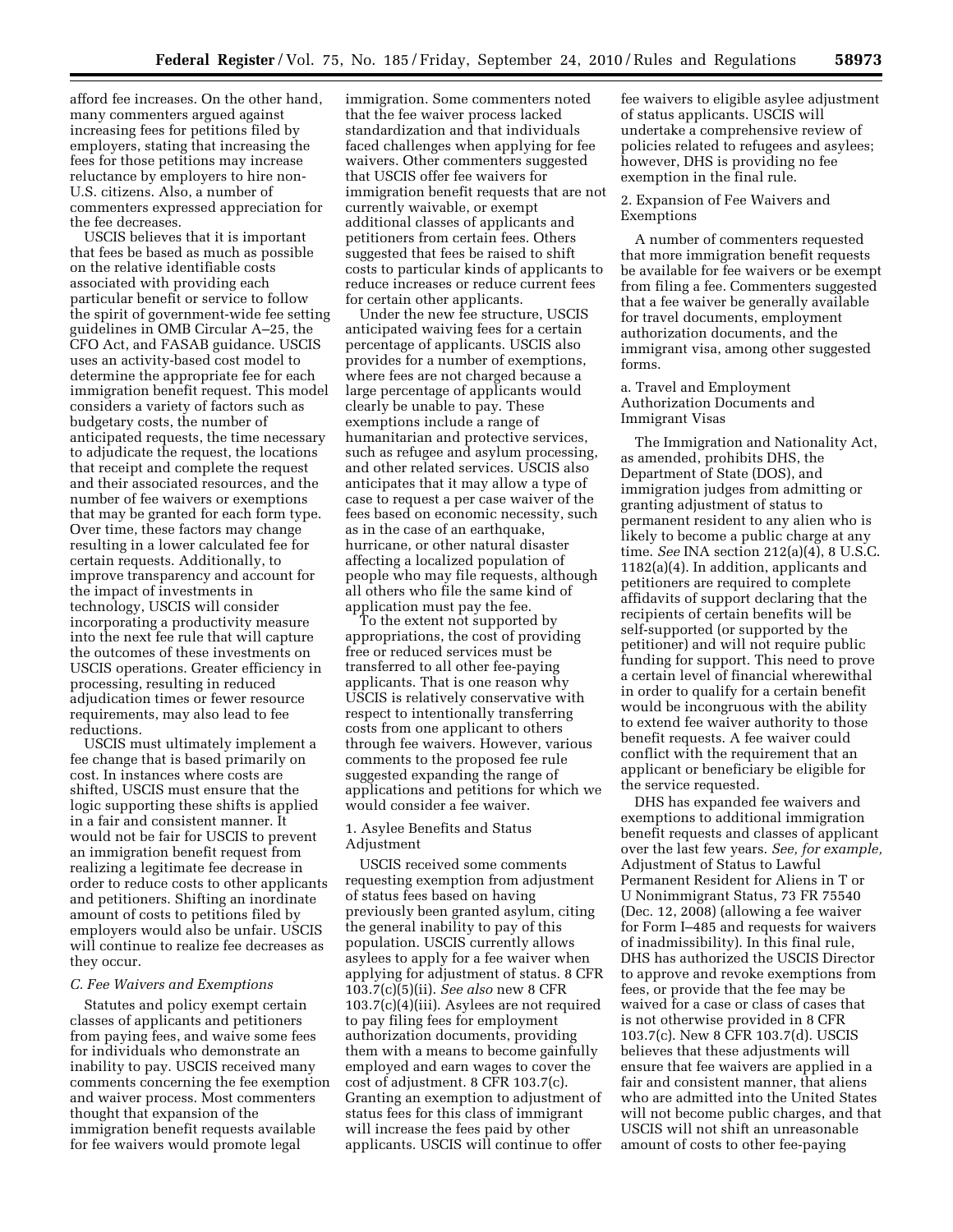applicants to recover funding lost due to fee waivers.

DHS has decided not to authorize fee waivers where such a waiver is inconsistent with the benefit requested. For example, several commenters suggested that USCIS should consider allowing fee waivers for reentry permits, refugee travel documents, and advance parole when an alien wants to travel abroad. In essence, this argument suggests that although the applicant is prepared to incur the cost of traveling internationally, USCIS should consider waiving the application fee and instead transfer that cost to others. Expanding fee waivers into such areas moves away from clear economic necessity to merely choosing to provide one applicant with an advantage over another.

A number of commenters suggested, however, that USCIS allow fee waiver requests for Application for Travel Document, Form I–131, in cases of humanitarian parole. DHS's experience with the 2010 Haitian earthquake relief efforts has shown that many recipients of humanitarian parole are worthy of consideration of a fee waiver. DHS agrees that some applicants could be of limited means and the fee may be particularly burdensome to this population. Thus, as suggested by the commenters, DHS has decided to revise the final rule to add requests for humanitarian parole to the list of forms that are eligible for a fee waiver upon a showing of the inability to pay. *See* 8 CFR  $103.7(c)(3)(iv)$ . In addition, DHS encourages those who believe that they have a sufficiently sympathetic case or group of cases in any type of benefit request to submit a request to their USCIS local office for a waiver under 8 CFR 103.7(d).

# b. Waiver Eligibility for Notices of Appeal or Motions

DHS is adding a provision to the fee for the Notice of Appeal or Motion, Form I–290B, to provide that the fee to file an appeal or motion to reopen following a denial of an immigration benefit request that is exempt from a fee or the fee was waived may be waived by USCIS upon a showing by the applicant or petitioner of inability to pay. *See*  New 8 CFR

 $103.7(b)(1)(i)(M)(v)(c)(ii)(3)(vi)$ . DHS has made several immigration benefit requests exempt from fees due to humanitarian or other considerations. As a result of comments expressing concern about the cost of appeals, DHS has decided that it is appropriate to allow the applicant or petitioner who received a fee exemption or was granted a fee waiver for the underlying application or petition to request that

the fee to appeal a denial of such form be waived. DHS decided that it was not appropriate to exempt all appeal and motion fees for denials of fee exempt requests because fee exemptions are provided based on a number of considerations, and a fee waiver is a decision based on financial status. DHS believes it is appropriate to provide that the fees may be waived in the case of financial hardship.

# c. Military Naturalizations

Similarly, DHS is also adding a provision to exempt members or veterans of the U.S. Armed Forces from paying the fee for Request for Hearing on a Decision in Naturalization Proceedings, Form N–336. *See* New 8 CFR 103.7(b)(1)(WW). These individuals are currently exempt from paying the Application for Naturalization, Form N– 400, fee. As a result, those members or veterans of the U.S. Armed Forces whose N–400s have been denied will often file another Application for Naturalization for free rather than file an appeal using the proper form (Form N– 336) to avoid the fee associated with that appeal. DHS is making this change to correct this anomaly and to conform to the intent of the National Defense Authorization Act of 2004, which provides for free naturalization for military members. *See* INA section 328(b), 8 U.S.C. 1439(b)(4). DHS is also providing that members of the military are exempt from paying the fee for an Application for Certificate of Citizenship, Form N–600, to conform to the same intent. *See* New 8 CFR 103.7(b)(1)(i)(AAA).

#### d. Arrival-Departure Records

Several commenters suggested allowing a fee waiver for an Application for Replacement/Initial Nonimmigrant Arrival-Departure Document, Form I– 102, when filed by a refugee, asylee, a victim of trafficking, and others whose immigration status is based on humanitarian grounds. USCIS does provide initial documentation to such individuals without additional charge. Fees are currently charged only to replace a document or to change a document where the individual changes his or her name. 8 CFR 103.7(b)(1)(H). USCIS does not believe that expanding fee waivers to such replacements is an appropriate cost transference to other applicants. Hardship cases may submit a request to their local office for a fee waiver under 8 CFR 103.7(d). No changes have been made to the rule as a result of these comments.

3. Standardization of the Fee Waiver Process

Some commenters cited difficulty in navigating the fee waiver process. USCIS agrees that the fee waiver process would benefit from standardization. DHS has revised 8 CFR 103.7(c) to be easier to read, understand, and follow in order to bring clarity and consistency to the fee waiver process. In addition, USCIS has proposed a new form to facilitate the fee waiver process— Request for an Individual Fee Waiver, Form I–912. *See* Agency Information Collection Activities: Form I–912; New Information Collection; Comment Request, 75 FR 40846 (July 14, 2010). USCIS consulted with, and received valuable input from, stakeholders and community-based organizations in developing Form I–912. Form I–912 was available for public comment at *[www.regulations.gov](http://www.regulations.gov)* until September 13, 2010. The new form will clearly outline the requirements and documentation necessary to support a request for a fee waiver. This form can be used to submit fee waiver requests for eligible applications, petitions, and biometric services. USCIS intends to make it easier to request a fee waiver by regulating this process and expects to finalize Form I–912 promptly.

4. Commonwealth of the Northern Mariana Islands (CNMI) Transitional Worker

One commenter requested a reduction in fees or a fee waiver for the adjustment of status of family members within the two-year transition period of the implementation of the Consolidated Natural Resources Act of 2008, Public Law 110–229, 122 Stat. 754 (2008).

Fee waivers are not generally available for employment-based immigration benefit requests. Due to the unique circumstances present in the CNMI, however, DHS published an interim rule that provided for a separate Form I–129 called the I–129CW, Petition for a Nonimmigrant Worker in the CNMI, and provided in that rule that USCIS adjudicators may waive the fee for Form I–129CW in certain circumstances if the petitioner is able to show inability to pay. *See* 8 CFR 103.7(c)(5)(i), Commonwealth of the Northern Mariana Islands Transitional Worker Classification, and 74 FR 55094 (Oct. 27, 2009). DHS has also included that waiver authority in this rule. *See* 8 CFR 103.7(b)(1)(i)(J); 8 CFR 103.7(c)(3)(iii). That authority will not take effect, however, until DHS has considered comments on the interim rule and published a final rule. Thus, the comment on fee treatment specific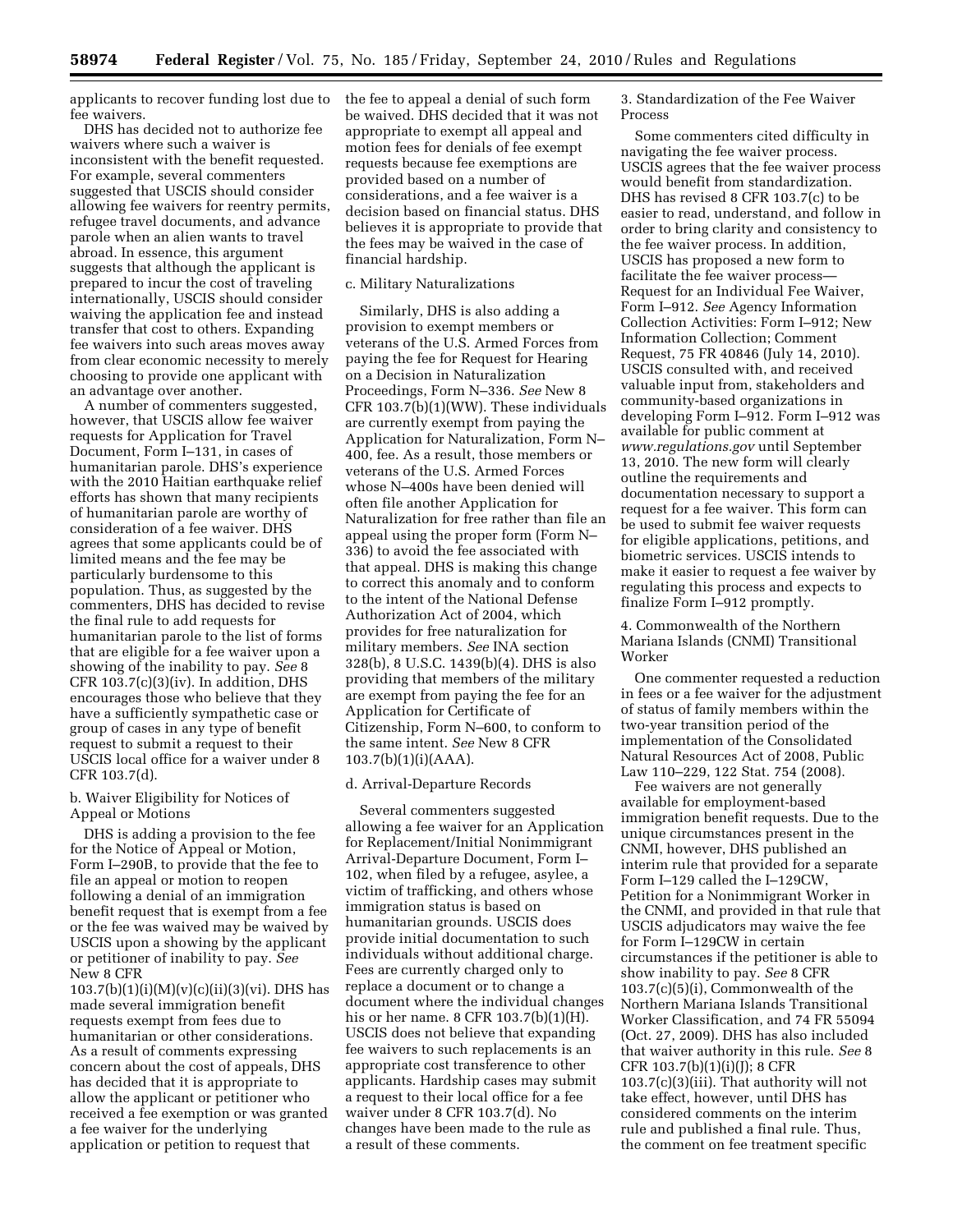to the CNMI has been entered into the docket of that rule, and will be considered in drafting that final rule as well as other rules that will implement the CNRA. Nevertheless, due to the inherent inconsistency between sponsoring an alien for employment and being unable to pay the requisite fee for that sponsorship, USCIS expects that the situations when an employer would adequately demonstrate an inability to pay will be extremely limited.

# *D. Naturalization*

USCIS received some comments suggesting that the naturalization fee be raised to an arbitrarily higher amount to reflect the value of U.S. citizenship.

Some commenters praised USCIS for not increasing the fee for naturalization, while other commenters requested that the fee be lowered even more, citing the fee as a deterrent to naturalization. USCIS recognizes the importance of immigrant integration and seeks to promote citizenship. At the same time, USCIS must balance costs and ensure that applicants and petitioners are not burdened with excessive surcharges and subsidies. Additional reductions to the naturalization fee would result in increases to other immigration benefit fees; therefore USCIS will keep the fee at its current level of \$595. Accordingly, DHS has determined that the fee for Form N–400, Application for Naturalization, will remain at its current level of \$595, even though this fee should have increased under the fee rule methodology.

A few commenters questioned the increase to Forms N–600/600K, Applications for Certificates of Citizenship. The commenters contended that in the case of children, USCIS will have already performed the bulk of the adjudicative work for these applications when USCIS processes the parent's Application for Naturalization. Commenters stated that the N–600 requires very little adjudicative time to process. While some applications may be simple, the type of research required for each applicant may be complex and the level of research required will vary based on the individual circumstances. USCIS is required to establish whether the Application for Naturalization was appropriately granted and the time required to research and verify the validity of that application requires significant resources. In addition, this application is not limited to those eligible due to a parent's naturalization, and cases involving derivative acquisition of citizenship can sometimes be very complex. If USCIS were to freeze this fee just as it did the N–400 fee, this change would force

other fee-paying applicants and petitioners to subsidize the cost of processing Applications for a Certificate of Citizenship. We do not believe that such a result is justified here.

DHS has decided to make one change to the fee for Forms N–336 and N–600. DHS is modifying the fee for a Request for a Hearing on a Decision in Naturalization Proceedings (Under Section 336 of the INA), and an Application for Certification of Citizenship, Form N–600, to provide that there is no fee for such requests from a member or veteran of the military. *See* New 8 CFR  $103.7(b)(1)(i)(W)$  and (AAA). USCIS is precluded by law from collecting a fee from members of the military for an Application for Naturalization under sections 328 and 329 of the INA. DHS has determined that it is in keeping with the Congressional intent in passage of sections 328 and 329 to show a preference to members and veterans of the military in similar proceedings, thus it is appropriate that these requests for a certificate if citizenship also be permitted without fee.

# *E. Improve Service and Reduce Inefficiencies*

1. Service Improvement and Fees

Many commenters noted lengthy waiting times to process immigration benefit requests and highlighted the need to improve overall customer service. These comments suggested that, regardless of whether the proposed fees were justified, applicants and petitioners should not be asked to pay the full fee increase until USCIS improves service. Others suggested that, even if fees were increased before service level improvements were made, there should be detailed commitments to service level improvements to ensure that increased revenues are used to improve service.

Some comments stated that USCIS has increased fees before with the promise of improved services, but never fully delivered on that promise. As outlined in the proposed rule and supporting documentation, USCIS delivered nearly all of the promised processing time performance and deployed most of the projects funded through resource enhancements in the 2008/2009 fee rule. 75 FR 33445, 33451–33453. USCIS is firmly committed to continue to improve operations and service, particularly as business transformation is deployed over the next five years.

Some commenters asserted that USCIS had not improved service since implementation of the previous fee rule,

which went into effect on July 30, 2007. DHS disagrees. USCIS continues to work on service improvements. USCIS made substantial progress towards achieving processing goals over the FY 2008/2009 biennial period. For example:

• USCIS processed nearly 1.2 million naturalization requests in FY 2008, 56 percent more than 2007. As of June 2010, there were approximately 299,000 naturalizations cases pending—one of the lowest levels in the recent history of USCIS. A surge response plan implemented in FY 2008 enabled USCIS to meet nearly all FY 2008/2009 fee rule processing time reduction goals by the end of FY 2009.

• USCIS and the Federal Bureau of Investigation (FBI) effectively eliminated the National Name Check Program (NNCP) backlog. NNCP now is now able to complete 98 percent of name check requests submitted by USCIS within 30 days, and the remaining 2 percent within 90 days.

• USCIS has implemented electronic adjudication of some cases to help staff focus attention on more complex cases where discrepancies have been found.

• USCIS is transitioning to a new U.S. Department of the Treasury lockbox provider and away from dispersed collection points to improve intake operations and the control and timing of fee deposits.

Process improvements implemented over the past several years, as well as projected productivity increases, are taken into account in the current fee review, keeping fees lower than they might otherwise have been. Future productivity enhancements are expected to produce lower costs per unit that will be reflected in fee adjustments.

Other commenters recommended that USCIS conduct studies to analyze processing times at different locations and shift work to locations that have demonstrated efficiency in completing the work. USCIS agrees that it is important to distribute work to account for workload and productivity levels. USCIS continually monitors performance at its locations and analyzes resources to ensure that its Field Offices and Service Centers have the capacity to process immigration benefit requests in a timely manner. USCIS has implemented ''bispecialization'' of forms at its Service Centers, which aligns the processing of most forms at one of two pairs of Service Centers, such that any individual form subject to bispecialization is adjudicated at only two of the four regional Service Centers. This change increases processing uniformity and allows the Service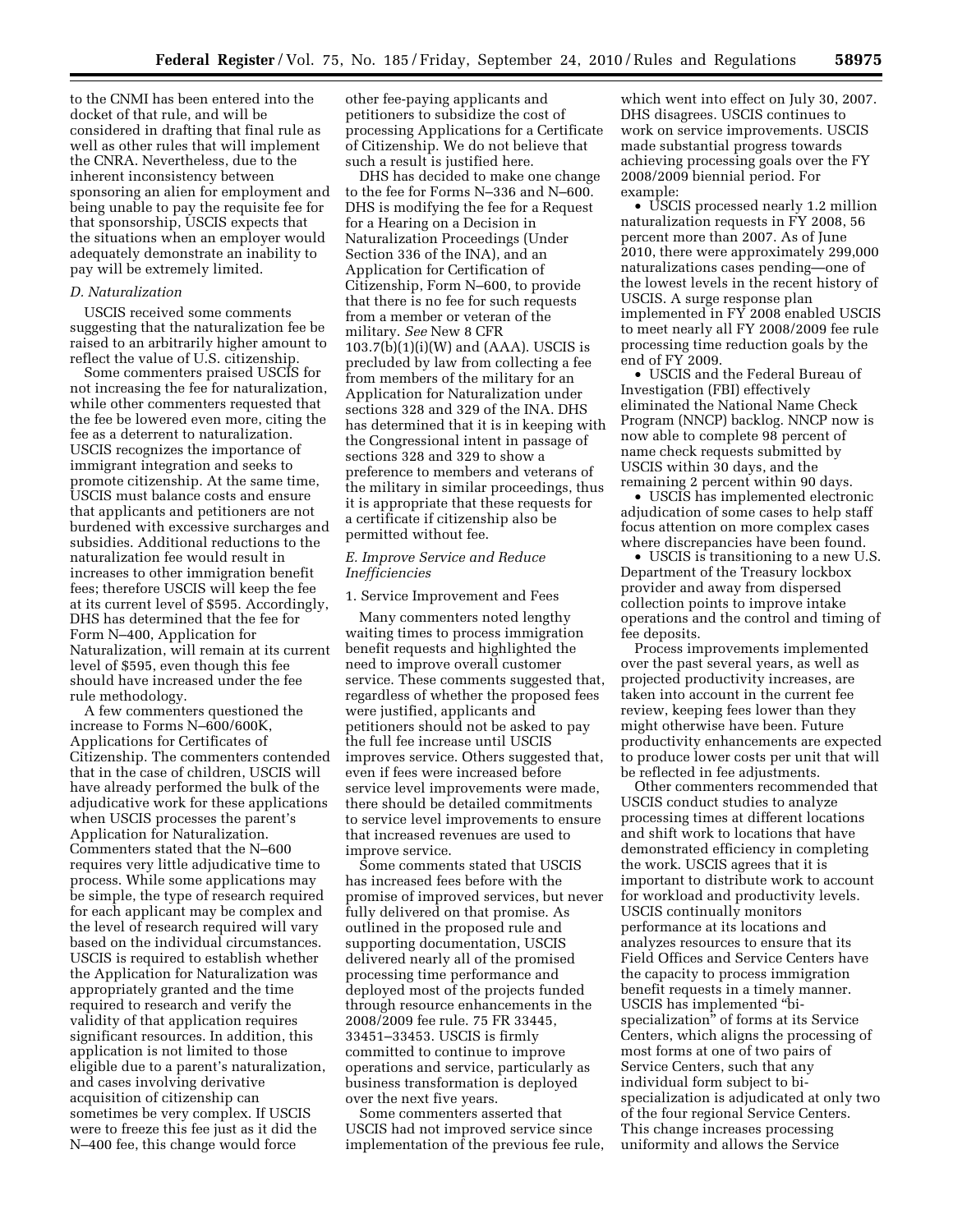Centers to improve proficiency in adjudications. USCIS is also shifting certain tasks, such as intake, to centralized locations in order to take advantage of economies of scale and develop expertise in processing methods.

Some commenters requested that USCIS increase its ability to receive different forms of payment. USCIS agrees with these comments and has deployed credit card processing machines to all of its Field Offices. Credit card payment is available for immigration benefit requests submitted in-person. Some have suggested that USCIS expand credit card payments to immigration benefit requests that are mailed to USCIS, but USCIS believes that option could provide a path for fraud and abuse. USCIS continues to explore ways to modernize and streamline fee collection processes.

A number of commenters protested the increase in the Application to Replace Permanent Resident Card, Form I–90. Some commenters offered anecdotal evidence outlining multiple instances when a permanent resident card was not delivered to the recipient. Commenters opined that it was easier to pay the I–90 fee again, even though their cards were not delivered, than to protest the lack of delivery of the cards. In FY 2008, USCIS developed a secure mail delivery process referred to as the Secure Mail Initiative (SMI) whereby reentry permits and refugee travel documents are delivered via the U.S. Postal Service Priority (USPS) Mail. This change allows documents to be delivered by USPS in two to three days with delivery confirmation. This year, the SMI process was expanded to USCIS locations that receive and re-mail undeliverable permanent resident cards and employment authorization documents. Permanent resident cards not initially received by recipients are processed using the SMI. However, USCIS agrees that permanent resident card delivery deserves special consideration. USCIS intends to deliver all permanent resident cards (initial deliveries and re-deliveries) through SMI once revenue is deemed sufficient to fully support the initiative.

Ultimately, USCIS fees are based on the processing costs for immigration benefit requests. Any structural deficit between costs and fees could create and accelerate the growth of backlogs and deteriorate service levels. The proposed fee adjustments and this final rule reflect this concern. Thus, while USCIS addresses the spirit of the comments by continually searching for ways to improve its service, no specific changes

are being made to the final rule to address these comments.

#### 2. Multiple Biometric Data Requests

A few commenters pointed to the fact that applicants or petitioners must provide biometric data more than once if they file several applications or petitions and their biometrics submitted for previous requests has expired. Some commenters considered the expiration of fingerprint submissions to be inefficient. Others suggested that it was inefficient for USCIS to again request biometrics when they apply for sequential benefit applications.

Biometrics (which include fingerprints and photographs) submitted to USCIS are valid for 15 months. This validity period, in most cases, provides sufficient time for an immigration benefit request to be processed. USCIS utilizes the Biometrics Storage System and the Benefits Biometric Storage System to store biometric data and 10 print fingerprints, respectively. These systems allow USCIS to reuse and resubmit biometrics as long as an immigration benefit request has been adjudicated within the 15 month validity period. If there are processing delays at USCIS, USCIS does not charge the applicant the biometrics fee again if the 15 month validity period expires. When an applicant later reapplies to renew a benefit or for another benefit, the biometrics appointment is not simply an opportunity to re-take the biometrics again; it is an opportunity to use biometrics to verify his or her identity.

The biometrics fee covers costs associated with the use of the collected biometrics to pay the cost of FBI and other background checks. Thus, an applicant will pay the biometrics fee whenever he or she files another immigration benefit request that requires the collection, updating, or use of biometrics for background checks.

As USCIS transforms its systems to a more fully electronic application process, biometrics will be stored and generally reused for the purpose of the same and/or multiple benefit purposes. Consequently, current operational practices in this area for most benefit types are based primarily on pretransformation business structures and information systems. Future fee rules will take into account the transformation program, and therefore no adjustments are made to this final rule based on these comments. Biometric fees will continue to balance the initial capture, reuse, identity verification, and anti-fraud functions performed whenever an applicant or

petitioner, or other individual, is required to submit fingerprints.

#### 3. Transformation

A number of commenters noted that USCIS should not increase fees until business process reengineering takes place. Commenters stated that USCIS should move from a primarily paperbased processing environment to a webbased one. Many commenters called for simplified processes and more electronic processing. Commenters also questioned the management and viability of USCIS' current transformation program.

USCIS agrees that transitioning to electronic adjudication is an important priority. USCIS is committed to improving the efficiency and effectiveness of its immigration processing system and will dedicate the funds and management attention necessary to complete this task. Electronic filing is currently available for seven of the most common benefit requests, as well as premium processing service requests. USCIS expects to deploy the initial increment of its transformation program by the end of FY 2011. As one of the Administration's High Priority Performance Goals, USCIS has committed to ensuring that at least 25% of applications will be electronically filed and adjudicated using the new transformed integrated operating environment by FY 2012.

Transforming the paper-based USCIS adjudication process is crucial to fundamentally improving USCIS response to evolving applicant and petitioner needs and modern immigration demands. USCIS transformation is an employee-driven effort to redefine business processes and systems and create a more modern, secure, and customer-focused organization. For benefit seekers, this means 24–7 online account access and real-time updates. For employees and interagency partners, it means more efficient case management and improved information sharing. For the American public, it means greater national security due to enhanced risk and fraud detection capabilities.

Ultimately, transformation will fundamentally alter the way USCIS does business and will advance it from a paper-based organization to a more efficient government component, capable of meeting 21st century immigration demands. However, USCIS transformation will not happen overnight. Changes will be implemented over the next five years, and stakeholder input is at the forefront of this process. Feedback from employees, intergovernmental partners, and the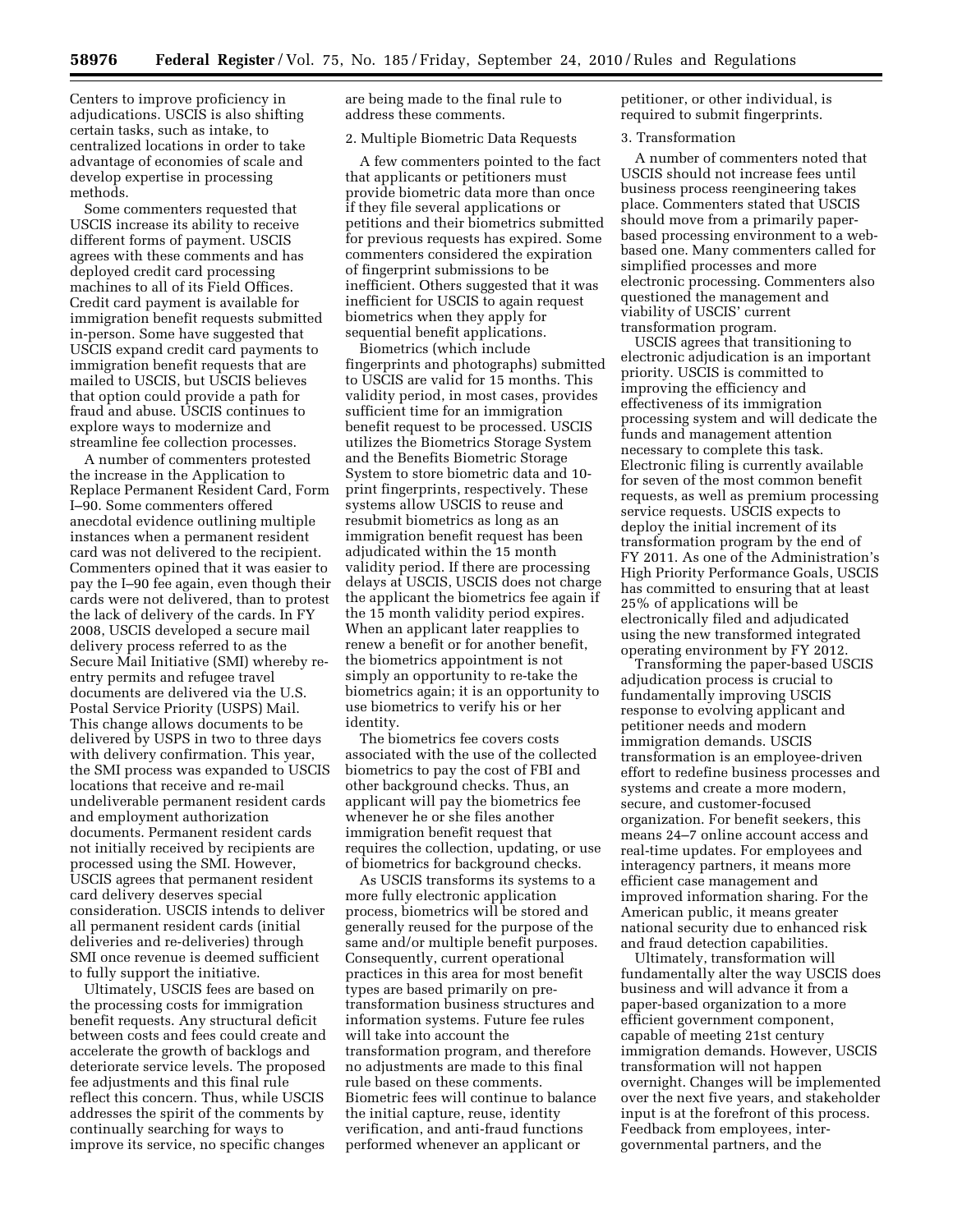immigration community is critical to the success of the transformation program.

The transformation solution will be implemented in two phases that follow the natural progression of the immigration lifecycle, beginning with nonimmigrant benefits. The first phase, which is scheduled to deploy beginning in the fourth quarter of FY 2011, will shift USCIS from application-based services to applicant- and petitionerbased electronic services for nonimmigrant benefits. The second phase, which is scheduled to deploy from calendar years 2012 to 2014, will apply the new capabilities progressively to the remaining USCIS benefits in three distinct releases, starting with immigrant benefits, followed by humanitarian benefits, and ending with citizenship. As lines of business are transformed, instead of using paper forms and manually transmitting information, applicants and petitioners will primarily apply for benefits using online accounts—similar to the way most banks use electronic accounts today. Data will be transmitted electronically and USCIS employees will view the data in a streamlined automated environment. Cases will automatically be assessed for risk and assigned to appropriate adjudicators. Office caseloads will be managed according to volume, allowing supervisors and managers the ability to make informed decisions and balance workloads across USCIS. Adjudicators will have access to complete case records in user-friendly, electronic formats, allowing them to make timely, accurate, ''one-touch adjudication'' decisions.

# 4. Increases Relative to Time

Some commenters suggested that some fees were excessive for certain benefit requests relative to the time it takes to process the requests. Commenters also recommended that USCIS consider reducing fees for variations of a form that may take less time to process. For example, one commenter suggested that it may take less time to process an Immigrant Petition for Alien Worker, Form I–140, when it is accompanied by a labor certification than at other times. DHS agrees with the concerns of the commenter in principle, but the current modeling and data do not support the detailed analysis that is necessary to drive these distinctions into the activitybased costs. In the future, USCIS intends to use its transformed systems to perform a more in-depth analysis of immigration benefit requests, eventually examining the fee structure and processing costs of each of the various

benefit requests that are filed regardless of the form used, such as the multiple employee types petitioned for on Forms I–140 and I–129, Petitions for Immigrant and Nonimmigrant Workers. USCIS does not possess the data gathering and reporting capacity to support such analysis and this type of fee system at this time.

USCIS also understands the commenters' desire to have their requests processed as quickly as possible and that some USCISadministered benefits are subject to more processing delays than others. In general, delays do not factor into the calculation of fees, except as they relate to the complexity of the adjudication. The primary basis of the USCIS fee model is administrative complexity, which is the amount of work necessary to process a particular kind of application or petition (identified as ''Make Determination'' activity in the proposed rule). The calculation also factors in other direct costs, such as the cost of producing and delivering a document when that is part of the processing of a particular benefit. In addition to these costs, the fee calculation model factors in the full costs of USCIS operations, including services provided to other applicants and petitioners at no charge, overhead costs (*e.g.,* office rent, equipment, and supplies) associated with the adjudication of the immigration benefit request, and other processing costs. These latter costs include responding to inquiries from the public (''Inform the Public'' activity); immigration benefit request data capture and fee receipting (''Intake'' activity); conducting background checks (''Conduct Interagency Border Inspection System Checks'' activity); the acquisition and creation of files (''Review Records'' activity); preventing and detecting fraud (''Fraud Prevention and Detection'' activity); when applicable, producing and distributing secure cards (''Issue Document'' activity); and electronically capturing biometrics (fingerprint and photograph), background checks performed by the FBI, or use of the collected biometrics to verify the identities of applicants (''Capture Biometrics'' activity). Thus, no changes are made in the final rule as a result of these comments.

#### 5. Fee Refunds

Some commenters were opposed to the fee increase for the Notice of Appeal or Motion, Form I–290B. Commenters thought that the fee, though waivable, could hinder individuals and prevent them from receiving benefits they deserve. They noted that the time

involved in submitting a fee waiver request jeopardized their chance of meeting the 30-day filing deadline for an appeal. Commenters also expressed disappointment in the appeals process in general, noting that it was particularly burdensome for those who are attempting to, as they perceive it, rectify an error made by USCIS. Commenters suggested that USCIS develop a system to refund fees paid because of USCIS error. Multiple commenters cited being required to pay for Form I–290B or the Application for Action on an Approved Application or Petition, Form I–824, due to USCIS error.

USCIS has in the past agreed with the findings of the USCIS Ombudsman, who recommended developing more consistent and clear procedures for processing motions to reopen and reconsider. *See [http://www.uscis.gov/](http://www.uscis.gov/USCIS/Office%20of%20Communications/Homepage/Ombudsman%20Liaison%20Unit/OLU%20Responses%20to%20Formal%20Recommendations/rec42_18aug09.pdf) [USCIS/Office%20of%20](http://www.uscis.gov/USCIS/Office%20of%20Communications/Homepage/Ombudsman%20Liaison%20Unit/OLU%20Responses%20to%20Formal%20Recommendations/rec42_18aug09.pdf) [Communications/Homepage/](http://www.uscis.gov/USCIS/Office%20of%20Communications/Homepage/Ombudsman%20Liaison%20Unit/OLU%20Responses%20to%20Formal%20Recommendations/rec42_18aug09.pdf) [Ombudsman%20Liaison%20Unit/](http://www.uscis.gov/USCIS/Office%20of%20Communications/Homepage/Ombudsman%20Liaison%20Unit/OLU%20Responses%20to%20Formal%20Recommendations/rec42_18aug09.pdf) [OLU%20Responses%20to%20](http://www.uscis.gov/USCIS/Office%20of%20Communications/Homepage/Ombudsman%20Liaison%20Unit/OLU%20Responses%20to%20Formal%20Recommendations/rec42_18aug09.pdf) [Formal%20Recommendations/rec42](http://www.uscis.gov/USCIS/Office%20of%20Communications/Homepage/Ombudsman%20Liaison%20Unit/OLU%20Responses%20to%20Formal%20Recommendations/rec42_18aug09.pdf)*\_ *[18aug09.pdf.](http://www.uscis.gov/USCIS/Office%20of%20Communications/Homepage/Ombudsman%20Liaison%20Unit/OLU%20Responses%20to%20Formal%20Recommendations/rec42_18aug09.pdf)* USCIS is also developing a fee refund process. The intent of that process is to provide a simple, expeditious system to point out clear administrative errors made by USCIS and to receive a rapid remedy from USCIS mistakes. USCIS has undertaken an internal review of the fee refund process, its associated internal procedural policy memo, and a new fee refund form. The results of this review are planned for inclusion in USCIS' next fee study.

Some commenters also mentioned the perceived risk in filing Forms I–290B, noting that they may not be routed properly. In addition to the aforementioned process changes, USCIS now accepts Form I–290B at its lockbox facilities for applicants and petitioners filing an appeal or motion concerning a decision made in a USCIS field office. Filing at a lockbox facility provides individuals with a receipt and facilitates enhanced case tracking for USCIS applicants and petitioners. Lockbox use also ensures that the I–290B intake process is timely. DHS believes this centralized filing and handling will alleviate the timing issues that the commenters raised and that these actions and changes are responsive to the comments, though no changes to the final rule were made as a result of them.

DHS is adding one additional change to the fee for the Notice of Appeal or Motion. Based on an analysis of the public policy objectives and related legislation, DHS is providing that there is no fee for an Iraqi or Afghan national who worked for or on behalf of the U.S.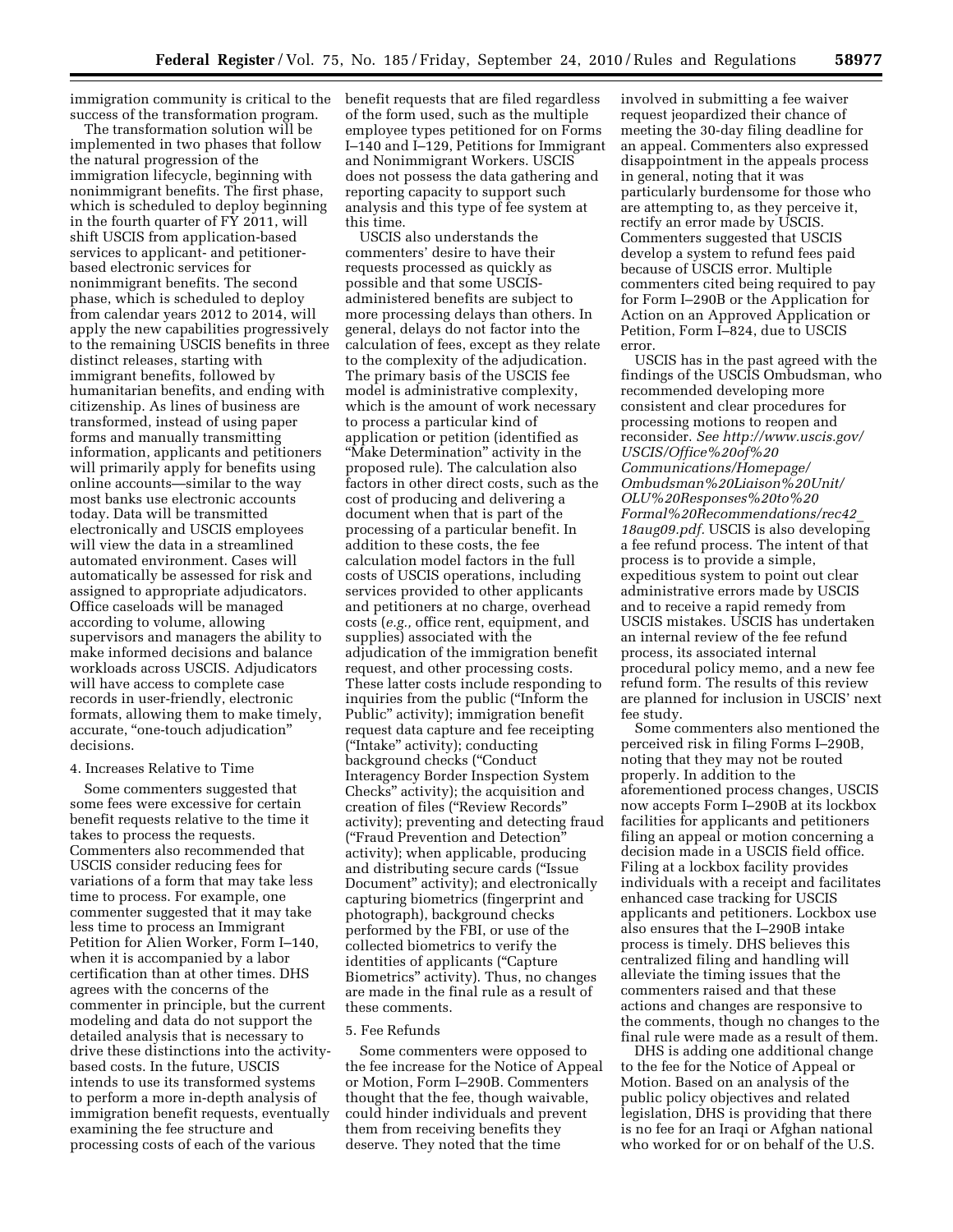Government in Iraq or Afghanistan to appeal a denial of a petition for a special immigrant visa. The National Defense Authorization Act of 2008 provided that neither DOS nor DHS may collect any fee in connection with an application for, or issuance of, a special immigrant visa for an Iraqi or Afghan national who worked for or on behalf of the U.S. Government in Iraq or Afghanistan. Section 1244 of the National Defense Authorization Act, 2008, Public Law 110–181, 122 Stat. 3, as amended by Public Law 110–242, 122 Stat. 1567 (Jan. 28, 2008). DHS believes it is keeping with the language of that statute to also provide an appeal of such an application for no charge. Thus, DHS has changed the final rule to provide that when such a petition is denied, the petitioner may appeal by filing a Notice of Appeal or Motion without fee.

# 6. Customer Service and the Office of Public Engagement

Some commenters requested more access to USCIS to encourage a constructive and efficient dialogue between the parties with the hopes of significantly reducing overall processing times, helping identify policy and process defects, resolving questions, and providing corrections and clarifications on various immigration benefit requests. Many commenters detailed customer service issues, and incidences of poor customer service, with various USCIS offices. A number of commenters believed that USCIS should not increase fees until customer service improves.

USCIS is dedicated to ensuring that stakeholders are fully informed of its programs and processes, and can provide input regarding USCIS priorities, policies and programs, and assessing organizational performance. USCIS seeks to build new partnerships and enhance existing relationships with a broad range of stakeholders, including community-based and faith-based organizations, state and local government representatives, advocacy groups, and other stakeholders interested in USCIS policies and operations. Such partnerships enable USCIS to maintain a transparent and collaborative approach to policy making and operations through information sharing, stakeholder feedback, and engagement opportunities. USCIS hosts frequent engagements on a broad range of issues, welcomes input on topics of concern from the stakeholder community, and seeks to provide opportunities for stakeholders to submit feedback to USCIS. The recently established USCIS Office of Public Engagement (OPE) facilitates and coordinates outreach and engagement

and directs USCIS-wide dialogue with external stakeholders.

USCIS is currently implementing a policy review to comprehensively examine policy, guidance, and procedures. Collectively, we believe that these actions are responsive to these comments. We have not revised this final rule in response to the comments.

# *F. Premium Processing*

Premium processing is a program by which a petitioner for a nonimmigrant worker may pay an extra amount to ensure that the petition will be processed in 15 days. The premium processing fee was statutorily authorized in 2000 for employmentbased applications and petitions and was set at \$1,000. *See* INA section 286(u), 8 U.S.C. 1356(u); 8 CFR 103.2(f); new 8 CFR 103.7(b)(1)(i)(QQ), and (e). Premium processing is currently authorized for certain classifications filing a Petition for a Nonimmigrant Worker, Form I–129, or an Immigrant Petition for Alien Worker, Form I–140. *See* new 8 CFR 103.7(b)(1)(i)(RR), and (e); USCIS Web site at *[www.uscis.gov.](http://www.uscis.gov)*  For example, petitioners would pay the \$580 fee for a Form I–140 under this rule, plus \$1,225 for premium processing.

Some commenters suggested that premium processing be expanded to other immigration benefit requests, while other commenters argued against an increase to the premium processing fee. Some commenters stated that premium processing is essentially mandatory, rather than optional, to ensure the timely and efficient processing of their employment-based petitions.

1. Expansion of Premium Processing Service

The comments suggesting the expansion of premium processing are similar to other comments that believe fee increases generally will result in better service. USCIS understands the desire of the commenters to be able to obtain faster processing of all immigration benefit requests. Such comments indicate that at least some are willing to pay substantially more if USCIS can guarantee faster service.

USCIS has considered expanding premium processing to other immigration benefit requests beyond those currently allowed in conjunction with this fee rule. In future reviews, USCIS will perform the necessary analysis to identify candidates for faster processing guarantees, while also considering operational limitations that may prohibit expansion of premium processing into certain areas. USCIS

will also need to determine the appropriate amount to charge for each benefit if permitted, and the logistical requirements for implementing expanded premium services. USCIS has not, to date, analyzed the effect of premium processing on specific application and petition types, but plans to consider doing so in the future. Premium processing actually moves applicants and petitioners to the head of the line for adjudication and the additional fee permits the devotion of specific resources to resolving that application or petition. No change is made in this rule as a result of these comments. Nevertheless, USCIS believes that this issue does justify more analysis for consideration in future fee reviews.

#### 2. Adjustment to Premium Processing Fee

Some commenters disagreed with an increase to the premium processing fee. Many cited delays in the process that required them to file a request for premium processing to ensure receipt of a visa in a reasonable amount of time. Other commenters mentioned what they perceived to be frivolous RFEs that contribute to delays in processing these visas. For many commenters, premium processing increased the likelihood of their success in managing the RFE process and the visa process in general. The commenters stated that an increase to the premium processing fee, when multiplied by the number of aliens for whom they may petition, would be particularly burdensome.

USCIS is striving to increase its efficiency in all visa processing and, at this time, O and P visa processing. Efficiencies in these areas will alleviate the need for premium processing services and ensure that applicants and petitioners can expect to procure these visas in a timely manner. USCIS recognizes the concerns of the commenters and has made the 14-day adjudication processing time a goal for O and P visa petitions. USCIS is meeting that goal at both Service Centers that process these petitions.

In addition to improving processing times, USCIS has also undertaken several initiatives to improve the quality of O and P visa adjudication. An RFE project is being developed at the Service Centers to revise current RFE standard operating procedures to facilitate consistent, relevant, concise and clear RFE templates. The O and P visa classifications are a part of the first phase of this project. USCIS is also reviewing the Adjudicator's Field Manual, existing policy guidance, and training materials to identify focal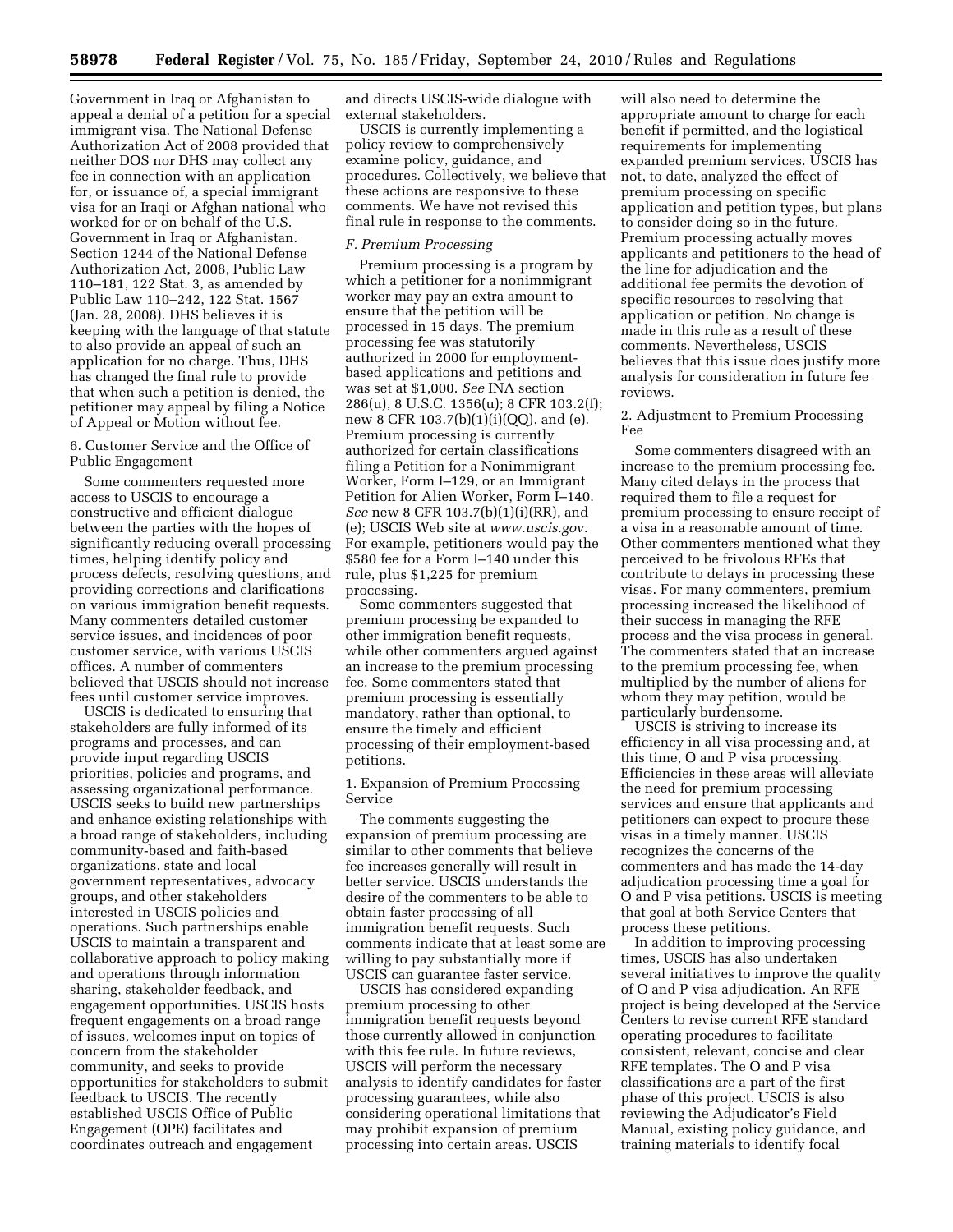points for additional guidance and training for O and P visa processing. Through these efforts, USCIS hopes to reduce the number of premium processing service requests related to these visa categories.

The percent change in the Consumer Price Index for All Urban Consumers (CPI–U) was used to adjust the premium processing fee. Between June 2001, when Congress established the fee, and June 2010, the CPI–U increased by 22.45%. When that percentage increase is applied to the current premium processing fee of \$1,000, the adjusted premium processing fee is \$1,224 (\$1,225 when rounded to the nearest \$5). *See* INA section 286(u), 8 U.S.C. 1356(u). This amount is the same fee in the proposed rule and represents the final premium processing fee. Adjusting this fee by the Consumer Price Index is statutorily permissible and is a reasonable method for accounting for increases in costs for this service. Since Congress enacted this original fee level (almost ten years ago), labor and resource costs have increased significantly. The revenues that USCIS derives from premium processing exceed the marginal costs for providing such services. Fees from this activity contribute to significant system and business process modernization which will benefit all applicants and petitioners. Therefore, DHS has increased the fee in this rule as proposed.

#### *G. New Fees and Forms*

1. Immigrant Visa DHS Domestic Processing Fee

Several commenters questioned the appropriateness and the amount of work required to justify the proposed immigrant visa processing fee. Another commenter suggested that fee waivers should be available for immigrant visas, an issue which is addressed elsewhere in this preamble. One commenter questioned how USCIS plans to implement this new fee, including when and where the fee would be payable, such as when the immigrant visa petition is filed with USCIS, with the immigrant visa fee payable to DOS, at the time of immigrant visa issuance, at the port of entry (POE) prior to admission, or by mail after admission is completed. Due to staffing and logistical issues and convenience for the applicant, USCIS has requested that DOS collect the fee on USCIS's behalf. Under the Economy Act, 31 U.S.C. 1535, USCIS will reimburse DOS for the costs DOS incurs in performing this service on behalf of USCIS. Still another

commenter asked how the new fee impacts immigrant visa demand.

USCIS has not conducted an analysis to determine the potential impact on visa demand, but DHS has determined that, irrespective of any potential effect, USCIS should no longer shift its costs of providing immigrant visas to those paying fees for other immigration benefits. Based on current projections, USCIS expects this fee to generate \$74.2 million during the next fiscal year, a sum that otherwise would be charged as overhead to all other fee-paying applicants and petitioners.

While the new fee for processing an immigrant visa admission packet is mostly for an internal recordkeeping function based on the transfer of documents from one government entity to another, the relatively limited nature of this activity does not exempt it from cost recovery through a unique fee. Costs include the initial creation of the alien's "A-File" and production and shipment of the permanent resident card. These costs are currently borne by USCIS, as the DHS agency administratively responsible for the assigned task, and charged to all fee paying applicants and petitioners as an overhead expense. Accordingly, DHS has decided that these are costs that are better charged directly and recovered from immigrants as an appropriate immigrant visa processing fee.

A commenter suggested that the imposition of a fee for the processing of the immigrant visa packet incorrectly amounted to funds being paid to USCIS for the consular officer's visa approval decision and/or the U.S. Customs and Border Protection (CBP) officer's lawful permanent residence admission decision to become effective. DHS disagrees. The immigrant visa domestic processing fee recovers the costs of USCIS staff time to process, file, and maintain the immigrant visa package and the cost of producing the permanent resident card. Although the labor or effort may seem inconsequential, USCIS processes approximately 36,000 of these requests per month, totaling almost 430,000 visa applications, or \$70,950,000, annually. The volume of this activity warrants a significant amount of dedicated USCIS resources. The costs for these resources are currently charged to all fee payers. DHS believes that this is an undue burden for other fee-paying applicants and petitioners and is, therefore, shifting the cost of processing immigrant visas to the immigrant visa recipients who are the beneficiaries of this service. Some commenters lauded the implementation of the additional fees, recognizing that these fees remove some of the cost

burden from fee-paying applicants. This new fee does not alter the costs of, or reimburse for, any activity by CBP. No changes to the final rule were made as a result of these comments.

2. Civil Surgeon Designation Fee and Form

Some commenters requested that military civil surgeons be exempt from the new Civil Surgeon Designation Fee. DHS agrees. DHS is exempting physicians serving in the military or employed by the U.S. government from the fee required of civil surgeons if performing examinations for members or veterans of the military, or their dependents, who receive care at a U.S. military, Department of Veterans Affairs, or U.S. government facility in the United States. *See* New 8 CFR 103.7(b)(1)(i)(SS).

Another commenter asked clarifying questions concerning military civil surgeons who must move due to reassignment. Specifically, the commenter was concerned that civil surgeons who must move frequently due to military orders would be subject to the fee on multiple occasions. DHS recognizes that any civil surgeon, whether military or civilian, may move to a different jurisdiction. Any civil surgeon changing his or her address will be required to update USCIS on the change, and include evidence of continued eligibility to serve as a civil surgeon by submitting this information to their local field office so the civil surgeon roster can be updated accordingly. At this time, USCIS does not intend to charge a fee to update an address if a civil surgeon has already been designated appropriately.

An additional concern expressed about the civil surgeon designation fee was its impact on the availability of civil surgeons throughout the United States. In particular, a commenter indicated that few civil surgeons are available in certain parts of the country and that the new fee will make it more difficult for individuals to receive the designation. The commenter also indicated that this result will, in turn, ultimately prohibit eligible applicants for immigration benefits from receiving the necessary medical clearance and applying for their benefits.

While DHS is aware of the fact that the availability of civil surgeons in some areas of the country is greater than in others, it does not believe that this discrepancy and the imposition of the new fee denies applicants the opportunity to apply for immigration benefits. Based on the existing roster of civil surgeons, the number of civil surgeons in any given area appears to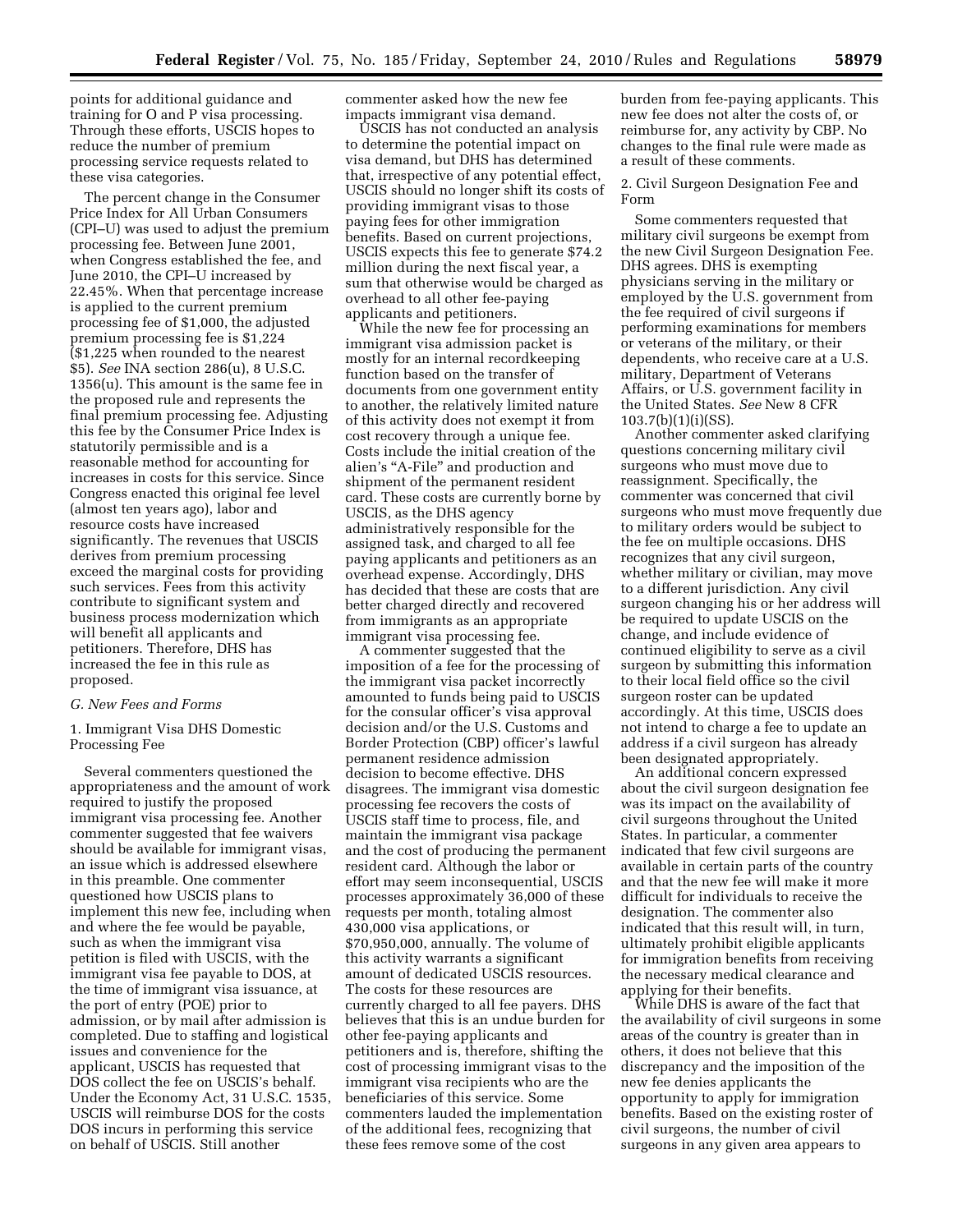correlate favorably with the projected number of potential immigrants needing medical examinations. USCIS is always interested in increasing the number of civil surgeons in areas of low availability in an effort to reduce the potential cost impact of this statutorilyrequired exam. While access to civil surgeons in rural areas may be limited, the commenter has only speculated that a new fee would preclude reasonable access to civil surgeons. DHS is not aware of evidence that supports the commenter's speculation and the commenter did not provide any additional data to support these claims.

DHS has a responsibility to ensure the integrity of the civil surgeon program and has set a fee that recovers the operational costs for this program, the appropriate overhead and the appropriate spread of policy decision costs. Without this fee, work performed to designate and maintain the civil surgeon roster would continue to be borne by all fee-paying applicants and petitioners. Requiring physicians to pay for this designation shifts the costs from the general applicant population to the physicians who perform the examinations and who may derive financial benefit (such as a fee) from such examinations. No changes to the final rule were made as a result of these comments.

3. EB–5 Regional Center Designation Fee and Form

Most EB–5 related comments acknowledged the need for a regional center designation fee. The commenters expressed support for the fee, while also noting the need for improvements in processing times, collaborative efforts, and regulatory development. USCIS continues to strive for improved processing times, has committed to improved stakeholder communications with quarterly stakeholder meetings, and will pursue regulatory development when practical.

Several commenters, referencing the supporting documentation, suggested that DHS calculated the Regional Center Amendment fee in violation of OMB Circular A–25. These comments suggested that the DHS Supporting Statement: Application for Regional Center under the Immigrant Investor Pilot Program, Form I–924, and Form I– 924A (OMB No. 1615–NEW), Docket No. USCIS–2009–0033–0003–0006, show 40 hours to adjudicate an initial designation and only 10 hours to adjudicate an amendment. DHS disagrees with the commenters. The time burden outlined in the supporting statement is an estimate of the amount of time it takes for filers to complete the

form, not the time it takes to adjudicate the form. This review, and documentation required by the Paperwork Reduction Act, are discussed elsewhere in this preamble. A review of a substantial number of recently filed amendment requests by previously designated regional centers reveals that most amendments involve a diverse variety of adjudicative issues, such as changes in geographic scope, organizational structure, capital investment projects, and exemplar Forms I–526, Immigrant Petition by Alien Entrepreneur. No changes were made to the final rule as a result of these comments.

Another commenter mentioned the proposed amendment to 8 CFR 204.6(m)(6), which would provide for an annual reporting requirement for Regional Centers in connection with the USCIS authority to terminate a regional center's designation. The commenter suggested that the language ''no longer serves the purpose of promoting economic growth,'' was vague, and in need of more specifics regarding practices that are either prohibited or required in order for the regional center to continue to ''serve the purpose of promoting economic growth.'' The commenter recommended that USCIS adopt a rule to ensure ongoing regional center compliance, such as termination proceedings if a regional center does not file a single Immigrant Petition by Alien Entrepreneur within a fiscal year.

DHS notes that the regulation at 8 CFR 204.6(m)(6) already provides a means to terminate a regional center if the regional center ''no longer serves the purpose'' of the program. DHS believes that the potential reasons for the termination of a regional center extend beyond inactivity on the part of a regional center. This regulation currently provides for a process of notice and rebuttal. The amended regulatory language leaves this process intact. Regional centers have been and will be provided with ample opportunity to overcome the reasons for termination of the regional center under this process. DHS is exploring means by which information regarding termination proceedings may be shared, and will consider making this information available in the annual disclosure report. DHS is making no changes in the final rule as a result of this comment.

A number of comments mentioned statutory, regulatory, and policyoriented issues that were outside the scope of the proposed rule, like job creation requirements for the Immigrant Investor Pilot Program. The final rule does not address comments seeking

changes in United States statutes, changes in regulations or immigration benefits unrelated to, not reasonably related to the fee structure or impacting the fee structure, and not addressed by the proposed rule, changes in procedures of other components within DHS or other agencies, or the resolution of any other issues not within the scope of the rulemaking or the authority of DHS.

# *H. Methods Used To Determine Fee Amounts*

A number of comments questioned or requested additional information on the methodology used to determine USCIS costs. Others questioned the costs and calculations provided in the proposed rule, while some requested an invoice that details the costs of services. USCIS has made no changes to the final rule as a result of these comments.

Detailed information on the fee review methodology and the cost components and calculations was provided in the proposed rule and remains posted in the docket of this rule at [www.regulations.gov.](http://www.regulations.gov) This information will also be provided directly by USCIS upon request. The underlying supporting elements, such as independent legal requirements, the General Schedule pay scales, or travel reimbursement rates, are all publicly available. In the proposed rule, USCIS offered an opportunity to review the functioning of the computerized cost model used by USCIS through onsite viewing on its computer system. While USCIS cannot provide complete access to the computer software purchased under license, the USCIS fee determination is, within reason, an open process. A summary of how calculations were made and results achieved was available for review upon request. USCIS did not receive any requests to access the modeling program. We have made no changes to the final rule as a result of these comments.

#### 1. Reductions to USCIS Costs

A number of commenters suggested that USCIS reduce its costs before implementing a fee increase. USCIS agrees that cost savings are an important part of its fee evaluation. The FY 2010 enacted appropriation and the FY 2011 President's budget request provided significant appropriations (\$55 million in FY 2010 and \$238 million in FY 2011) to reduce surcharges placed on fee-paying applicants and petitioners for programs related to refugee and asylum benefits. The FY 2011 appropriations request also includes the cost of the Office of Citizenship and the SAVE programs—two programs previously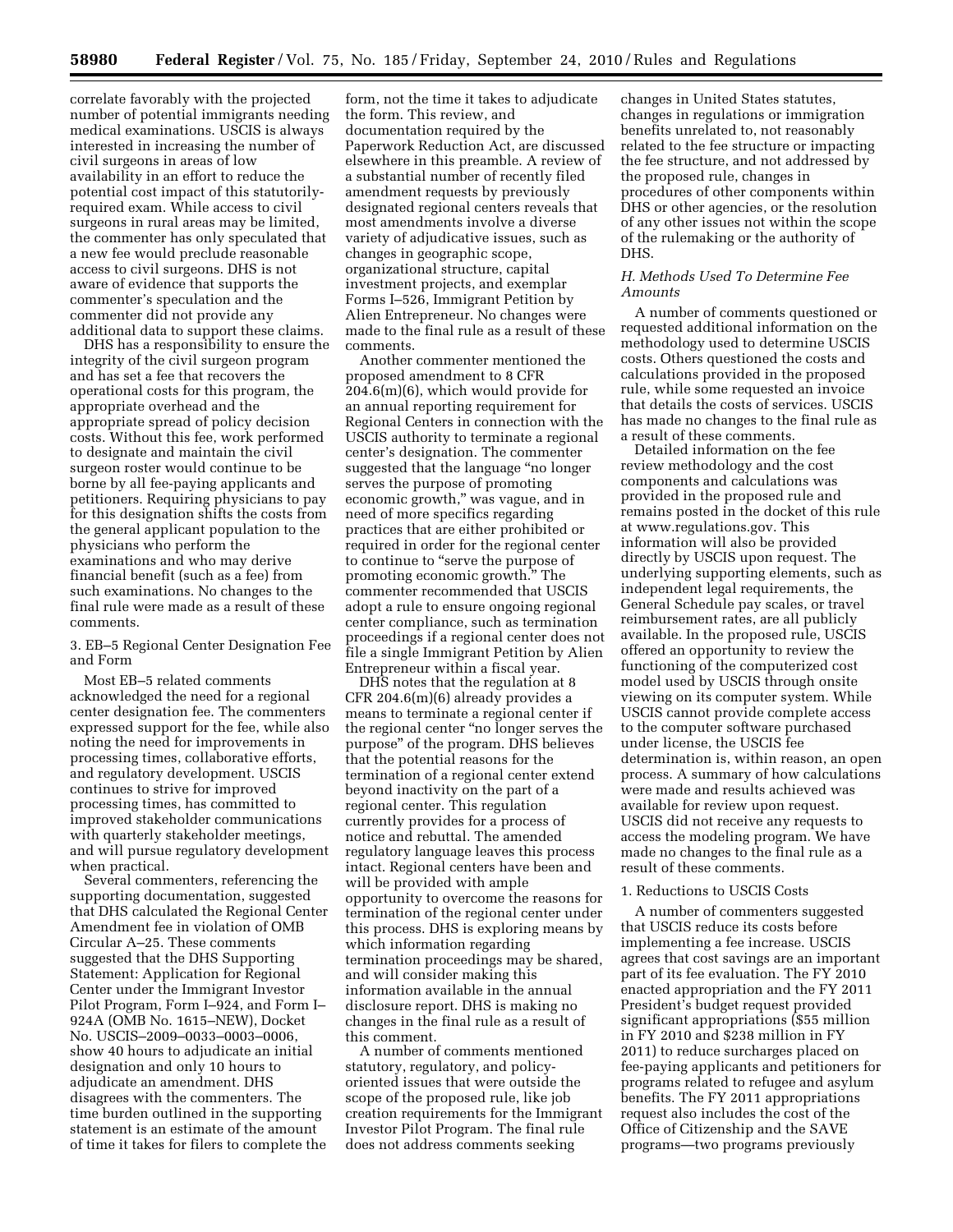funded by immigration benefit fees. The President's total appropriation request for USCIS was more than \$385 million.

In addition to removing almost 10% of costs from the fee structure, at the beginning of FY 2010, USCIS implemented approximately \$160 million in operational budget cuts. USCIS has reduced about 170 federal positions, executed a number of hiring freezes, and significantly reduced overtime spending. All USCIS offices faced an across-the-board reduction to general expenses and certain contracts were reduced due to lower workloads. DHS believes that these actions to reduce costs and fee burdens on feefunded programs have been significant, and fully expects USCIS to continue to focus on cost reduction and efficiency in future fee reviews. No changes have been made to the final rule as a result of these comments.

# 2. Appropriations

Many commenters commended the Administration's request for appropriated funding to eliminate surcharges. Some commenters stated that USCIS should request even more appropriated funding to cover its costs. Commenters suggested expanding the use of appropriated funds to fraudrelated activities, asylum and refugee services, infrastructure improvements, overhead, and long-term investments. Other commenters opined that taxpayers should not bear the burden of funding immigration-related activities and strongly opposed the use of appropriated funding for USCIS operational purposes. DHS is committed to reducing surcharges through the use of appropriations and will continue to consider such options that have the potential of providing additional cost relief without undue burden on taxpayers.

Some commenters questioned the reliance by USCIS on appropriations in cost estimates determined prior to the approval of those appropriations. USCIS recognizes a certain level of uncertainty that is created by the timing of the federal budget process and this fee rule (if the congressional budget process for the fee rule's biennial period was completed before the fee rule was finalized). Nonetheless, USCIS must review its fees biennially and cannot delay necessary rulemaking for the benefit of the appropriations process. DHS is well aware of the impact of including appropriated funding in USCIS cost estimates and USCIS has analyzed (included in the proposed rule) fee schedules under a number of different appropriation scenarios to satisfy the requirements of the

Administrative Procedure Act. The various fee schedules provided the public with the highest and lowest possible fees based on the highest and lowest cost base.

Further, DHS statutory and regulatory reviews considered the uncertainty of appropriations funding. DHS shares the commenters' concerns and took steps to insulate the regulatory flexibility analysis from understating impacts to small entities. To this end, as stated in the proposed rule, DHS utilized fees calculated without appropriations in the analysis, which illustrated the largest potential impact of the fee increase on small entities. DHS has determined that the fee schedule should continue to be based on the President's requested appropriation. USCIS will make necessary operational changes to accommodate an appropriation that does not fulfill the President's request. Accordingly, DHS makes no changes to the final rule as a result of these comments.

# I. Other Comments

A number of comments were not linked to the substance of the proposed rule and criticized the rule for not addressing other immigration law issues. Some commenters addressed issues related to comprehensive legislative immigration reform. Others suggested changes to the substantive regulations implementing the immigration laws by USCIS, CBP, U.S. Immigration and Customs Enforcement, and other agencies that do not have an impact on the fee structure or amounts. Some commenters expressed dissatisfaction with the visa allocation process, which is established by the Congress, and outside of the scope of DHS operations.

DHS cannot address comments seeking changes in United States statutes, changes in regulations or immigration benefits unrelated to the proposed rule, changes in procedures of other components within the Department of Homeland Security that are not linked to the fee schedule or processes, or regulations of other agencies, or the resolution of any other issues not within the authority of DHS. Although beyond this scope, three comments are discussed below in order to clarify certain issues.

1. Visa Allocation and Unused Visa Numbers

Several commenters expressed concern that USCIS would raise fees during a time when many employmentbased adjustment of status filers are experiencing long waits for their visas. Although these long waits are due to

visa retrogression in oversubscribed categories, some attributed it to USCIS processing inefficiencies and questioned a fee hike in the face of such delays. Others attributed the long waits to the mismanagement of the visa allocation and coordination process between USCIS and DOS and noted that many numerically-limited visas have gone unused.

The notion that USCIS processing inefficiencies contribute to the long wait for visas appears unfounded, as there is currently an average processing time of four months for an Application to Register Permanent Residence or Adjust Status, Form I–485, for which visas remain available. This timeframe meets the processing goal set forth in the 2008/ 2009 fee rule. *See* 72 FR 4888, 4893. Significant improvements have also been made in the visa coordination process between DOS and USCIS. USCIS and DOS confer monthly on pending visa demand, workload capabilities, and forecasting of immigration trends. For example, if USCIS analysis finds a period of low demand in a particular visa preference category, DOS is able to respond by advancing the priority dates rapidly to ensure that all allotted visas will be used in a particular fiscal year. USCIS and DOS continue to consider ideas and options to further improve the visa coordination process between the two and reduce the occurrence of visa retrogression or future unused numbers.

Some commenters suggested that USCIS recapture unused visa numbers from recent years as a way to reduce the backlog of pending adjustment of status cases. By recapturing these numbers, it was suggested that visa priority cut-off dates would advance, allowing for many new filings and thereby increasing USCIS revenue without a need to raise fees. However, the authority to recapture any unused visa numbers from previous years resides with Congress and is not available to USCIS as an administrative remedy. *See* INA section 201, 8 U.S.C. 1151. Moreover, increasing the number of filings concurrently increases the amount of work to be performed, thus consuming the fees generated. Even if legally possible, this solution would not be practical.

Due to the long wait for visa numbers in particular categories, several commenters disagreed with a fee hike as they noted costs would rise for intending immigrants either seeking to maintain their status in the United States or receiving ongoing interim benefits while awaiting visa numbers. It is noted, however, that U.S. employers may not recoup the costs required to file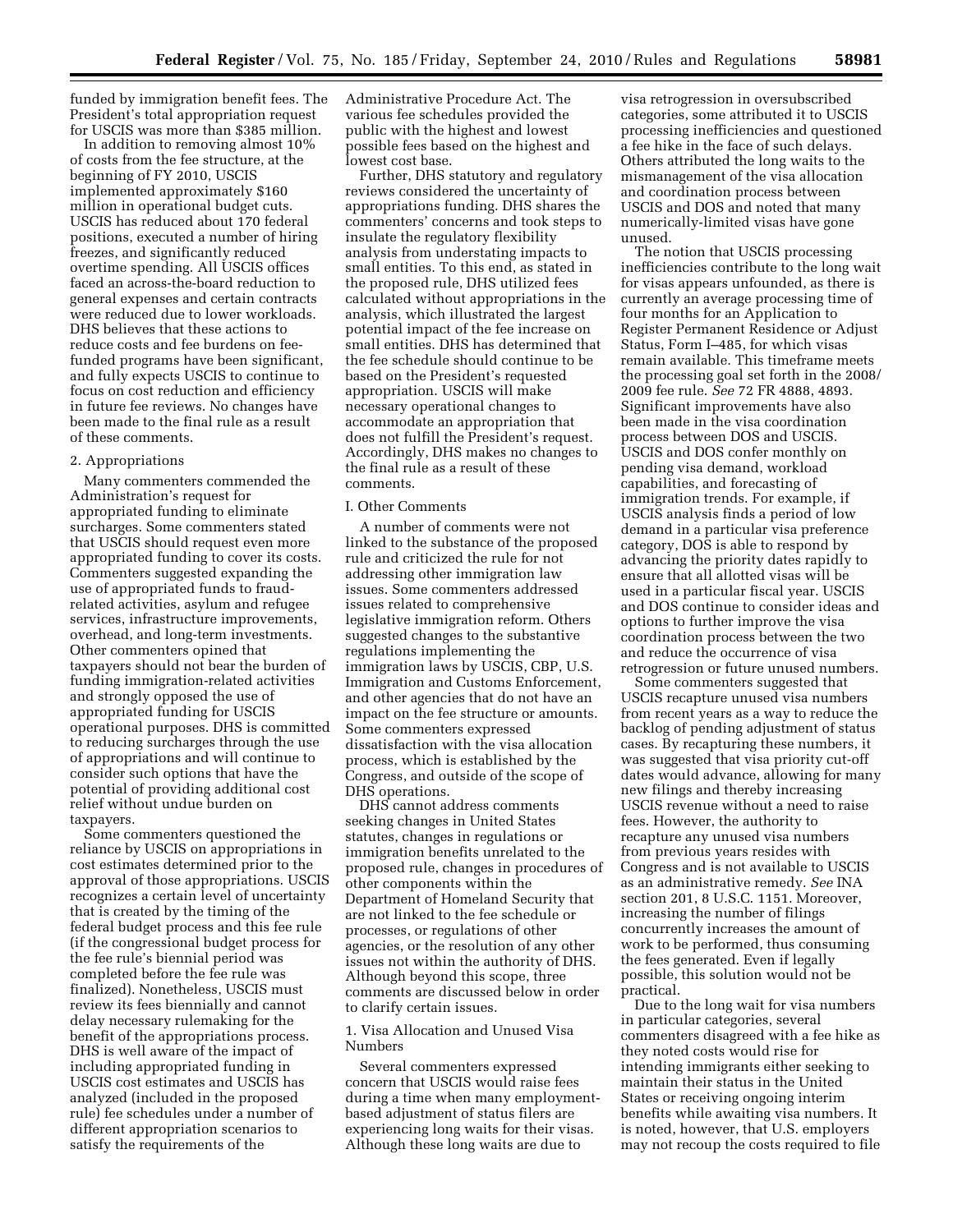for a nonimmigrant employee or his/her extension or change of status; thus, the costs are borne by the employer and not the intending immigrant seeking to maintain his/her status. Furthermore, as of the fee structure instituted in 2007, applicants for adjustment of status who request advance parole and employment authorization are exempt from payment of additional fees while their Forms I– 485 are pending. Thus, this is not a valid concern for these individuals.

USCIS acknowledges that employment-based Form I–485 filers who filed under the old fee structure, prior to August 18, 2007, must continue to pay fees associated with interim benefits. While USCIS has no control over the Department of State's allocation of visa numbers, nor over the yearly visa numerical limits as established by Congress, it has nonetheless been sympathetic to those who have pending adjustment of status applications in categories experiencing extreme visa retrogression. To alleviate the filing burden on these individuals and associated costs, USCIS initiated a policy in June 2008 whereby an EAD would have a two-year validity period for these affected individuals, effectively reducing ongoing costs for the benefit by an estimated 50 percent. USCIS is further adopting a policy whereby those same affected individuals may receive an advance parole document with a two-year validity period to further alleviate their filing burdens. The number of filers affected by FY 2007 visa retrogression continues to decline as visa numbers are allocated.

One commenter suggested the creation of a variable fee structure depending on the wait for a visa number. As wait times fluctuate due to a myriad of factors, including visa number restrictions, per-country limits, and changes in demand, it would be impractical to adopt this suggestion as there would be no way to project what the future delays and fees would be.

2. Increased Periods of Validity for Travel and Employment Documents

A number of commenters requested that USCIS offer multi-year employment authorization documents (Form I–765) and travel documents (Form I–131). Commenters cited the financial burden of submitting multiple applications for both services while their adjustment of status cases are pending. Some commenters also mentioned the administrative burden created when trying to time the filing of the documents so as not to produce instances of overlapping validity.

USCIS has no interest in artificially limiting the validity periods of these documents. In many instances, these validity periods are directly related to the length of the underlying status which created eligibility for these associated benefits. For example, a permanent resident who remains outside the United States for more than one year may be questioned on his or her return based on the validity of his or her Permanent Resident Card, Form I–551. 8 CFR 211.3. If that individual applied for a reentry permit before departure from the foreign country, and the application is granted, then the one year validity of the Form I–551 is extended to two years. 8 CFR 223.3(a), (d). The current two-year validity of the reentry permit matches this period. Issuing it for a longer validity period could create confusion and result in some permanent residents remaining abroad for too long and potentially jeopardizing their status. The validity period of a travel document or EAD is generally linked to the validity period of the relating immigration status.

The issuance of interim benefits based on an application for an adjustment of status was in some respects an exception to this rule. However, in the 2008/2009 final fee rule, USCIS eliminated extension application fees for both advance paroles and EADs issuing them without charge since they were paid as part of the Form I–485 fee. *See* 72 FR 29851, 29873. Subsequently, USCIS extended the validity period to two years for new EADs issued to applicants for adjustment of status for whom a visa number was not available. *See* 8 CFR 274a.12(a) (authorizing USCIS to determine the validity period for EADs). This change was done in part to eliminate any perception that different renewal cycles were simply a means of generating revenue from applicants and petitioners who had applied under the prior fee structure. The two-year renewal is based on the need to periodically evaluate continuing eligibility for these associated benefits, whether provided without additional charge or through a fee.

#### 3. Suggested I–94 Fee

One commenter suggested that USCIS charge a fee for the cost of recordkeeping and filing of an Arrival-Departure Record, Form I–94, issued at the POE for non-immigrant visa and visa waiver admissions. The commenter believed that this is a much larger population and a more tedious task than collection of the new immigrant visa domestic processing fee. DHS has not adopted the commenter's suggestion. Form I–94 and any fees associated with

the form are handled by CBP, another DHS component, and are beyond the scope of this rulemaking.

# *J. Discussion of Comments Received in Response to the June 1, 2001, Interim Rule*

On June 1, 2001, the Immigration and Naturalization Service, as predecessor to USCIS, published an interim rule with request for comments in the **Federal Register** which:

• Added a new paragraph to 8 CFR 103.2(f) to set the procedural requirements to request premium processing, designate applications and petitions as eligible, clarify the fees, and provide for the announcement of the temporary termination of the service;

• Amended 103.7(b) and (c) to establish a premium processing fee;

• Amended 103.7(c) to provide that the premium processing fee cannot be waived; and

• Amended 299.1 to provide that Form I–907 should be used to request premium processing service. Establishing Premium Processing for Employment-Based Petitions and Applications, 66 FR 29682 (June 1, 2001). The interim rule implemented the District of Columbia Appropriations Act, 2001, Public Law 106–553, 114 Stat. 2762 (2000). The legislation added a new INA section 286(u) that authorized the collection of a \$1,000 "premium processing" fee in addition to the regular filing fee for certain petitions and applications. The legislation limited the authority to collect the premium processing fee to employment-based petitions and applications. INA section 286(u), 8 U.S.C. 1356(u).

INS provided a 60 day comment period and received 78 public comments relating to the interim rule from performing arts organizations; attorneys, management companies, and representatives of performing arts organizations; and associations of attorney and business personnel. Many of the issues raised were addressed above in response to comments received on the proposed fee rule and that discussion will not be repeated. Virtually all commenters repeated the following points:

• Although INS allows non-profit organizations to request expedited processing without charge, some do not qualify and the process is unreliable;

• Expedited processing should be completed in less than 15 days;

• INS did not provide enough advance notice of this immediately effective change or how it would affect cases already filed; and

• O–2 and P visa support petitions and petition amendments should be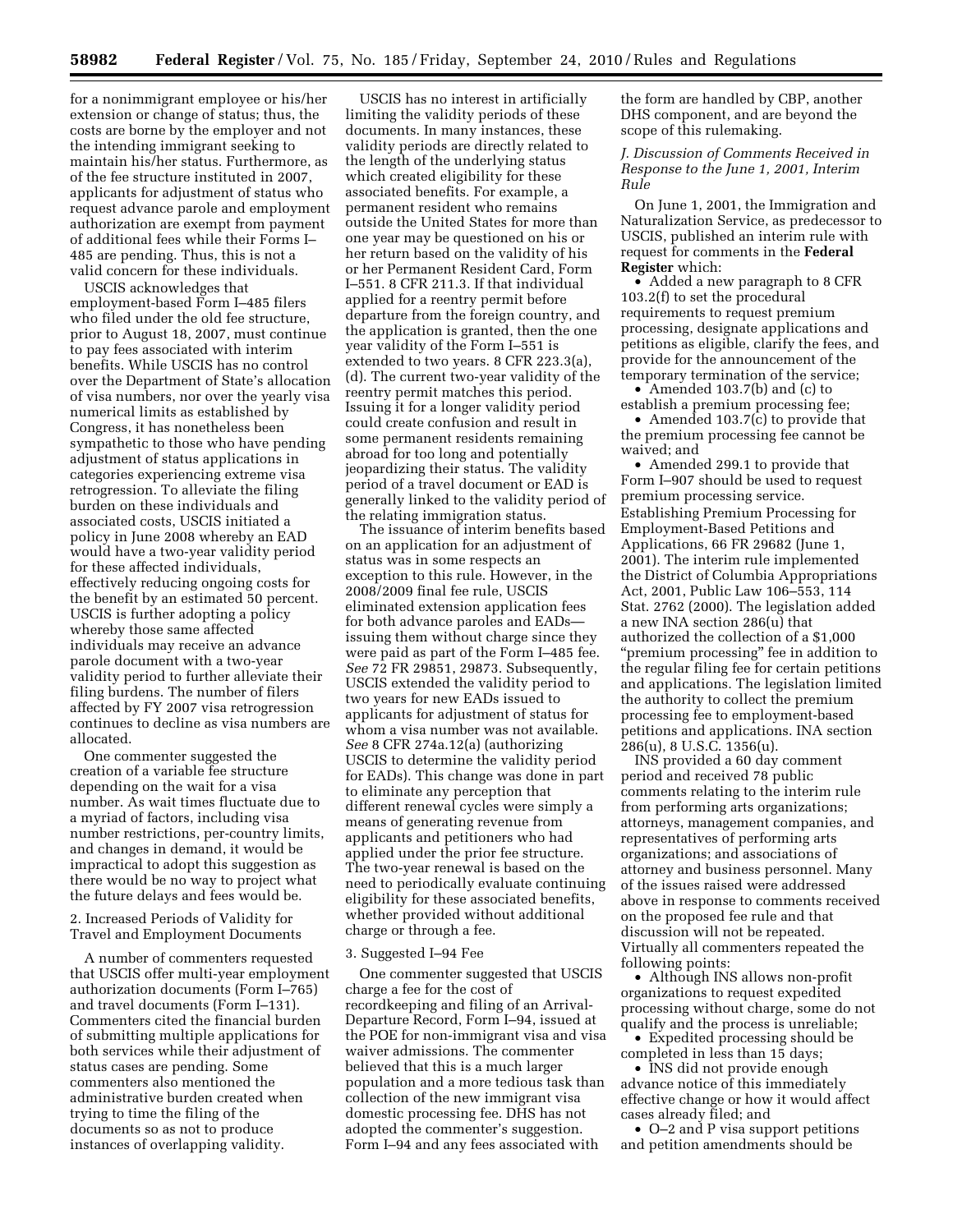included within the premium processing fee for the principal. Each of these comments will be discussed below.

The commenters suggested that USCIS complete its processing in a shorter timeframe than 15 days. Although we understand this request, DHS has determined that 15 days is reasonable and it is unable to guarantee processing in any time shorter than the 15 day period provided in the rule.

The commenters complained that the interim rule was immediately effective on publication and did not address its applicability to cases already filed. As explained in the interim rule, INS determined that it found good cause to adopt the rule without prior notice and comment and that any delayed implementation would be contrary to the public interest. 66 FR 29682, 29684. Since the interim rule has now been in effect for over nine years and any thenpending cases have been decided, DHS will not make any changes to the rule in response to these comments.

The commenters also suggested that there be no additional charge for petitions filed on behalf of O–2 nonimmigrant visa dependents, P visa essential support personnel, and petition amendments. As discussed above, USCIS fee methodology is premised on the relative cost to adjudicate each petition and therefore, it must charge a fee for each petition and each request for premium processing. As such, DHS cannot adopt the commenters' suggestion that one premium processing fee cover several petitions or petition amendments.

In addition, two commenters mentioned the impact of the rule on Canadian performers who depend on income received from short notice, short term engagements in the United States. USCIS has decreased its processing times for O and P petitions; therefore, no special accommodation is needed for Canadian performers. USCIS has made no change to the interim rule as a result of them.

One commenter praised the premium processing service but complained that it would exacerbate H–1B processing for teachers and school administrators. The commenter also noted the adverse impact of the timing of H–1B filing season on educational institutions. USCIS has decreased its processing times for H–1B petitions and seeks to further improve that process. However, the number of H–1B visas available each year is fixed by statute and beyond the control of USCIS. INA section 214(g), 8 U.S.C. 1184(g).

Two commenters sought assurances that USCIS would promptly respond to

submissions made in response to Requests for Evidence and Notices of Intent to Deny to avoid further processing delays and suggested amending the regulation to require it. As mentioned, USCIS has decreased its processing times for O and P petitions and has improved its processing and efficiency overall and strives to decide all cases promptly. USCIS has made no change to the interim rule as a result of these comments.

Another commenter reminded that the use of premium processing fees is limited by statute and suggested that a fee waiver be permitted. INA section 286(u), 8 U.S.C. 1356(u). USCIS is certainly aware of the statutory limitation of such fees to "premiumprocessing services to business customers, and to make infrastructure improvements in the adjudications and customer-service processes'' and limits its use of such fees to the authorized purposes. *Id.* Given the significant improvement in processing times, DHS has decided not to permit a fee waiver of the premium processing fee. DHS has made no change to the interim rule as a result of the comment.

One commenter requested that the Application to Register Permanent Residence or Adjust Status, Form I–485, be added to the list of forms eligible for premium processing service. Given the complexity and significance of the adjudication of an application for lawful permanent residence, USCIS is unable to commit to such a timeframe. Although USCIS has decreased its processing time for Forms I–485, at this time it is unable to extend premium processing service to employment-based Forms I–485.

For these reasons, no changes are made to the interim rule as a result of the comments received and the interim rule is adopted as final and changed as described in this rule.

# **IV. Statutory and Regulatory Reviews**

# *A. Regulatory Flexibility Act—Final Regulatory Flexibility Analysis*

In accordance with the Regulatory Flexibility Act (RFA), 5 U.S.C. 601(6), USCIS examined the impact of this rule on small entities. A small entity may be a small business (defined as any independently owned and operated business not dominant in its field that qualifies as a small business per the Small Business Act, 15 U.S.C. 632), a small not-for-profit organization, or a small governmental jurisdiction (locality with fewer than fifty thousand people). Below is a summary of the small entity analysis. A more detailed analysis titled ''Small Entity Analysis for Adjustment of the U.S. Citizenship and Immigration Services Fee Schedule'' is available in the rulemaking docket at *[http://www.regulations.gov.](http://www.regulations.gov)* 

Individuals rather than small entities submit the majority of immigration and naturalization benefit applications and petitions. Entities that would be affected by this rule are those that file and pay the alien's fees for certain immigration benefit applications. Consequently, there are four categories of USCIS benefits that are subject to a RFA analysis for this rule: Petition for a Nonimmigrant Worker (Form I–129); Immigrant Petition for an Alien Worker (Form I–140); Civil Surgeon Designation; and the new Application for Regional Center under the Immigrant Investor Pilot Program (Form I–924). DHS does not believe that the increase in fees proposed in this rule will have a significant economic impact on a substantial number of small entities; nevertheless, DHS is publishing a final regulatory flexibility analysis.

1. Objectives of, and Legal Basis for, the Final Rule

DHS's objectives and legal authority for this final rule are discussed in section III.A of this preamble.

# *2. Significant Issues Raised by Public Comments in Response to the Initial Regulatory Flexibility Analysis*

Only one commenter specifically mentioned the IRFA. The commenter was concerned that uncertainty of appropriations funding from Congress would impact the results of the IRFA. DHS shared this concern and took steps to insulate the analysis from understating impacts to small entities. As stated in the proposed rule, DHS utilized fees calculated without appropriations when preparing the IRFA, which illustrated the largest impact of this fee increase on small entities.

A number of general comments on the rule raised concerns about the increase in Form I–129 fees, particularly with respect to non-profit agencies sponsoring musicians to perform in the U.S. These comments were directed at operational and efficiency issues rather than the initial regulatory flexibility analysis. The operational and efficiency comments have been addressed above in section III(B)(2)(d) of this final rule. One of those commenters suggested a separate fee structure for non-profit organizations, but did not provide any further information. As described in the IRFA, this type of fee structure would ultimately lead to increased costs for non-profit organizations in the form of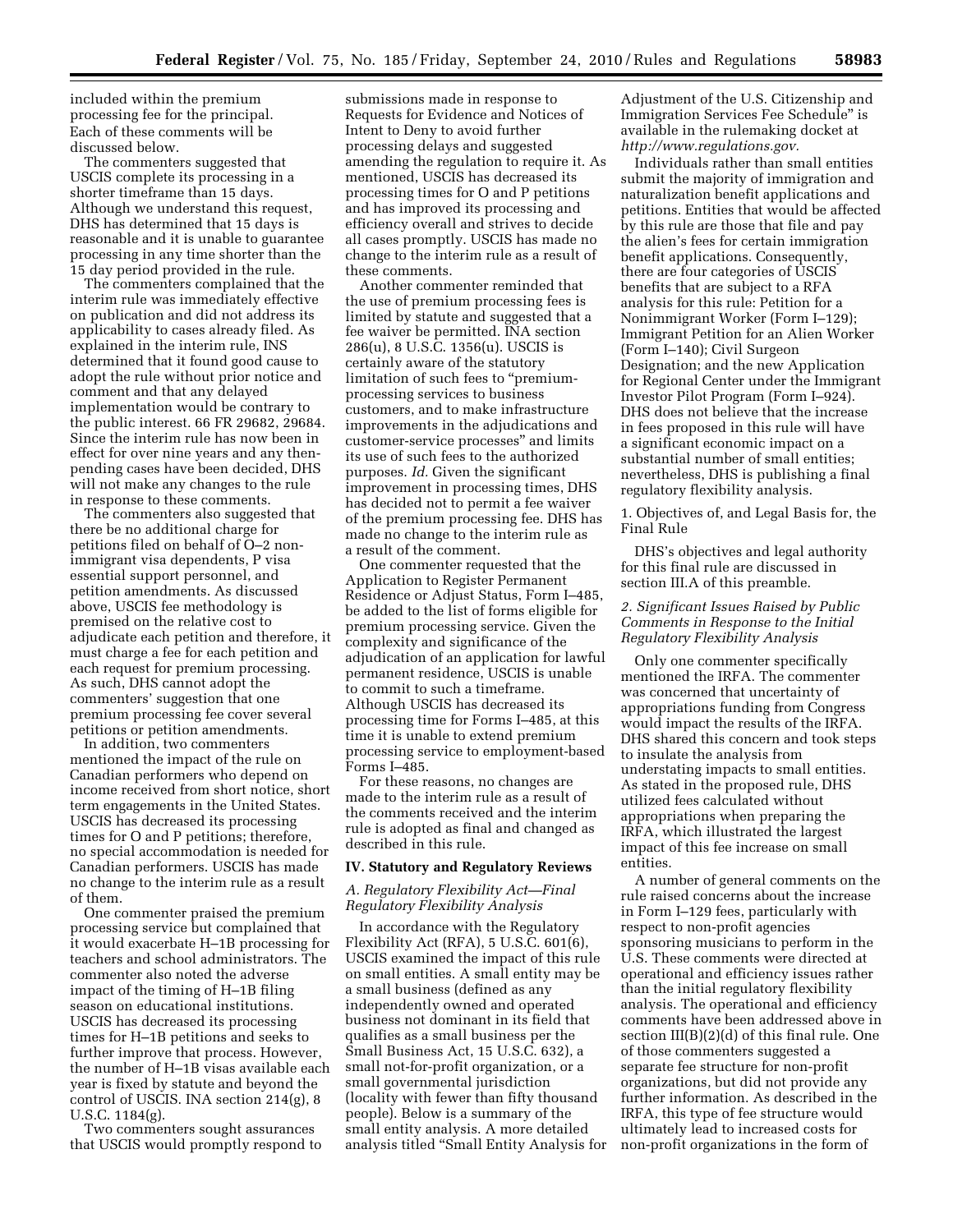longer wait times and reduced customer service.

Most comments concerning EB–5 Regional Center Designation centered on operational and form-related issues, which are discussed in section III(E)(3) of this final rule. Some commenters recommended a fee-exemption for nonprofit Regional Centers. The comments did not provide any analysis to support the need for a fee-exemption for nonprofit Regional Centers, such as data indicating that the DHS analysis was lacking and have not been adopted.

Many commenters asserted that fees were too high. These comments are addressed in the response to public comments in section III(B)(2) of this final rule.

3. Description and Estimate of the Number of Small Entities to Which the Rule Will Apply

Entities affected by this final rule are those that file and pay fees for certain immigration benefit applications on behalf of an alien. These petitions and applications include Form I–129, Petition for Nonimmigrant Worker; Form I–140, Immigrant Petition for Alien Worker; Request for Civil Surgeon Designation; and Form I–924, Application for Regional Center. Annual numeric estimates of the small entities impacted by this fee increase total: Form I–129 (87,220 entities), Form I–140 (44,500 entities), Civil Surgeon Designation (1,200 entities), and Form I–924 (132 entities).

This rule applies to small entities, including businesses, non–profit organizations, and governmental jurisdictions filing for the above benefits. Forms I–129 and I–140 will see a number of industry clusters impacted by this rule (*see* Appendix A of the Small Entity Analysis for a list of the impacted industry codes). The fee for Civil Surgeon designation will impact physicians seeking to be designated as Civil Surgeons. Finally, Form I–924 will impact any entity requesting approval and designation to be a Regional Center under the Immigrant Investor Pilot Program.

4. Reporting, Recordkeeping and Other Compliance Requirements

This final rule imposes higher fees for filers of Forms I–129 and I–140, and new fees for filers of Civil Surgeon Designation requests and Form I–924, EB–5 Regional Center applications. The new fee structure, as it applies to the small entities outlined above, results in the following fees: Form I–129 (\$355), Form I–140 (\$630), Civil Surgeon Designation (\$615), and Form I–924 (\$6,820). As discussed in the IRFA, in

order not to underestimate the impact of *B. Unfunded Mandates Reform Act*  this rule, DHS analyzed fees based on non-appropriated funding. DHS has applied these same assumptions to the FRFA. The final rule does not require any new professional skills for reporting.

5. Steps Taken To Minimize Significant Adverse Economic Impacts on Small Entities

Section 286(m) of the INA provides for the collection of fees at a level that will ensure recovery of the full costs of providing adjudication and naturalization services, including services provided without charge to asylum applicants and certain other immigrant applicants. In addition, DHS must fund the costs of providing services without charge by using a portion of the filing fees collected for other immigration benefits. Without an increase in fees, USCIS will not be able to provide applicants and petitioners with the same levels of service for immigration and naturalization benefits. DHS has considered and rejected the alternative of maintaining fees at the current level with reduced services and increased wait times.

While most immigration benefit fees apply to individuals, as described above, some also apply to small entities. USCIS seeks to minimize the impact on all parties, but in particular on small entities. An alternative to the increased economic burden of the fee adjustment is to maintain fees at their current level for small entities. The strength of this alternative is that it assures that no additional fee-burden is placed on small entities; however, this alternative also would cause negative impacts to small entities.

Without the fee adjustments provided in this final rule, significant operational changes to USCIS would be necessary. Given current filing volume and other economic considerations, additional revenue is necessary to prevent immediate and significant cuts in planned spending. These spending cuts would include reductions in areas such as federal and contract staff, infrastructure spending on information technology and facilities, travel, and training. Depending on the actual level of workload received, these operational changes would result in longer application processing times, a degradation in customer service, and reduced efficiency over time. These cuts would ultimately represent an increased cost to small entities by causing delays in benefit processing and less customer service.

The Unfunded Mandates Reform Act of 1995 (UMRA) requires certain actions to be taken before an agency promulgates any notice of rulemaking ''that is likely to result in promulgation of any rule that includes any Federal mandate that may result in the expenditure by State, local and tribal governments, in the aggregate, or by the private sector, of \$100 million or more (adjusted annually for inflation) in any one year.'' 2 U.S.C. 1532(a). While this rule may result in the expenditure of more than \$100 million by the private sector annually, the rulemaking is not a ''Federal mandate'' as defined for UMRA purposes, 2 U.S.C. 658(6), as the payment of immigration benefit fees by individuals or other private sector entities is, to the extent it could be termed an enforceable duty, one that arises from participation in a voluntary Federal program, applying for immigration status in the United States. 2 U.S.C. 658(7)(A)(ii). Therefore, no actions were deemed necessary under the provisions of the UMRA.

# *C. Small Business Regulatory Enforcement Fairness Act*

This rulemaking is a major rule as defined by section 804 of the Small Business Regulatory Enforcement Act of 1996. This rulemaking will result in an annual effect on the economy of more than \$100 million, in order to generate the revenue necessary to fully fund the increased cost associated with the processing of immigration benefit requests and associated support benefits; the full cost of providing similar benefits to asylum and refugee applicants; and the full cost of similar benefits provided to other immigrants, as specified in the proposed regulation, at no charge. The increased costs will be recovered through the fees charged for various immigration benefit applications.

#### *D. Executive Order 12866*

This rule is considered by the Department of Homeland Security to be an economically significant regulatory action under Executive Order 12866, section 3(f)(1), Regulatory Planning and Review. Accordingly, this rule has been reviewed by the Office of Management and Budget.

The implementation of this rule would provide USCIS with an average of \$209 million in FY 2010 and FY 2011 annual fee revenue, based on a projected annual fee-paying volume of 4.4 million immigration benefit requests and 1.9 million requests for biometric services, over the fee revenue that would be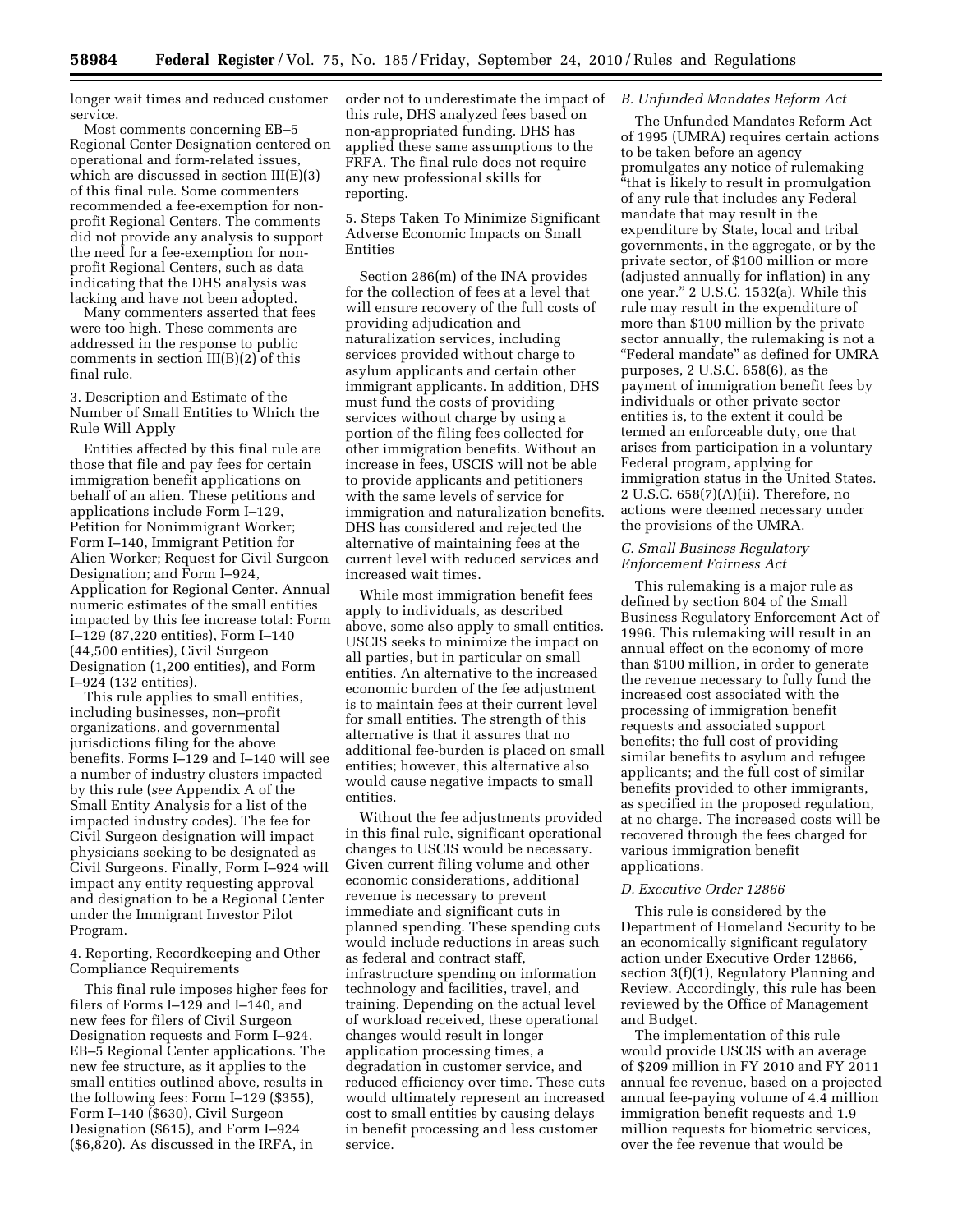collected under the current fee structure. This increase in revenue will be used pursuant to sections 286(m) and (n) of the INA, 8 U.S.C. 1356(m) and (n), to fund the full costs of processing immigration benefit applications and associated support benefits; the full cost of providing similar benefits to asylum and refugee applicants; and the full cost of similar benefits provided to others at no charge.

If USCIS does not adjust current fees to recover the full costs of processing immigration benefit requests, USCIS would be forced to implement additional significant spending reductions resulting in a reversal of the considerable progress it has made over the last several years to reduce the backlogs of immigration benefit filings, to increase the integrity of the immigration benefit system, and to

protect national security and public safety. The revenue increase is based on USCIS costs and projected volumes that were available at the time the final rule was drafted. USCIS has placed a detailed analysis in the rulemaking docket that explains the basis for the annual fee increase and has included the required OMB Circular A–4 detailing the annualized impacts of the rule in table 2.

# TABLE 2—OMB CIRCULAR A–4 ACCOUNTING STATEMENT

[FY 2010 through FY 2011 (2009 Dollars)]

| Category                                          | Primary estimate               |
|---------------------------------------------------|--------------------------------|
| Transfers<br>Annualized Monetized Transfers at 7% | \$209,264,850<br>\$209.264.850 |

#### *E. Executive Order 13132*

This rulemaking will not have substantial direct effects on the States, on the relationship between the National Government and the States, or on the distribution of power and responsibilities among the various levels of government. Therefore, in accordance with section 6 of Executive Order 13132, the Department of Homeland Security has determined that this rulemaking does not have sufficient Federalism implications to warrant the preparation of a federalism summary impact statement.

## *F. Executive Order 12988*

This rule meets the applicable standards set forth in sections 3(a) and 3(b)(2) of Executive Order 12988.

# *G. Paperwork Reduction Act*

Under the Paperwork Reduction Act (PRA) of 1995, Public Law 104–13, 109 Stat. 163 (1995) (PRA), all Departments are required to submit to OMB, for review and approval, any reporting or recordkeeping requirements inherent in a rule. This rule creates two new information collections.

• Application for Civil Surgeon Designation, and

• Form I–924 and Form I–924A, Application for Regional Center under the Immigrant Investor Pilot Program.

In accordance with the PRA, DHS published a 60-day notice in the **Federal Register** on June 11, 2010, at 75 FR 33446, requesting comments on the two new information collections. The comments on the Application for Civil Surgeon Designation and DHS's response can be found in section IV(G)(2) of this final rule. The comments on the Forms I–924 and I–924A, Application for Regional Center under the Immigrant Investor Pilot Program,

and DHS's response can be found in section IV(G)(3) of this final rule, and in an attachment to the supporting statement that will be posted to *[www.regulations.gov.](http://www.regulations.gov)* 

As required by the PRA, the two new information collections were submitted to the Office of Management and Budget (OMB) for review and approval. OMB has approved the Application for Civil Surgeon Designation. The approved OMB Control No. is 1615–0114.

DHS made some edits to the Forms I– 924, and I–924A, based on the public comments and resubmitted these amended forms to OMB for review and approval.

DHS is requesting comments on the Forms I–924 and I–924A for 30 days until October 25, 2010. Comments on this information collection should address one or more of the following four points:

(1) Evaluate whether the collection of information is necessary for the proper performance of the functions of the agency, including whether the information will have practical utility;

(2) Evaluate the accuracy of the agency's estimate of the burden of the collection of information, including the validity of the methodology and assumptions used;

(3) Enhance the quality, utility, and clarity of the information to be collected; and

(4) Minimize the burden of the collection of information on those who are to respond, including through the use of appropriate automated, electronic, mechanical, or other technological collection techniques or other forms of information technology, e.g., permitting electronic submission of responses.

Overview of Information Collection: Immigration Investor Pilot Program.

a. *Type of information collection:*  Revised information collection.

b. *Abstract:* This collection will be used by individuals and businesses to file a request for USCIS approval and designation as a Regional Center on behalf of an entity under the Immigrant Investor Pilot Program.

c. *Title of Form/Collection:*  Application for Regional Center under the Immigrant Investor Pilot Program.

d. *Agency form number, if any, and the applicable component of the Department of Homeland Security sponsoring the collection:* Form I–924 and Form I–924A; U.S. Citizenship and Immigration Services.

e. *Affected public who will be asked or required to respond:* Individuals and businesses.

f. *An estimate of the total number of respondents:* 132 respondents filing Form I–924, and 116 respondents filing Form I–924A.

g. *Hours per response:* Form I–924 at 40 hours per response, and Form I– 924A at 3 hours per response.

h. *Total Annual Reporting Burden:*  4,428 hours.

Comments concerning Form I–924 and I–924A can be submitted to the Department of Homeland Security, USCIS, Chief, Regulatory Products Division, Clearance Office, 111 Massachusetts Avenue, Suite 3008, NW., Washington, DC 20529–2210.

The changes to the fees will require minor amendments to immigration benefit and petition forms to reflect the new fees. The necessary changes to the annual cost burden and to the forms have been submitted to OMB using OMB Form 83–C, Correction Worksheet, and OMB has approved these changes.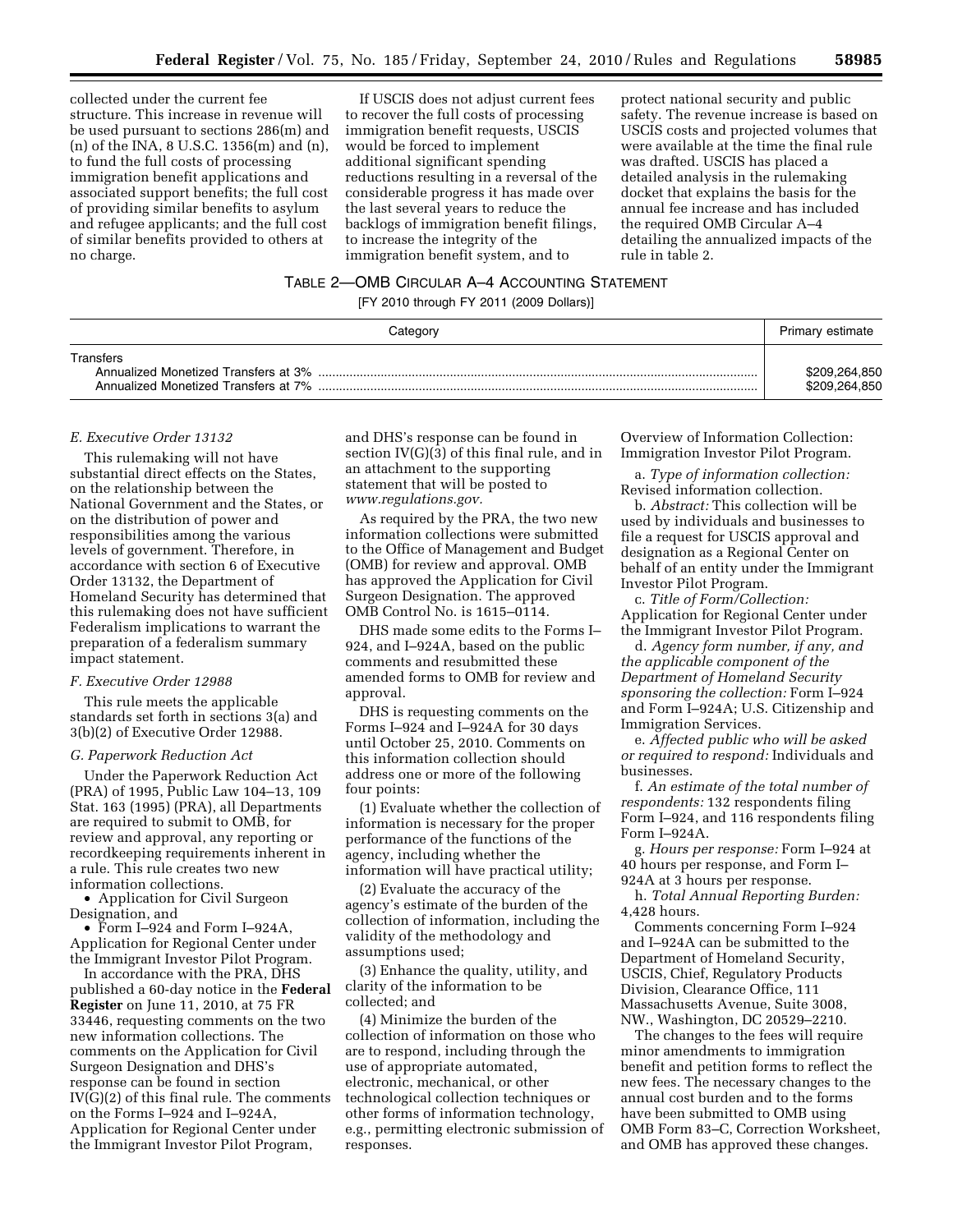# **List of Subjects**

# *8 CFR Part 103*

Administrative practice and procedures, Authority delegations (government agencies), Freedom of Information; Privacy, Reporting and recordkeeping requirements, Surety bonds.

# *8 CFR Part 204*

Administrative practice and procedure, Immigration, Reporting and recordkeeping requirements.

# *8 CFR Part 244*

Aliens, Reporting and recordkeeping requirements.

#### *8 CFR Part 274A*

Administrative practice and procedure, Aliens, Employment, Penalties, Reporting and recordkeeping requirements.

■ Accordingly, the interim rule ''Establishing Premium Processing for Employment-Based Petitions and Applications,'' published at 66 FR 29682 on June 1, 2001, is adopted as a final rule with the following changes:

# **PART 103—POWERS AND DUTIES; AVAILABILITY OF RECORDS**

■ 1. The authority citation for part 103 continues to read as follows:

**Authority:** 5 U.S.C. 301, 552, 552a; 8 U.S.C. 1101, 1103, 1304, 1356; 31 U.S.C. 9701; Public Law 107–296, 116 Stat. 2135 (6 U.S.C. 1 et seq.); E.O. 12356, 47 FR 14874, 15557; 3 CFR, 1982 Comp., p.166; 8 CFR part 2.

#### **§ 103.2 [Amended]**

■ 2. Section 103.2 is amended by:

 $\blacksquare$  a. Removing paragraph (e)(4)(ii);

■ b. Redesignating paragraphs (e)(4)(iii), and  $(e)(4)(iv)$ , as paragraphs  $(e)(4)(ii)$ , and (e)(4)(iii), respectively; and by ■ c. Removing paragraph (f).

■ 3. Section 103.7 is amended by:

 $\blacksquare$  a. Revising paragraphs (b) and (c); ■ b. Redesignating paragraph (d) as

paragraph (f); ■ c. Adding new paragraphs (d) and (e); and by

■ d. Revising newly redesignated paragraph (f).

The revisions and additions read as follows:

#### **§ 103.7 Fees.**

\* \* \* \* \* (b) *Amounts of fees.* (1) *Prescribed fees and charges.* (i) *USCIS fees.* A request for immigration benefits submitted to USCIS must include the required fee as prescribed under this section. The fees prescribed in this

section are associated with the benefit, the adjudication, and the type of request and not solely determined by the form number listed below. The term "form" as defined in 8 CFR part 1, may include a USCIS-approved electronic equivalent of such form as USCIS may prescribe on its official Web site at *[http//](http://www.uscis.gov)  [www.uscis.gov.](http://www.uscis.gov)* 

(A) *Certification of true copies:* \$2.00 per copy.

(B) *Attestation under seal:* \$2.00 each. (C) *Biometric services (Biometric Fee).*  For capturing, storing, or using biometrics (Biometric Fee). A service fee of \$85 will be charged of any individual who is required to have biometrics captured, stored, or used in connection with an application or petition for certain immigration and naturalization benefits (other than asylum), whose application fee does not already include the charge for biometric services. No biometric services fee is charged when:

(*1*) A written request for an extension of the approval period is received by USCIS prior to the expiration date of approval of an Application for Advance Processing of Orphan Petition, if a Petition to Classify Orphan as an Immediate Relative has not yet been submitted in connection with an approved Application for Advance Processing of Orphan Petition. This extension without fee is limited to one occasion. If the approval extension expires prior to submission of an associated Petition to Classify Orphan as an Immediate Relative, then a complete application and fee must be submitted for a subsequent application.

(*2*) The application or petition fee for the associated benefit request has been waived under paragraph (c) of this section; or

(*3*) The associated benefit request is an Application for Posthumous Citizenship (Form N–644); Refugee/ Asylee Relative Petition (Form I–730); Application for T Nonimmigrant Status (Form I–914); Petition for U Nonimmigrant Status (Form I–918); Application for Naturalization (Form N– 400) by an applicant who meets the requirements of sections 328 or 329 of the Act with respect to military service under paragraph (b)(1)(i)(WW) of this section; Application to Register Permanent Residence or Adjust Status (Form I–485) from an asylee under paragraph (b)(1)(i)(U) of this section; Application To Adjust Status under Section 245(i) of the Act (Supplement A to Form I–485) from an unmarried child less than 17 years of age, or when the applicant is the spouse, or the unmarried child less than 21 years of age of a legalized alien and who is qualified for and has applied for

voluntary departure under the family unity program from an asylee under paragraph  $(b)(1)(i)(V)$  of this section; or a Petition for Amerasian, Widow(er), or Special Immigrant (Form I–360) meeting the requirements of paragraphs (b)(1)(i)(T)(*1*), (*2*), (*3*) or (*4*) of this section.

(D) *Immigrant visa DHS domestic processing fees.* For DHS domestic processing and issuance of required documents after an immigrant visa is issued by the Department of State: \$165.

(E) *Request for a search of indices to historical records to be used in genealogical research (Form G–1041):*  \$20. The search fee is not refundable.

(F) *Request for a copy of historical records to be used in genealogical research (Form G–1041A):* \$20 for each file copy from microfilm, or \$35 for each file copy from a textual record. In some cases, the researcher may be unable to determine the fee, because the researcher will have a file number obtained from a source other than USCIS and therefore not know the format of the file (microfilm or hard copy). In this case, if USCIS locates the file and it is a textual file, USCIS will notify the researcher to remit the additional \$15. USCIS will refund the records request fee only when it is unable to locate the file previously identified in response to the index search request.

(G) *Application to Replace Permanent Resident Card (Form I–90).* For filing an application for a Permanent Resident Card (Form I–551) in lieu of an obsolete card or in lieu of one lost, mutilated, or destroyed, or for a change in name: \$365.

(H) *Application for Replacement/ Initial Nonimmigrant Arrival–Departure Document (Form I–102).* For filing a petition for an application for Arrival/ Departure Record (Form I–94) or Crewman's Landing Permit (Form I–95), in lieu of one lost, mutilated, or destroyed: \$330.

(I) *Petition for a Nonimmigrant Worker (Form I–129).* For filing a petition for a nonimmigrant worker: \$325.

(J) *Petition for Nonimmigrant Worker in CNMI (Form I–129CW).* For an employer to petition on behalf of one or more beneficiaries: \$325 plus a supplemental CNMI education funding fee of \$150 per beneficiary per year. The CNMI education funding fee cannot be waived.

(K) *Petition for Alien Fiance´(e) (Form I–129F).* For filing a petition to classify a nonimmigrant as a fiancée or fiancé under section 214(d) of the Act: \$340; there is no fee for a K–3 spouse as designated in 8 CFR 214.1(a)(2) who is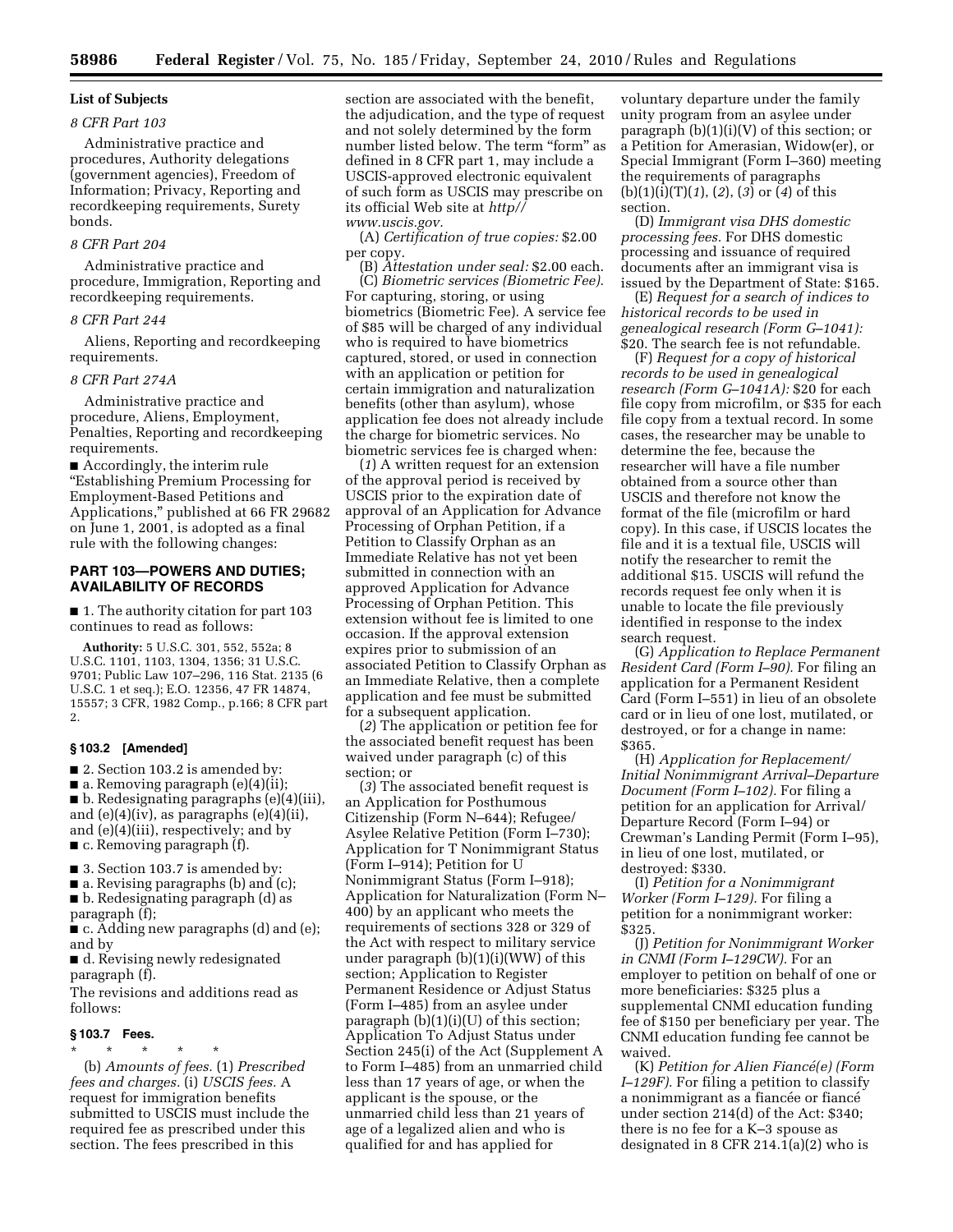the beneficiary of an immigrant petition filed by a United States citizen on a Petition for Alien Relative (Form I–130).

(L) *Petition for Alien Relative (Form I– 130).* For filing a petition to classify status of an alien relative for issuance of an immigrant visa under section 204(a) of the Act: \$420.

(M) *Application for Travel Document (Form I–131).* For filing an application for travel document:

(*1*) \$165 for a Refugee Travel

Document for an adult age 16 or older. (*2*) \$105 for a Refugee Travel

Document for a child under the age of 16.

(*3*) \$360 for advance parole and any other travel document.

(*4*) No fee if filed in conjunction with a pending or concurrently filed Application to Register Permanent Residence or Adjust Status (Form I–485) when that application was filed with a fee on or after July 30, 2007.

(N) *Immigrant Petition for Alien Worker (Form I–140).* For filing a petition to classify preference status of an alien on the basis of profession or occupation under section 204(a) of the Act: \$580.

(O) *Application for Advance Permission to Return to Unrelinquished Domicile (Form I–191).* For filing an application for discretionary relief under section 212(c) of the Act: \$585.

(P) *Application for Advance Permission to Enter as a Nonimmigrant (Form I–192).* For filing an application for discretionary relief under section 212(d)(3) of the Act, except in an emergency case or where the approval of the application is in the interest of the United States Government: \$585.

(Q) *Application for Waiver for Passport and/or Visa (Form I–193).* For filing an application for waiver of passport and/or visa: \$585.

(R) *Application for Permission to Reapply for Admission into the United States After Deportation or Removal (Form I–212).* For filing an application for permission to reapply for an excluded, deported or removed alien, an alien who has fallen into distress, an alien who has been removed as an alien enemy, or an alien who has been removed at government expense in lieu of deportation: \$585.

(S) *Notice of Appeal or Motion (Form I–290B).* For appealing a decision under the immigration laws in any type of proceeding over which the Board of Immigration Appeals does not have appellate jurisdiction: \$630. The fee will be the same for appeal of a denial of a benefit request with one or multiple beneficiaries. There is no fee for an appeal or motion associated with a denial of a petition for a special

immigrant visa from an Iraqi or Afghan national who worked for or on behalf of the U.S. Government in Iraq or Afghanistan.

(T) *Petition for Amerasian, Widow(er), or Special Immigrant (Form I–360).* For filing a petition for an Amerasian, Widow(er), or Special Immigrant: \$405. The following requests are exempt from this fee:

(*1*) A petition seeking classification as an Amerasian;

(*2*) A self–petitioning battered or abused spouse, parent, or child of a United States citizen or lawful permanent resident;

(*3*) A Special Immigrant Juvenile; or (*4*) An Iraqi or Afghan national who worked for, or on behalf of the U.S. Government in Iraq or Afghanistan.

(U) *Application to Register Permanent Residence or Adjust Status (Form I– 485).* For filing an application for permanent resident status or creation of a record of lawful permanent residence:

(*1*) \$985 for an applicant 14 years of age or older; or

(*2*) \$635 for an applicant under the age of 14 years when it is:

(*i*) Submitted concurrently for adjudication with the Form I–485 of a parent;

(*ii*) The applicant is seeking to adjust status as a derivative of his or her parent; and

(*iii*) The child's application is based on a relationship to the same individual who is the basis for the child's parent's adjustment of status, or under the same legal authority as the parent.

(*3*) There is no fee if an applicant is filing as a refugee under section 209(a) of the Act.

(V) *Application to Adjust Status under section 245(i) of the Act (Supplement A to Form I–485).*  Supplement A to Form I–485 for persons seeking to adjust status under the provisions of section 245(i) of the Act: \$1,000. There is no fee when the applicant is an unmarried child less than 17 years of age, or when the applicant is the spouse, or the unmarried child less than 21 years of age of a legalized alien and who is qualified for and has applied for voluntary departure under the family unity program.

(W) *Immigrant Petition by Alien Entrepreneur (Form I–526).* For filing a petition for an alien entrepreneur: \$1,500.

(X) *Application To Extend/Change Nonimmigrant Status (Form I–539).* For filing an application to extend or change nonimmigrant status: \$290.

(Y) *Petition to Classify Orphan as an Immediate Relative (Form I–600).* For filing a petition to classify an orphan as

an immediate relative for issuance of an immigrant visa under section 204(a) of the Act. Only one fee is required when more than one petition is submitted by the same petitioner on behalf of orphans who are brothers or sisters: \$720.

(Z) *Application for Advance Processing of Orphan Petition (Form I– 600A).* For filing an application for advance processing of orphan petition. (When more than one petition is submitted by the same petitioner on behalf of orphans who are brothers or sisters, only one fee will be required.): \$720. No fee is charged if Form I–600 has not yet been submitted in connection with an approved Form I– 600A subject to the following conditions:

(*1*) The applicant requests an extension of the approval in writing and the request is received by USCIS prior to the expiration date of approval.

(*2*) The applicant's home study is updated and USCIS determines that proper care will be provided to an adopted orphan.

(*3*) A no fee extension is limited to one occasion. If the Form I–600A approval extension expires prior to submission of an associated Form I–600, then a complete application and fee must be submitted for any subsequent application.

(AA) *Application for Waiver of Ground of Inadmissibility (Form I–601).*  For filing an application for waiver of grounds of inadmissibility: \$585.

(BB) *Application for Waiver of the Foreign Residence Requirement (under Section 212(e) of the Act) (Form I–612).*  For filing an application for waiver of the foreign residence requirement under section 212(e) of the Act: \$585.

(CC) *Application for Status as a Temporary Resident under Section 245A of the Act (Form I–687).* For filing an application for status as a temporary resident under section 245A(a) of the Act: \$1,130.

(DD) *Application for Waiver of Grounds of Inadmissibility under Sections 245A or 210 of the Act (Form I–690).* For filing an application for waiver of a ground of inadmissibility under section 212(a) of the Act in conjunction with the application under sections 210 or 245A of the Act, or a petition under section 210A of the Act: \$200.

(EE) *Notice of Appeal of Decision under Sections 245A or 210 of the Act (or a petition under section 210A of the Act) (Form I–694).* For appealing the denial of an application under sections 210 or 245A of the Act, or a petition under section 210A of the Act: \$755.

(FF) *Application to Adjust Status from Temporary to Permanent Resident*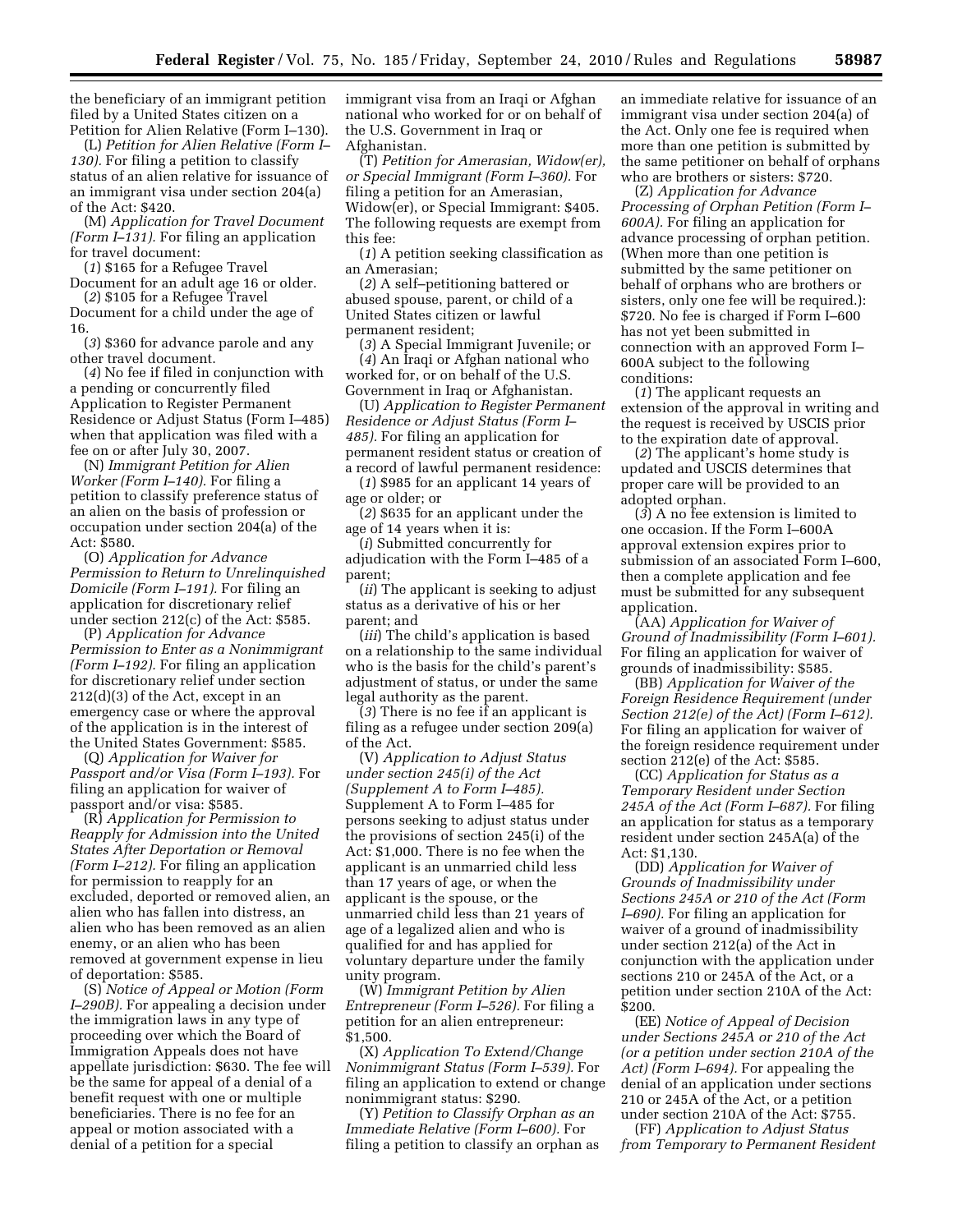*(Under Section 245A of Public Law 99– 603) (Form I–698).* For filing an application to adjust status from temporary to permanent resident (under section 245A of Public Law 99–603): \$1020. The adjustment date is the date of filing of the application for permanent residence or the applicant's eligibility date, whichever is later.

(GG) *Petition to Remove the Conditions of Residence based on marriage (Form I–751).* For filing a petition to remove the conditions on residence based on marriage: \$505.

(HH) *Application for Employment Authorization (Form I–765):* \$380; no fee if filed in conjunction with a pending or concurrently filed Application to Register Permanent Residence or Adjust Status (Form I–485) when that request was filed with a fee on or after July 30, 2007.

(II) *Petition to Classify Convention Adoptee as an Immediate Relative (Form I–800).* 

(*1*) There is no fee for the first Form I–800 filed for a child on the basis of an approved Application for Determination of Suitability to Adopt a Child from a Convention Country (Form I–800A) during the approval period.

(*2*) If more than one Form I–800 is filed during the approval period for different children, the fee is \$720 for the second and each subsequent petition submitted.

(*3*) If the children are already siblings before the proposed adoption, however, only one filing fee of \$720 is required, regardless of the sequence of submission of the immigration benefit.

(JJ) *Application for Determination of Suitability to Adopt a Child from a Convention Country (Form I–800A).* For filing an application for determination of suitability to adopt a child from a Convention country: \$720.

(KK) *Request for Action on Approved Application for Determination of Suitability to Adopt a Child from a Convention Country (Form I–800A, Supplement 3).* This filing fee is not charged if Form I–800 has not been filed based on the approval of the Form I– 800A, and Form I–800A Supplement 3 is filed in order to obtain a first extension of the approval of the Form I– 800A: \$360.

(LL) *Application for Family Unity Benefits (Form I–817).* For filing an application for voluntary departure under the Family Unity Program: \$435.

(MM) *Application for Temporary Protected Status (Form I–821).* For first time applicants: \$50. This \$50 application fee does not apply to reregistration.

(NN) *Application for Action on an Approved Application or Petition (Form*  *I–824).* For filing for action on an approved application or petition: \$405.

(OO) *Petition by Entrepreneur to Remove Conditions (Form I–829).* For filing a petition by entrepreneur to remove conditions: \$3,750.

(PP) *Application for Suspension of Deportation or Special Rule Cancellation of Removal (Pursuant to Section 203 of Pub. L. 105–100) (Form I–881):* 

(*1*) \$285 for adjudication by the Department of Homeland Security, except that the maximum amount payable by family members (related as husband, wife, unmarried child under 21, unmarried son, or unmarried daughter) who submit applications at the same time shall be \$570.

(*2*) \$165 for adjudication by the Immigration Court (a single fee of \$165 will be charged whenever applications are filed by two or more aliens in the same proceedings).

(*3*) The \$165 fee is not required if the Form I–881 is referred to the Immigration Court by the Department of Homeland Security.

(QQ) *Application for Authorization to Issue Certification for Health Care Workers (Form I–905):* \$230.

(RR) *Request for Premium Processing Service (Form I–907).* The fee must be paid in addition to, and in a separate remittance from, other filing fees. The request for premium processing fee will be adjusted annually by notice in the **Federal Register** based on inflation according to the Consumer Price Index (CPI). The fee to request premium processing: \$1,225. The fee for Premium Processing Service may not be waived.

(SS) *Civil Surgeon Designation.* For filing an application for civil surgeon designation: \$615. There is no fee for an application from a medical officer in the U.S. Armed Forces or civilian physician employed by the U.S. government who examines members and veterans of the armed forces and their dependents at a military, Department of Veterans Affairs, or U.S. Government facility in the United States.

(TT) *Application for Regional Center under the Immigrant Investor Pilot Program (Form I–924).* For filing an application for regional center under the Immigrant Investor Pilot Program: \$6,230.

(UU) P*etition for Qualifying Family Member of a U–1 Nonimmigrant (Form I–929).* For U–1 principal applicant to submit for each qualifying family member who plans to seek an immigrant visa or adjustment of U status: \$215.

(VV) *Application to File Declaration of Intention (Form N–300).* For filing an application for declaration of intention to become a U.S. citizen: \$250.

(WW) *Request for a Hearing on a Decision in Naturalization Proceedings (under section 336 of the Act) (Form N– 336).* For filing a request for hearing on a decision in naturalization proceedings under section 336 of the Act: \$650. There is no fee if filed on or after October 1, 2004, by an applicant who has filed an Application for Naturalization under sections 328 or 329 of the Act with respect to military service and whose application has been denied.

(XX) *Application for Naturalization (Form N–400).* For filing an application for naturalization (other than such application filed on or after October 1, 2004, by an applicant who meets the requirements of sections 328 or 329 of the Act with respect to military service, for which no fee is charged): \$595.

(YY) *Application to Preserve Residence for Naturalization Purposes (Form N–470).* For filing an application for benefits under section 316(b) or 317 of the Act: \$330.

(ZZ) *Application for Replacement Naturalization/Citizenship Document (Form N–565).* For filing an application for a certificate of naturalization or declaration of intention in lieu of a certificate or declaration alleged to have been lost, mutilated, or destroyed; for a certificate of citizenship in a changed name under section 343(c) of the Act; or for a special certificate of naturalization to obtain recognition as a citizen of the United States by a foreign state under section 343(b) of the Act: \$345. There is no fee when this application is submitted under 8 CFR 338.5(a) or 343a.1 to request correction of a certificate that contains an error.

(AAA) *Application for Certificate of Citizenship (Form N–600).* For filing an application for a certificate of citizenship under section 309(c) or section 341 of the Act for applications filed on behalf of a biological child: \$600. For applications filed on behalf of an adopted child: \$550. There is no fee for any application filed by a member or veteran of any branch of the United States Armed Forces.

(BBB) *Application for Citizenship and Issuance of Certificate under section 322 of the Act (Form N–600K).* For filing an application for citizenship and issuance of certificate under section 322 of the Act: \$600, for an application filed on behalf of a biological child, and \$550 for an application filed on behalf of an adopted child.

(ii) *Other DHS immigration fees.* The following fees are applicable to one or more of the immigration components of DHS:

(A) DCL System Costs Fee. For use of a Dedicated Commuter Lane (DCL)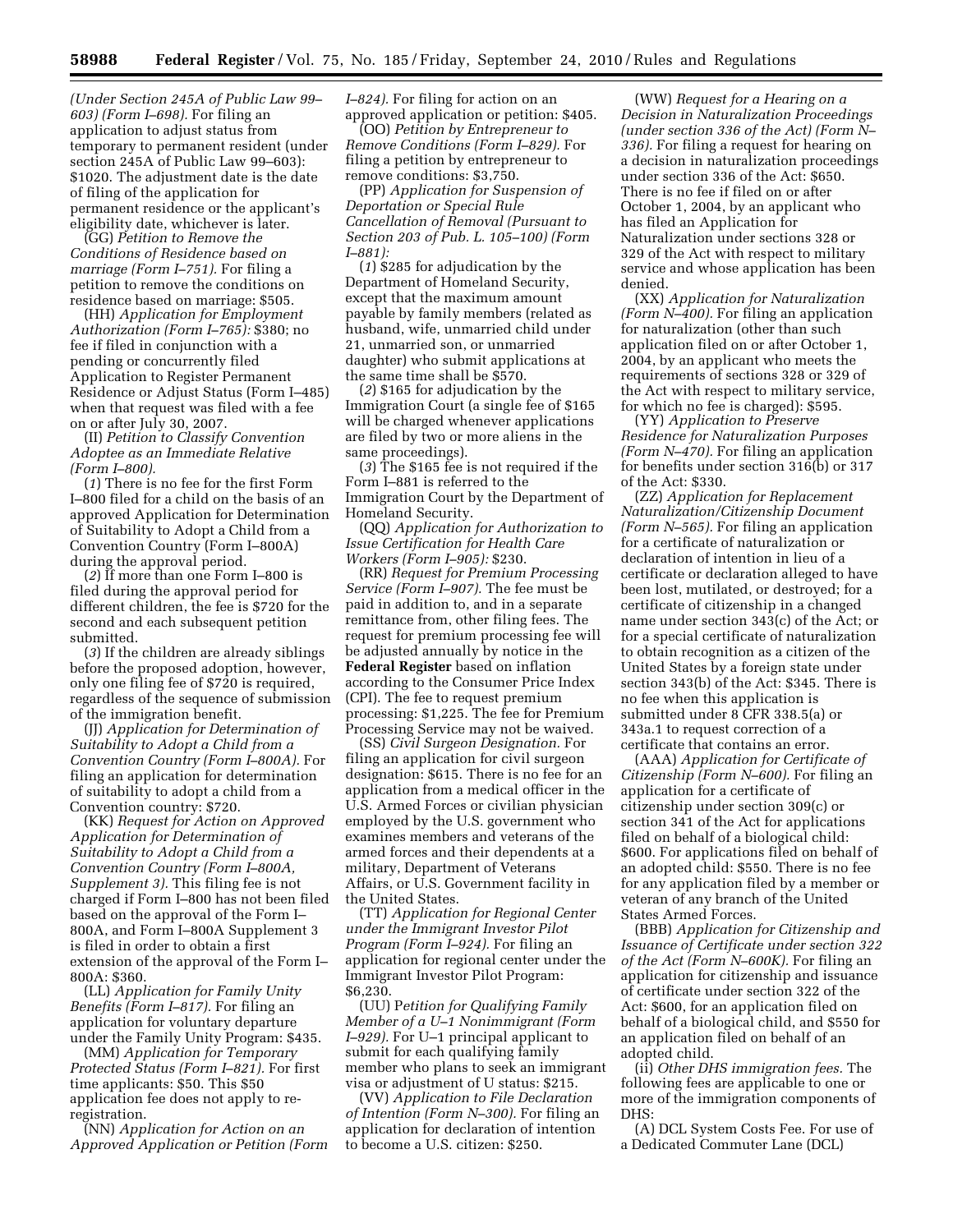located at specific ports-of-entry of the United States by an approved participant in a designated vehicle: \$80.00, with the maximum amount of \$160.00 payable by a family (husband, wife, and minor children under 18 years of age). Payable following approval of the application but before use of the DCL by each participant. This fee is non-refundable, but may be waived by DHS. If a participant wishes to enroll more than one vehicle for use in the PORTPASS system, he or she will be assessed with an additional fee of: \$42 for each additional vehicle enrolled.

(B) *Form I–17.* For filing a petition for school certification: \$1,700, plus a site visit fee of \$655 for each location listed on the form.

(C) *Form I–68.* For application for issuance of the Canadian Border Boat Landing Permit under section 235 of the Act: \$16.00. The maximum amount payable by a family (husband, wife, unmarried children under 21 years of age, and parents of either husband or wife) shall be \$32.00.

(D) *Form I–94.* For issuance of Arrival/Departure Record at a land border port-of-entry: \$6.00.

(E) *Form I–94W.* For issuance of Nonimmigrant Visa Waiver Arrival/ Departure Form at a land border port-ofentry under section 217 of the Act: \$6.00.

(F) *Form I–246.* For filing application for stay of deportation under 8 CFR part 243: \$155.00.

(G) *Form I–823.* For application to a PORTPASS program under section 286 of the Act—\$25.00, with the maximum amount of \$50.00 payable by a family (husband, wife, and minor children under 18 years of age). The application fee may be waived by the district director. If fingerprints are required, the inspector will inform the applicant of the current Federal Bureau of Investigation fee for conducting fingerprint checks prior to accepting the application fee. Both the application fee (if not waived) and the fingerprint fee must be paid to CBP before the application will be processed. The fingerprint fee may not be waived. For replacement of PORTPASS documentation during the participation period: \$25.00.

(H) *Form I–901.* For remittance of the I–901 SEVIS fee for F and M students: \$200. For remittance of the I–901 SEVIS fee for certain J exchange visitors: \$180. For remittance of the I–901 SEVIS fee for J–1 au pairs, camp counselors, and participants in a summer work/travel program: \$35. There is no I–901 SEVIS fee remittance obligation for J exchange visitors in federally-funded programs with a program identifier designation

prefix that begins with G–1, G–2, G–3 or  $G - 7.$ 

(I) *Special statistical tabulations*—a charge will be made to cover the cost of the work involved: DHS Cost.

(J) *Set of monthly, semiannual, or annual tables entitled* ''*Passenger Travel Reports via Sea and Air*''*:* \$7.00. Available from DHS, then the Immigration & Naturalization Service, for years 1975 and before. Later editions are available from the United States Department of Transportation, contact: United States Department of Transportation, Transportation Systems Center, Kendall Square, Cambridge, MA 02142.

(K) *Classification of a citizen of Canada to be engaged in business activities at a professional level pursuant to section 214(e) of the Act (Chapter 16 of the North American Free Trade Agreement):* \$50.00.

(L) *Request for authorization for parole of an alien into the United States:*  \$65.00.

(2) *Fees for copies of records.* Fees for production or disclosure of records under 5 U.S.C. 552 shall be charged in accordance with the regulations of the Department of Homeland Security at 6 CFR 5.11.

(3) *Adjustment to fees.* The fees prescribed in paragraph (b)(1)(i) of this section may be adjusted annually by publication of an inflation adjustment. The inflation adjustment will be announced by a publication of a notice in the **Federal Register.** The adjustment shall be a composite of the Federal civilian pay raise assumption and nonpay inflation factor for that fiscal year issued by the Office of Management and Budget for agency use in implementing OMB Circular A–76, weighted by pay and non-pay proportions of total funding for that fiscal year. If Congress enacts a different Federal civilian pay raise percentage than the percentage issued by OMB for Circular A–76, the Department of Homeland Security may adjust the fees, during the current year or a following year to reflect the enacted level. The prescribed fee or charge shall be the amount prescribed in paragraph (b)(1)(i) of this section, plus the latest inflation adjustment, rounded to the nearest \$5 increment.

(4) *Fees for immigration court and Board of Immigration Appeals.* Fees for proceedings before immigration judges and the Board of Immigration Appeals are provided in 8 CFR 1103.7.

(c) *Waiver of fees.* (1) *Eligibility for a fee waiver.* Discretionary waiver of the fees provided in paragraph (b)(1)(i) of this section are limited as follows:

(i) The party requesting the benefit is unable to pay the prescribed fee.

(ii) A waiver based on inability to pay is consistent with the status or benefit sought including requests that require demonstration of the applicant's ability to support himself or herself, or individuals who seek immigration status based on a substantial financial investment.

(2) *Requesting a fee waiver.* To request a fee waiver, a person requesting an immigration benefit must submit a written request for permission to have their request processed without payment of a fee with their benefit request. The request must state the person's belief that he or she is entitled to or deserving of the benefit requested, the reasons for his or her inability to pay, and evidence to support the reasons indicated. There is no appeal of the denial of a fee waiver request.

(3) *USCIS fees that may be waived.* No fee relating to any application, petition, appeal, motion, or request made to U.S. Citizenship and Immigration Services may be waived except for the following:

(i) Biometric Fee,

(ii) Application to Replace Permanent Resident Card,

(iii) Petition for a CNMI–Only Nonimmigrant Transitional Worker,

(iv) Application for Travel Document when filed to request humanitarian parole,

(v) Application for Advance Permission to Return to Unrelinquished Domicile,

(vi) Notice of Appeal or Motion, when there is no fee for the underlying application or petition or that fee may be waived,

(vii) Petition to Remove the Conditions of Residence based on marriage (Form I–751),

(viii) Application for Employment Authorization,

(ix) Application for Family Unity Benefits,

(x) Application for Temporary Protected Status,

(xi) Application for Suspension of Deportation or Special Rule Cancellation of Removal (pursuant to section 203 of Pub. L. 105–110),

(xii) Application to File Declaration of Intention, Request for a Hearing on a Decision in Naturalization Proceedings (under section 336 of the INA),

(xiii) Application for Naturalization, (xiv) Application to Preserve

Residence for Naturalization Purposes, (xv) Application for Replacement

Naturalization/Citizenship Document, (xvi) Application for Certificate of

Citizenship,

(xvii) Application for Citizenship and Issuance of Certificate under section 322 of this Act, and

(xviii) Any fees associated with the filing of any benefit request by a VAWA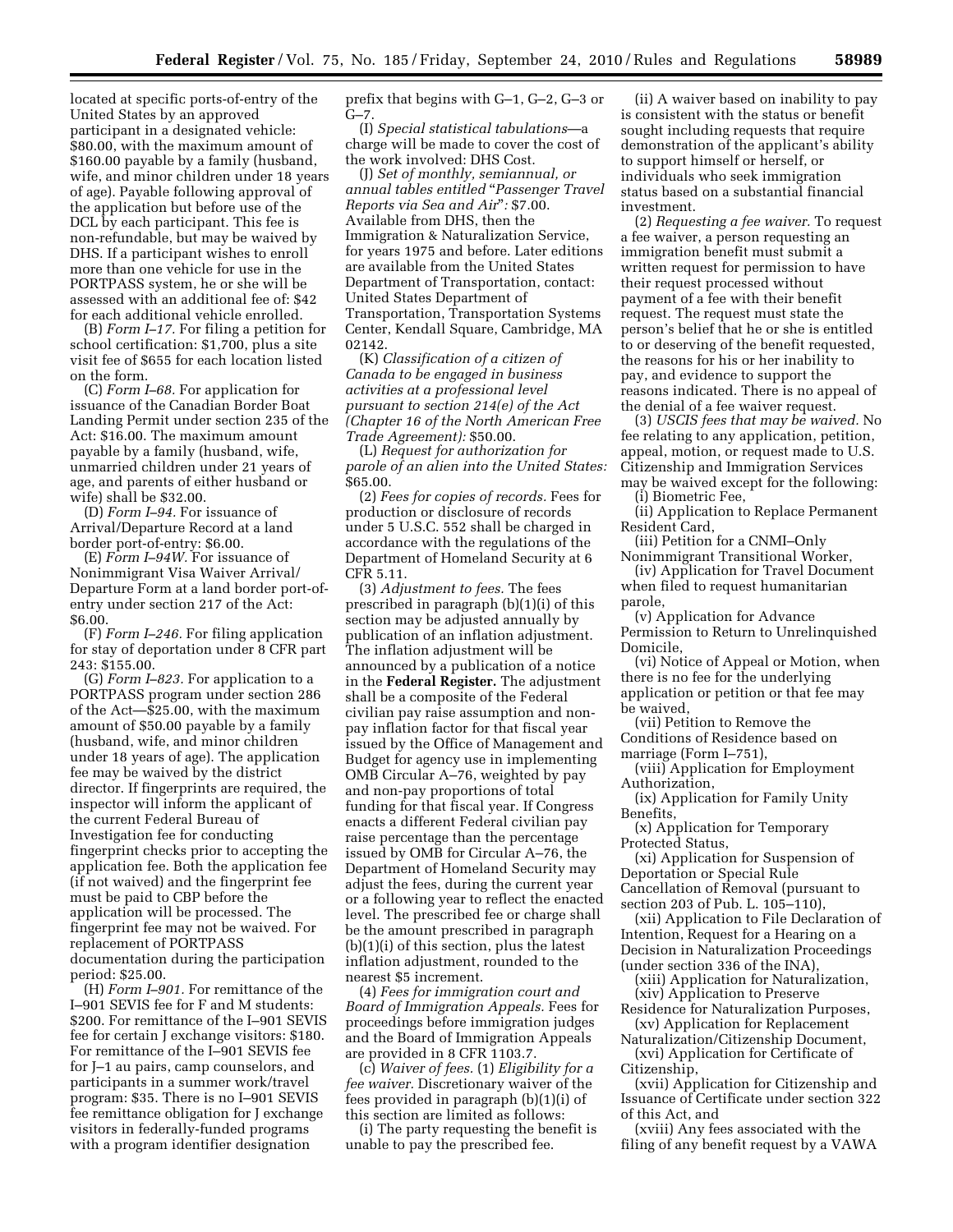self-petitioner or under sections 101(a)(15)(T) (T visas), 101(a)(15)(U) (U visas), 106 (battered spouses of A, G, E– 3, or H nonimmigrants), 240A(b)(2) (battered spouse or child of a lawful permanent resident or U.S. citizen), and 244(a)(3) (Temporary Protected Status), of the Act (as in effect on March 31, 1997).

(4) The following fees may be waived only for an alien for which a determination of their likelihood of becoming a public charge under section 212(a)(4) of the Act is not required at the time of an application for admission or adjustment of status.:

(i) Application for Advance Permission to Enter as Nonimmigrant; (ii) Application for Waiver for

Passport and/or Visa;

(iii) Application to Register Permanent Residence or Adjust Status;

(iv) Application for Waiver of Grounds of Inadmissibility.

(5) *Immigration Court fees.* The provisions relating to the authority of the immigration judges or the Board to waive fees prescribed in paragraph (b) of this section in cases under their jurisdiction can be found at 8 CFR 1003.8 and 1003.24.

(6) *Fees under the Freedom of Information Act (FOIA).* FOIA fees may be waived or reduced if DHS determines that such action would be in the public interest because furnishing the information can be considered as primarily benefiting the general public.

(d) *Exceptions and exemptions.* The Director of USCIS may approve and suspend exemptions from any fee required by paragraph  $(b)(1)(i)$  of this section or provide that the fee may be waived for a case or specific class of cases that is not otherwise provided in this section, if the Director determines that such action would be in the public interest and the action is consistent with other applicable law. This discretionary authority will not be delegated to any official other than the USCIS Deputy Director.

(e) *Premium processing service.* A person submitting a request to USCIS may request 15 calendar day processing of certain employment-based immigration benefit requests.

(1) *Submitting a request for premium processing.* A request for premium processing must be submitted on the form prescribed by USCIS, including the required fee, and submitted to the address specified on the form instructions.

(2) *15-day limitation.* The 15 calendar day processing period begins when USCIS receives the request for premium processing accompanied by an eligible

employment-based immigration benefit request.

(i) If USCIS cannot reach a final decision on a request for which premium processing was requested, as evidenced by an approval notice, denial notice, a notice of intent to deny, or a request for evidence, USCIS will refund the premium processing service fee, but continue to process the case.

(ii) USCIS may retain the premium processing fee and not reach a conclusion on the request within 15 days, and not notify the person who filed the request, if USCIS opens an investigation for fraud or misrepresentation relating to the benefit request.

(3) *Requests eligible for premium processing.* 

(i) USCIS will designate the categories of employment-related benefit requests that are eligible for premium processing.

(ii) USCIS will announce by its official Internet Web site, currently [http://www.uscis.gov,](http://www.uscis.gov) those requests for which premium processing may be requested, the dates upon which such availability commences and ends, and any conditions that may apply.

(f) *Authority to certify records.* The Director of USCIS, or such officials as he or she may designate, may certify records when authorized under 5 U.S.C. 552 or any other law to provide such records.

# **PART 204—IMMIGRANT PETITIONS**

■ 4. The authority citation for part 204 continues to read as follows:

**Authority:** 8 U.S.C. 1101, 1103, 1151, 1153, 1154, 1182, 1184, 1186a, 1255, 1641; 8 CFR part 2.

■ 5. Section 204.6 is amended by revising paragraph (m)(6) to read as follows:

# **§ 204.6 Petitions for employment creation aliens.**

\* \* \* \* \* (m) \* \* \*

(6) *Termination of participation of regional centers.* To ensure that regional centers continue to meet the requirements of section 610(a) of the Appropriations Act, a regional center must provide USCIS with updated information to demonstrate the regional center is continuing to promote economic growth, improved regional productivity, job creation, or increased domestic capital investment in the approved geographic area. Such information must be submitted to USCIS on an annual basis, on a cumulative basis, and/or as otherwise requested by USCIS, using a form designated for this purpose. USCIS will issue a notice of

intent to terminate the participation of a regional center in the pilot program if a regional center fails to submit the required information or upon a determination that the regional center no longer serves the purpose of promoting economic growth, including increased export sales, improved regional productivity, job creation, and increased domestic capital investment. The notice of intent to terminate shall be made upon notice to the regional center and shall set forth the reasons for termination. The regional center must be provided 30 days from receipt of the notice of intent to terminate to offer evidence in opposition to the ground or grounds alleged in the notice of intent to terminate. If USCIS determines that the regional center's participation in the Pilot Program should be terminated, USCIS shall notify the regional center of the decision and of the reasons for termination. As provided in 8 CFR 103.3, the regional center may appeal the decision to USCIS within 30 days after the service of notice.

\* \* \* \* \*

# **PART 244—TEMPORARY PROTECTED STATUS FOR NATIONALS OF DESIGNATED STATES**

■ 4. The authority citation for part 244 continues to read as follows:

**Authority:** 8 U.S.C. 1103, 1254, 1254a note, 8 CFR part 2.

# **§ 244.20 [Removed]**

■ 5. Section 244.20 is removed.

# **PART 274a—CONTROL OF EMPLOYMENT OF ALIENS**

■ 6. The authority citation for part 274a continues to read as follows:

**Authority:** 8 U.S.C. 1101, 1103, 1324a; Title VII of Public Law 110–229; 8 CFR part 2.

■ 7. Section 274a.12 is amended by revising paragraphs (a)(8) and (a)(11) to read as follows:

# **§ 274a.12 Classes of aliens authorized to accept employment.**

(a) \* \* \*

(8) An alien admitted to the United States as a nonimmigrant pursuant to the Compact of Free Association between the United States and of the Federated States of Micronesia, the Republic of the Marshall Islands, or the Republic of Palau;

\* \* \* \* \* (11) An alien whose enforced departure from the United States has been deferred in accordance with a directive from the President of the United States to the Secretary.